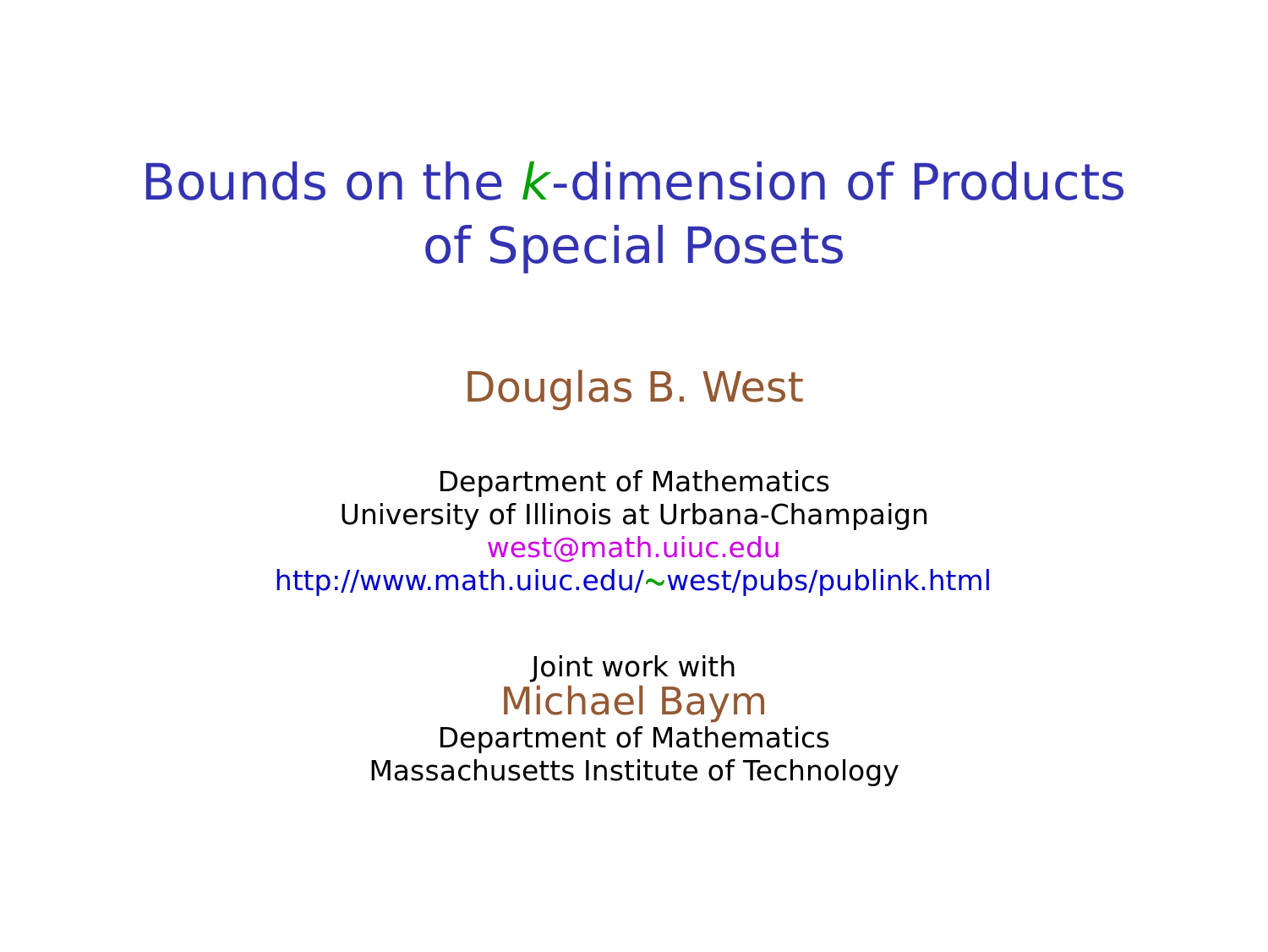**Aim:** Measure the "complexity" of a poset P.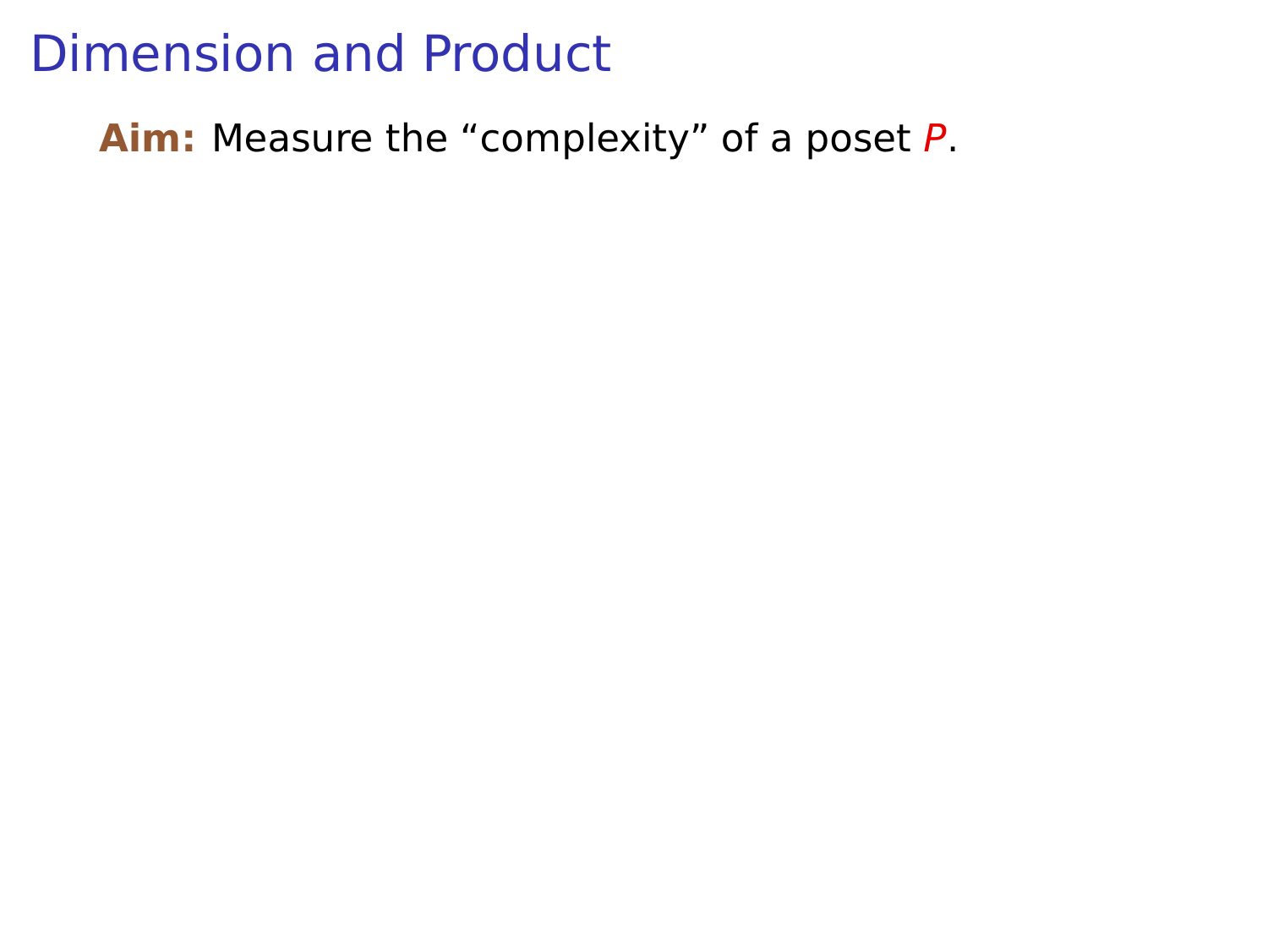**Aim:** Measure the "complexity" of a poset P.

**Def.** dimension of  $P = min # linear orderings of  $P$$ s.t.  $x < y$  in  $P \Leftrightarrow x$  precedes y in each ordering.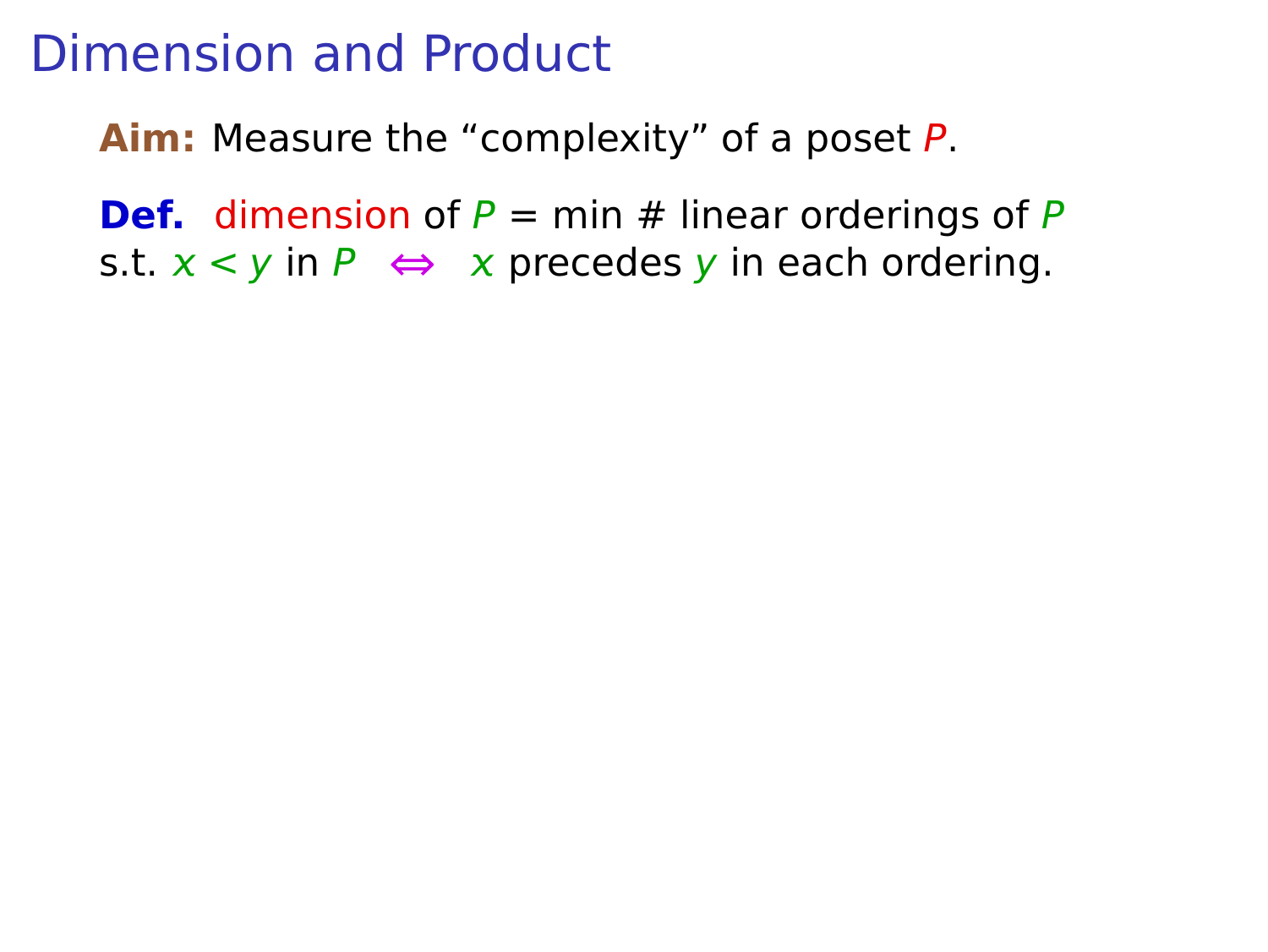**Aim:** Measure the "complexity" of a poset P.

**Def.** dimension of  $P = min # linear orderings of  $P$$ s.t.  $x < y$  in  $P \Leftrightarrow x$  precedes y in each ordering.

 $=$  min # chains in whose product P is a subposet.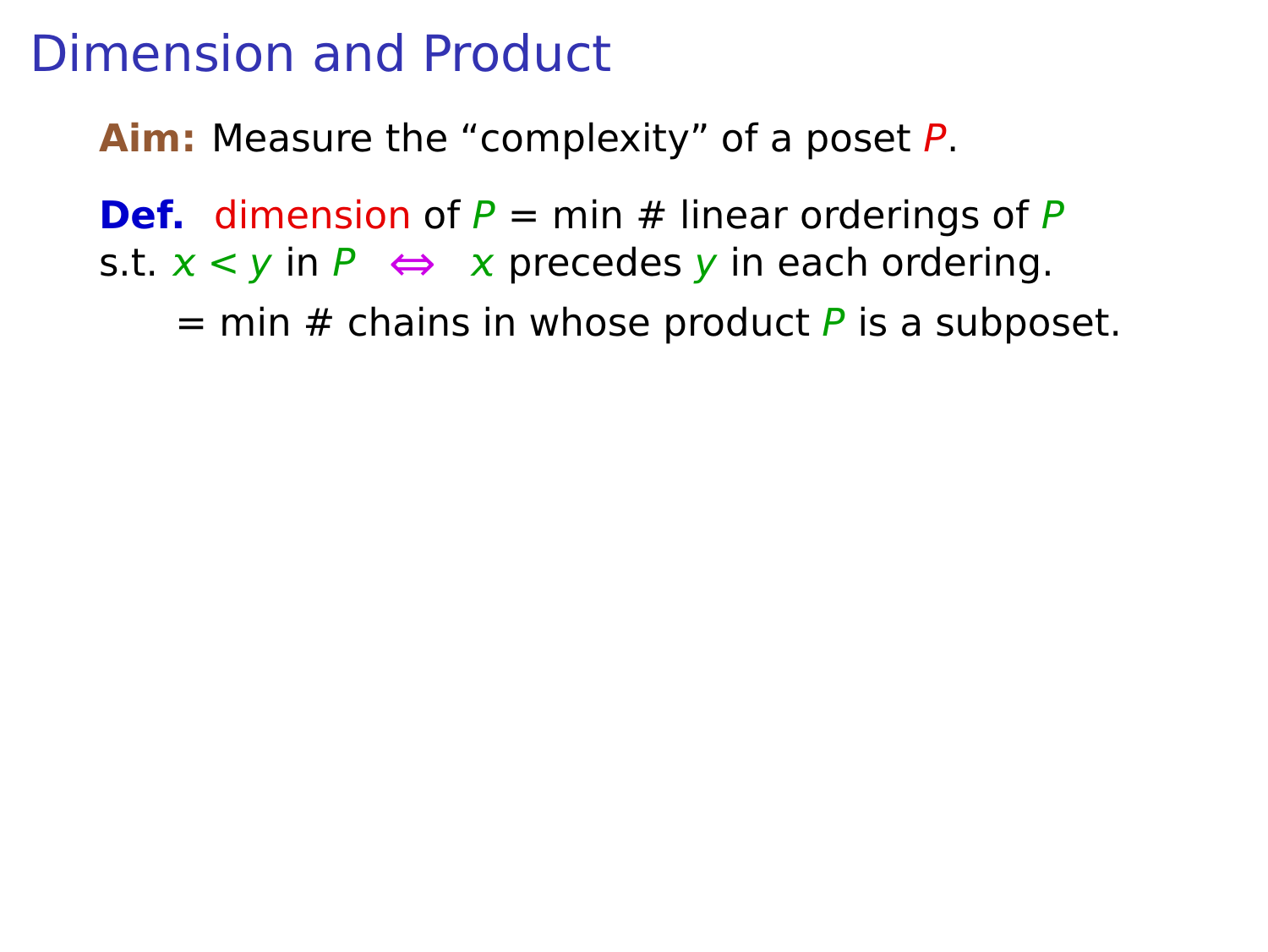**Aim:** Measure the "complexity" of a poset P.

**Def.** dimension of  $P = min # linear orderings of  $P$$ s.t.  $x < y$  in  $P \Leftrightarrow x$  precedes y in each ordering.

 $=$  min # chains in whose product P is a subposet.

**Def.** product of P and Q is the poset P **×** Q on  $\{(p, q): p \in P, q \in Q\}$  such that  $(p, q) \leq (p', q') \iff p \leq_P p'$  and  $q \leq_Q q'$ .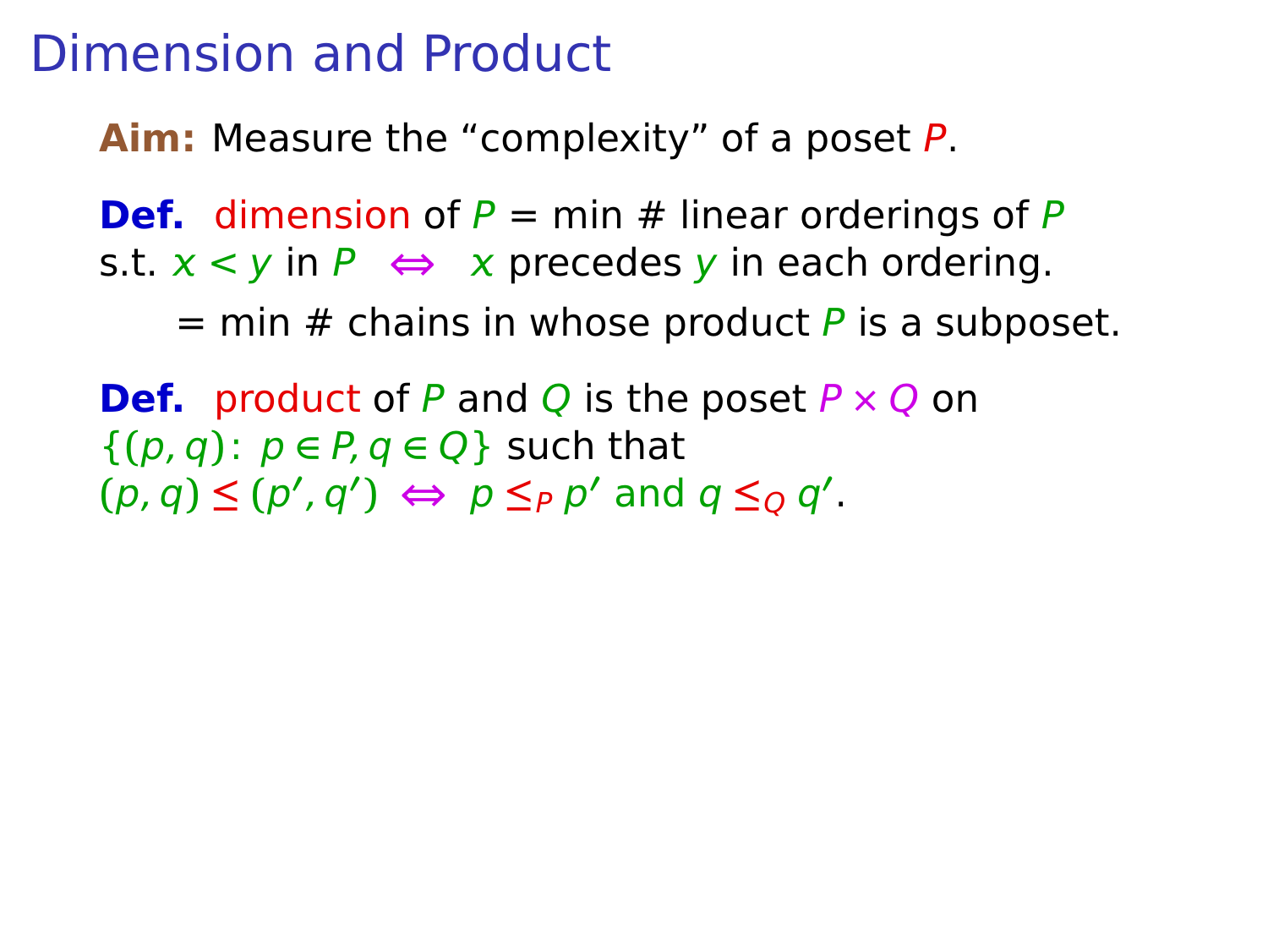**Aim:** Measure the "complexity" of a poset P.

**Def.** dimension of  $P = min # linear orderings of  $P$$ s.t.  $x < y$  in  $P \Leftrightarrow x$  precedes y in each ordering.

 $=$  min # chains in whose product P is a subposet.

**Def.** product of P and Q is the poset  $P \times Q$  on  ${(p, q): p \in P, q \in Q}$  such that  $(p, q) \leq (p', q') \iff p \leq_P p'$  and  $q \leq_Q q'$ .

**Ex.**  $P = 3$ ,  $Q = 4$ .

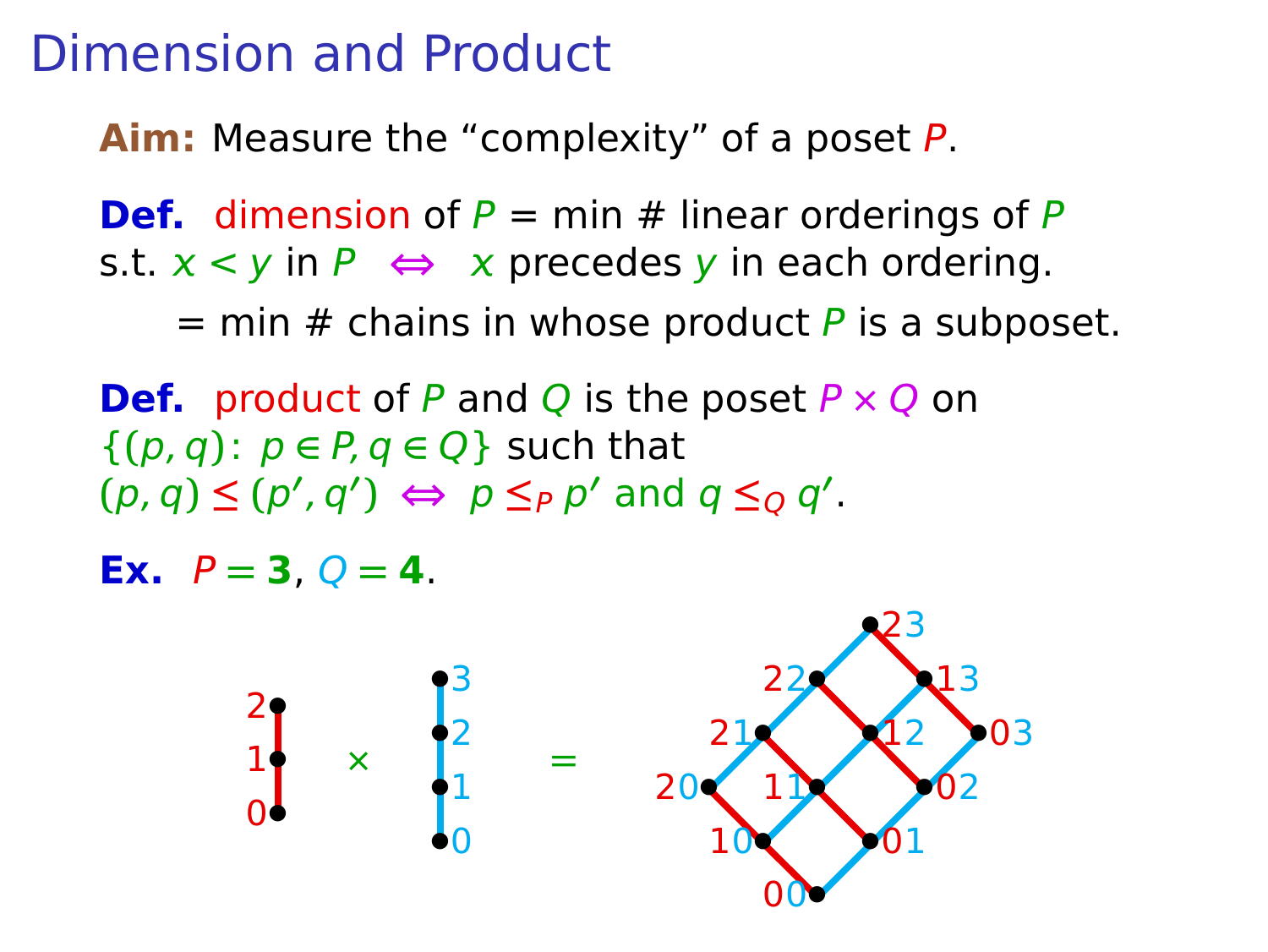**Def.** k-dimension of  $P = min # k$ -element chains in whose product  $P$  is a subposet.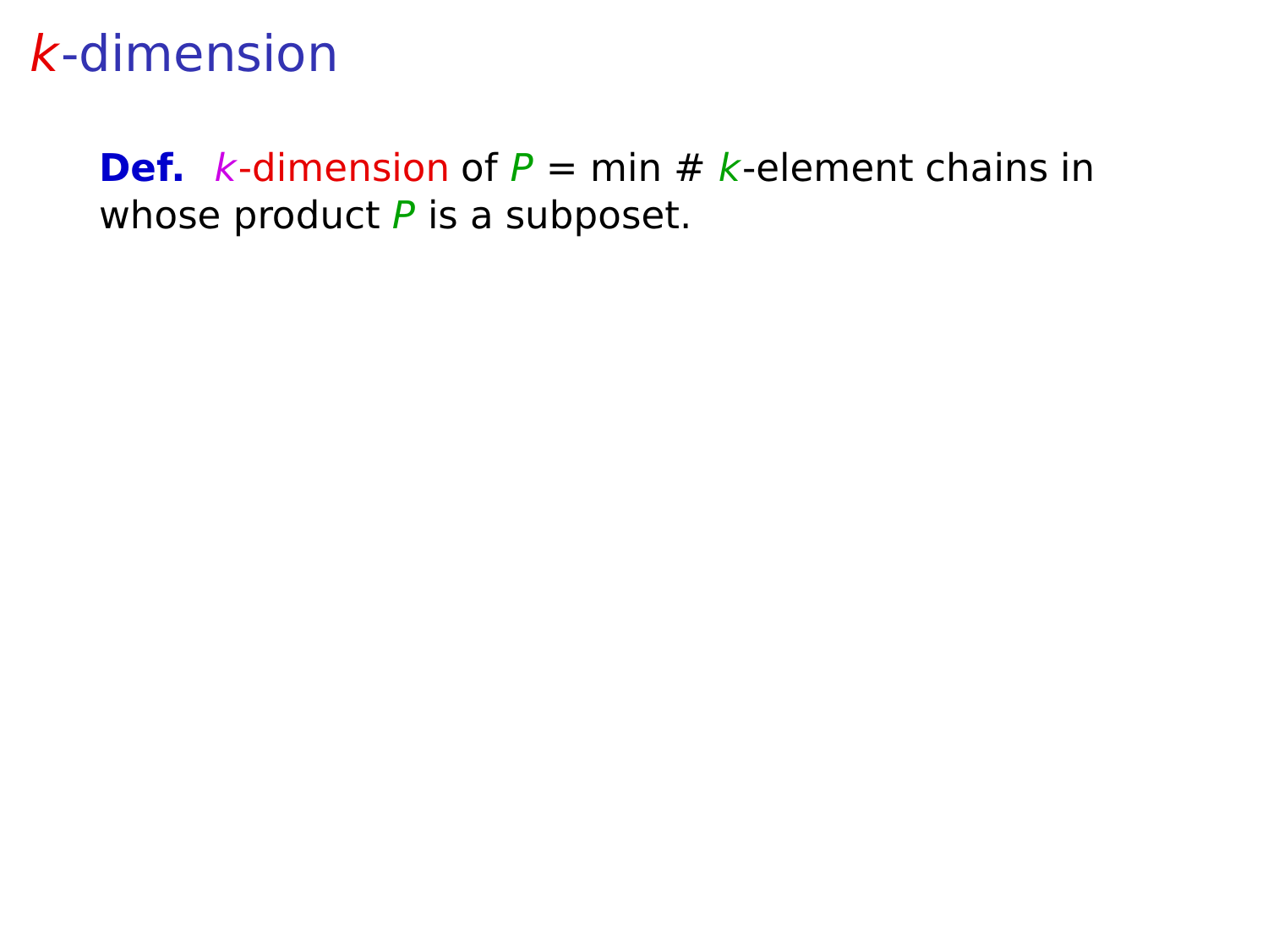**Def.** k-dimension of  $P = min # k$ -element chains in whose product  $P$  is a subposet.

**•** dim2**(**P**) ≥** dim3**(**P**) ≥ · · · ≥** dim**∞(**P**) =** dim**(**P**)**.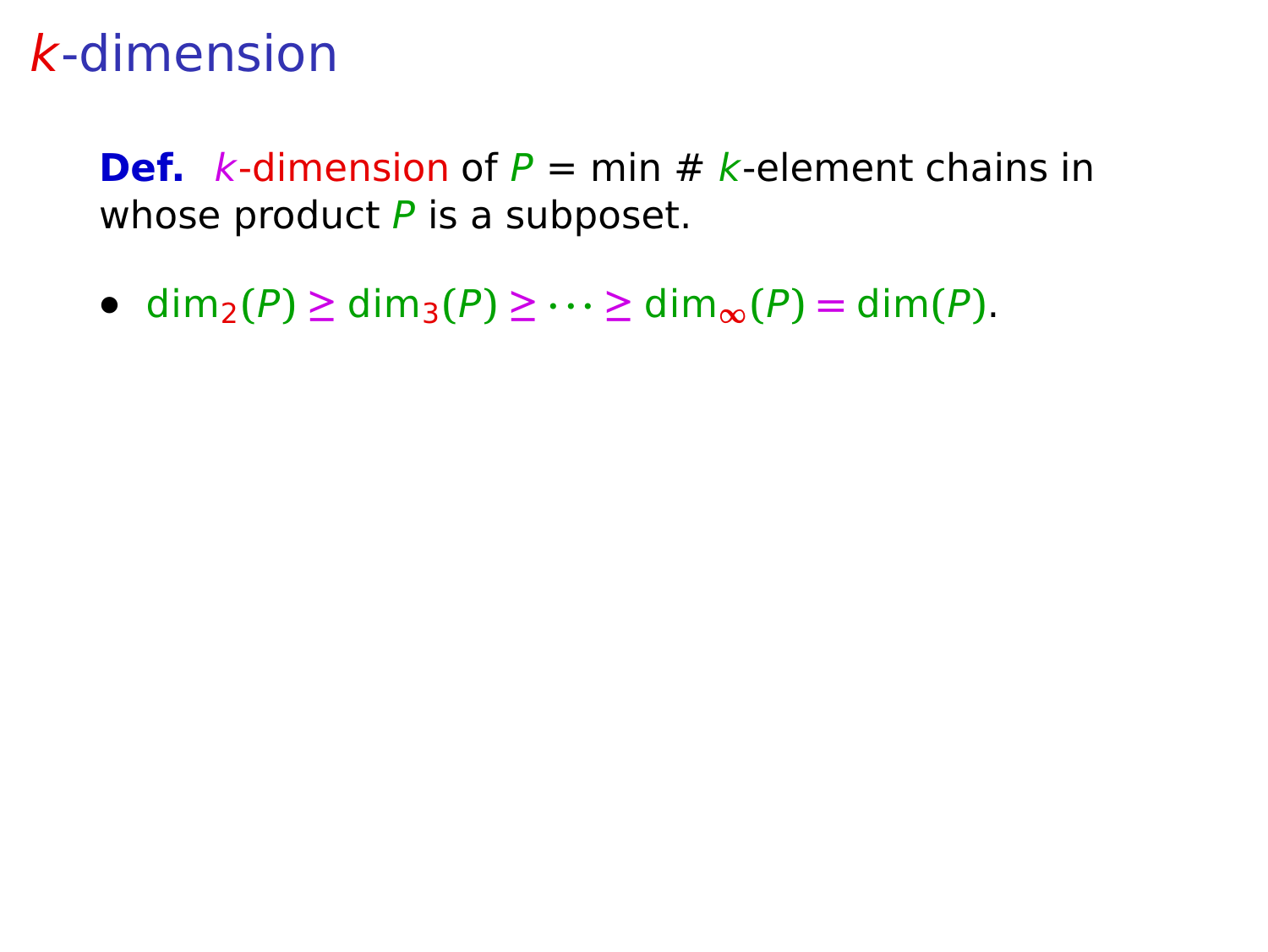**Def.** k-dimension of  $P = min # k$ -element chains in whose product  $P$  is a subposet.

**•** dim2**(**P**) ≥** dim3**(**P**) ≥ · · · ≥** dim**∞(**P**) =** dim**(**P**)**.

**Ex.**  $P = 3 + 1$ .



 $dim_2 P > 3$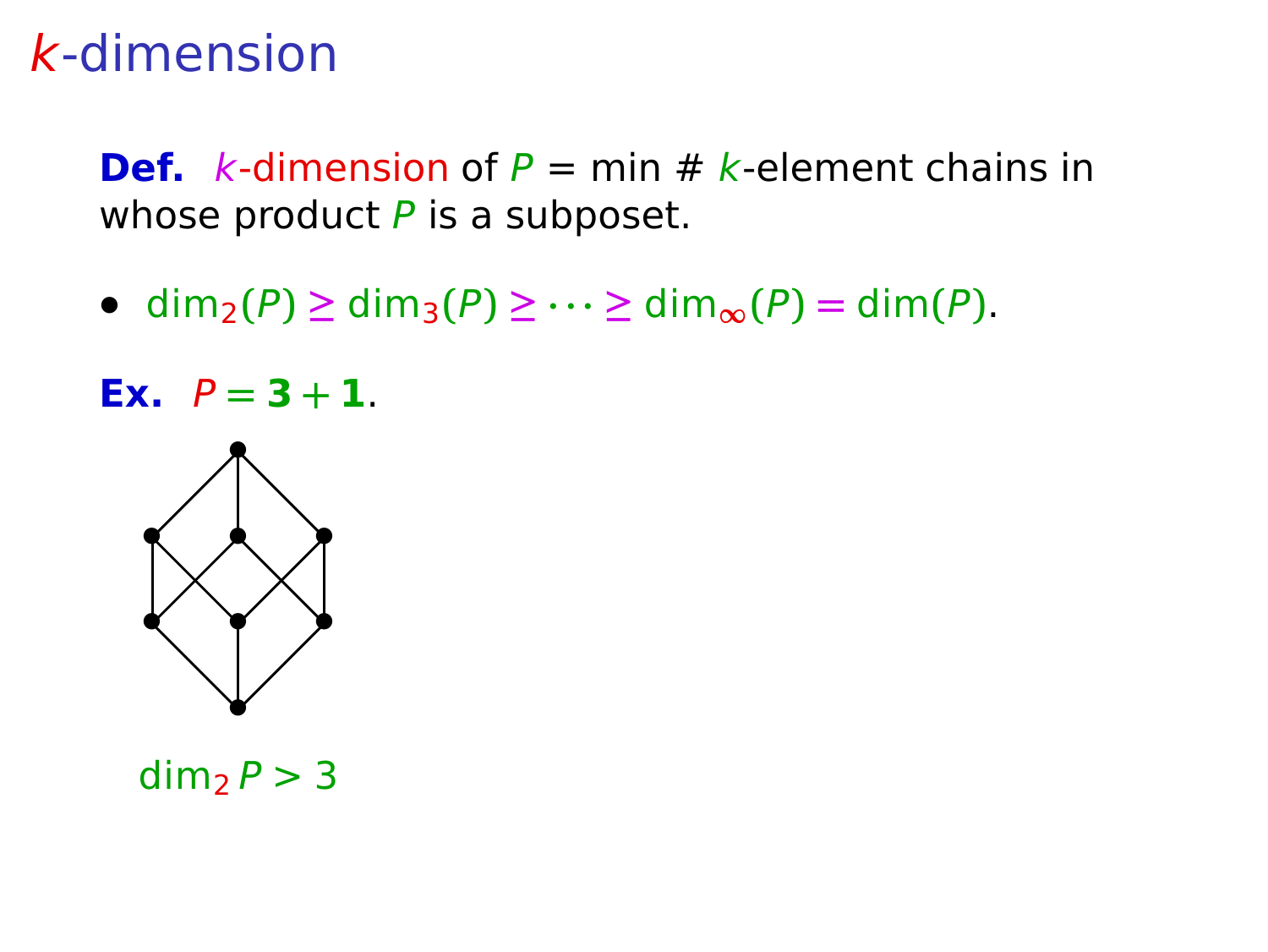**Def.** k-dimension of  $P = min # k$ -element chains in whose product  $P$  is a subposet.

**•** dim2**(**P**) ≥** dim3**(**P**) ≥ · · · ≥** dim**∞(**P**) =** dim**(**P**)**.

**Ex.**  $P = 3 + 1$ .

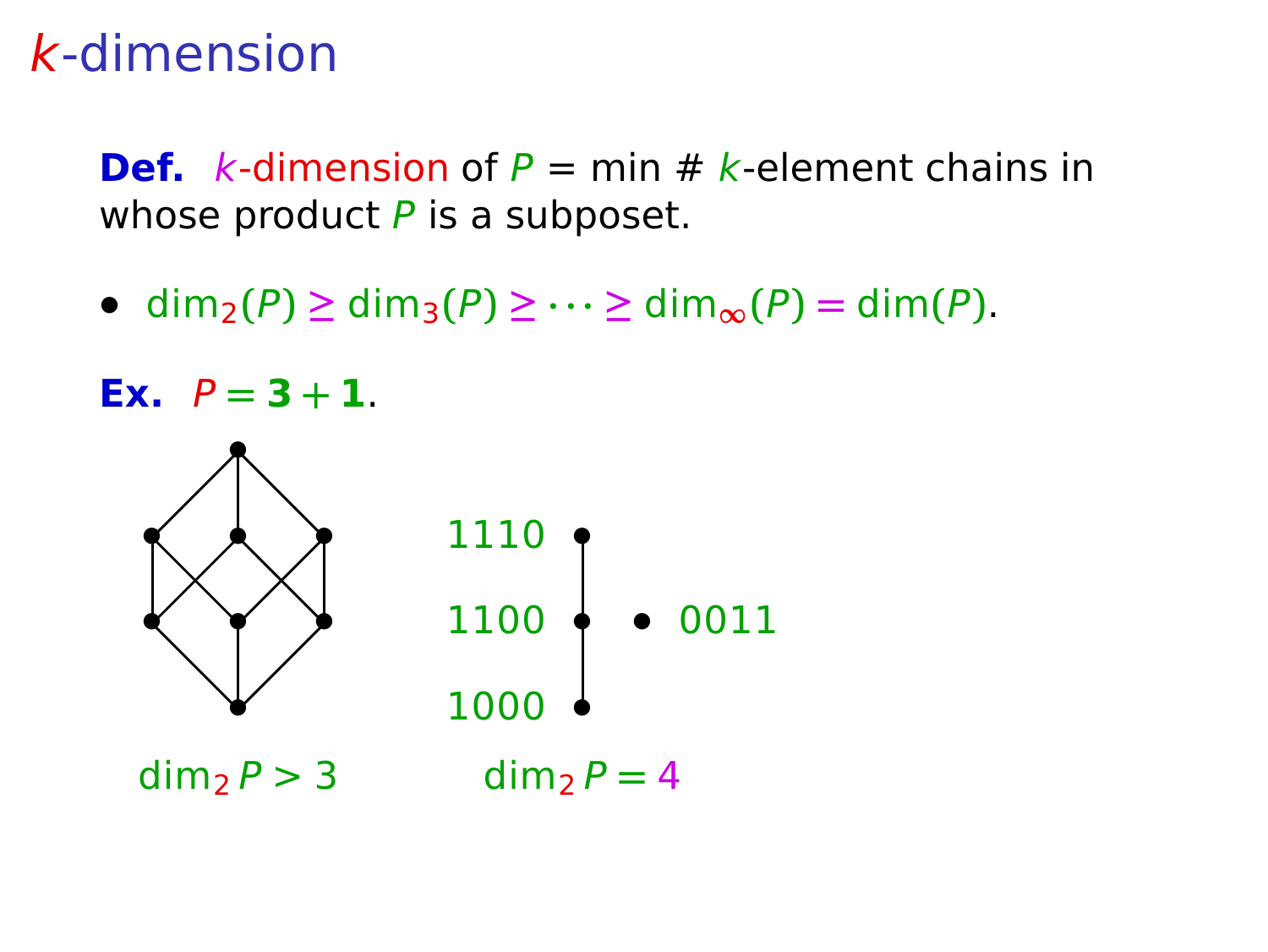**Def.** k-dimension of  $P = min # k$ -element chains in whose product  $P$  is a subposet.

**•** dim2**(**P**) ≥** dim3**(**P**) ≥ · · · ≥** dim**∞(**P**) =** dim**(**P**)**.

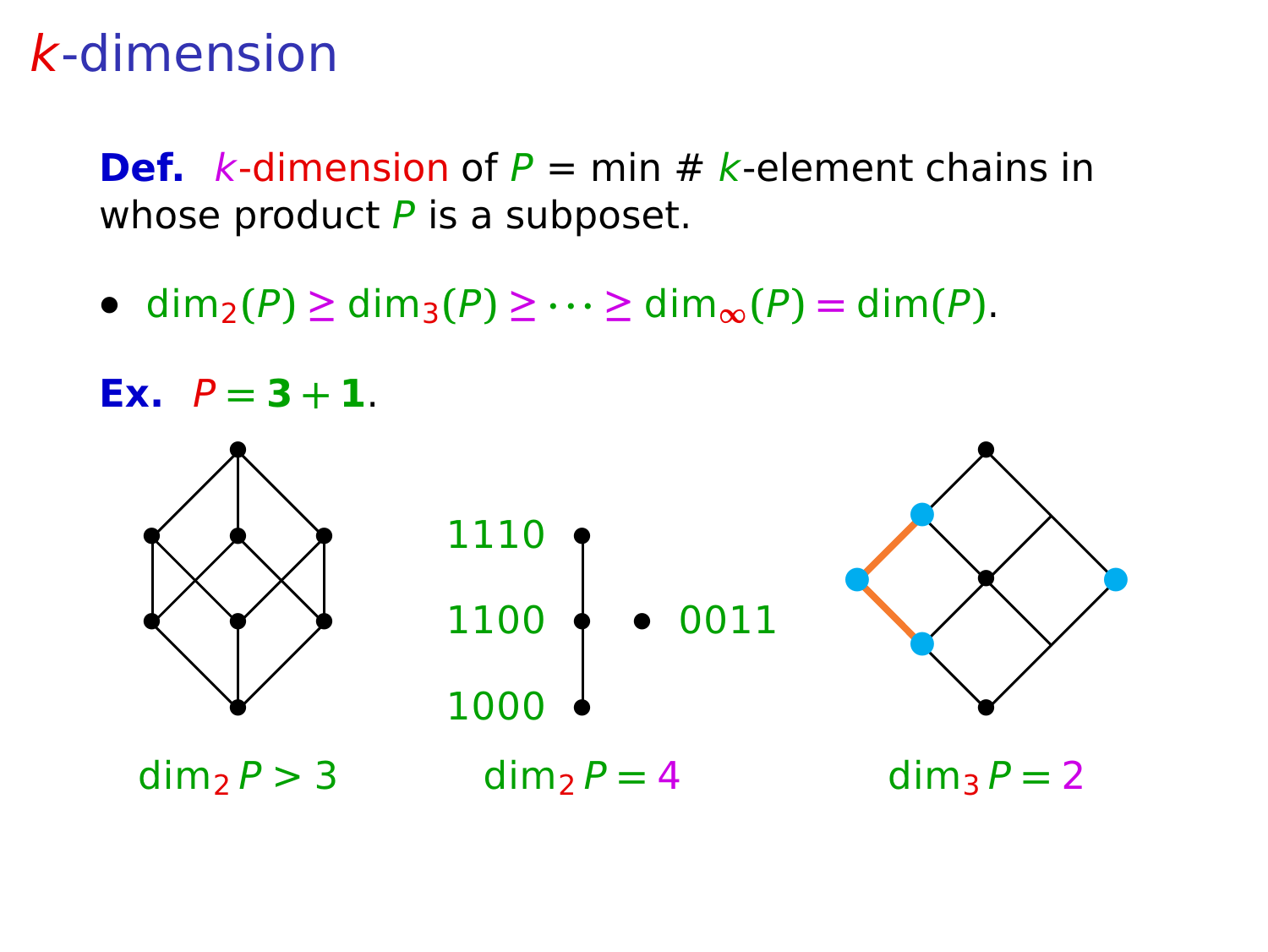### The Standard Example  $S_n$

**Def.**  $S_n$  has minimal elements  $a_1, \ldots, a_n$  and maximal elements  $b_1, \ldots, b_n$ , with  $a_i < b_j \Leftrightarrow i \neq j$ .

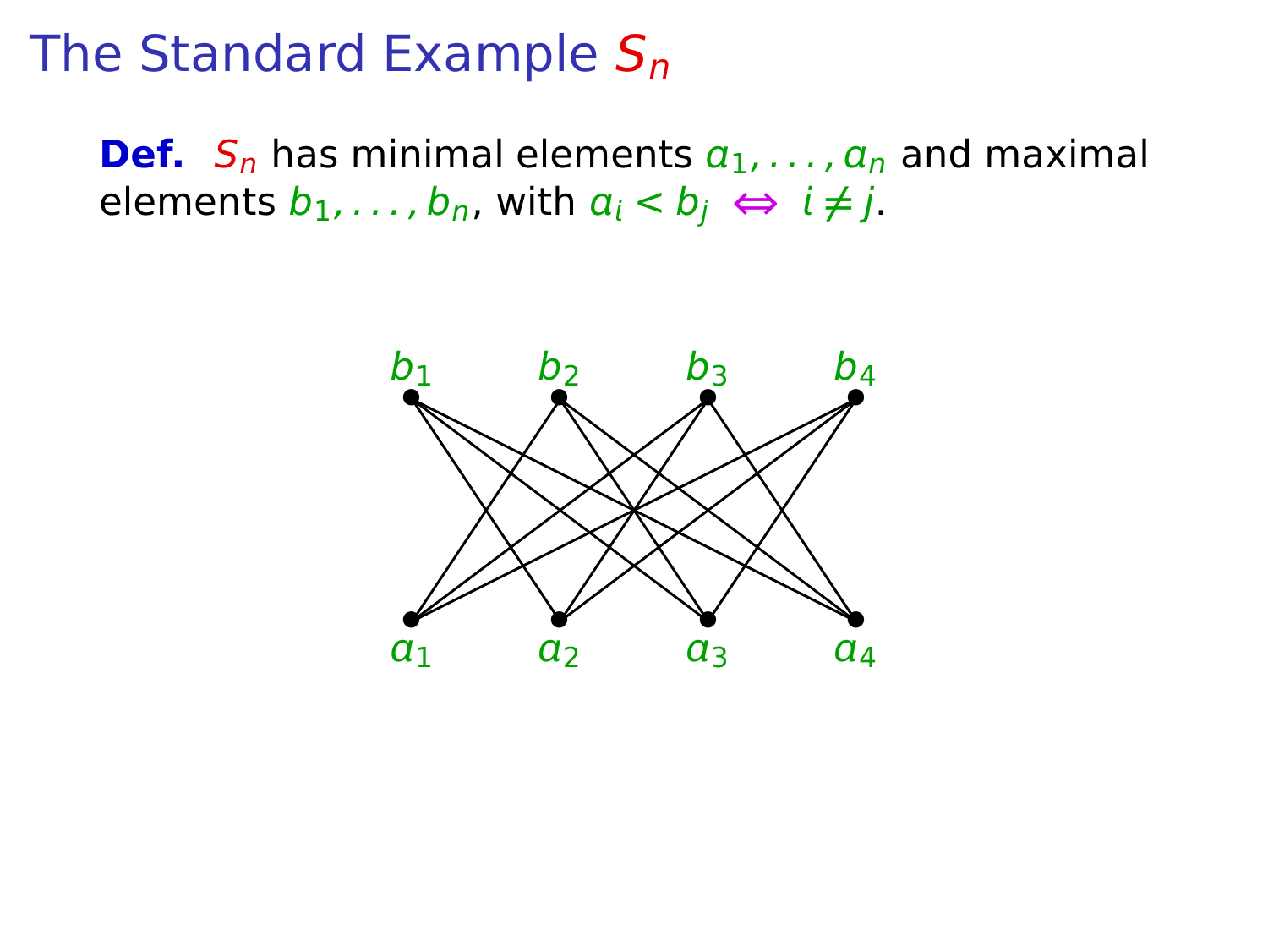# The Standard Example  $S_n$

**Def.**  $S_n$  has minimal elements  $a_1, \ldots, a_n$  and maximal elements  $b_1, \ldots, b_n$ , with  $a_i < b_i \Leftrightarrow i \neq j$ .

**Upper bound:** dim<sub>2</sub>  $S_n \leq n$ .

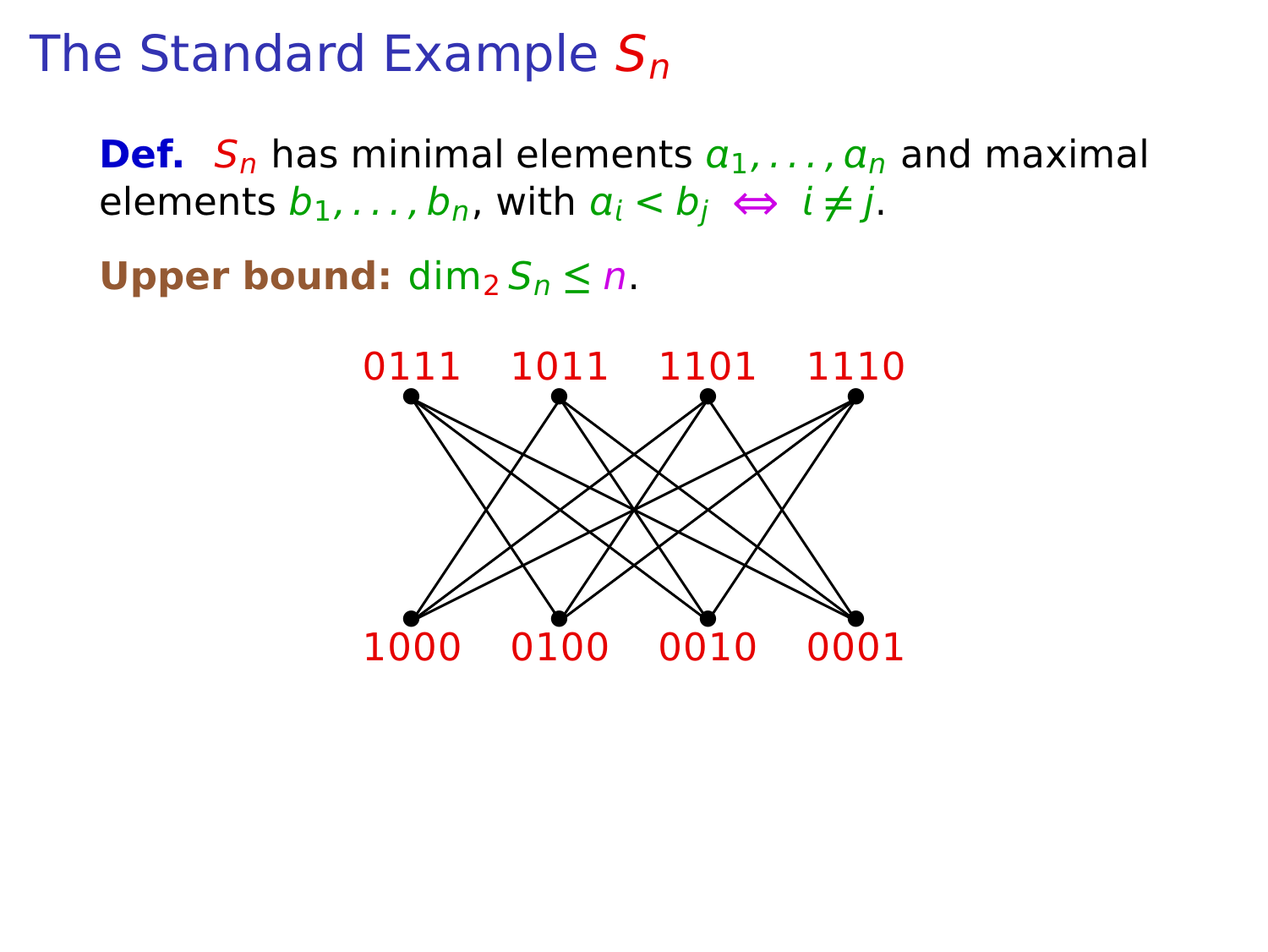# The Standard Example  $S_n$

**Def.**  $S_n$  has minimal elements  $a_1, \ldots, a_n$  and maximal elements  $b_1, \ldots, b_n$ , with  $a_i < b_i \Leftrightarrow i \neq j$ .

**Upper bound:** dim<sub>2</sub>  $S_n \leq n$ .



**Lower bound:** dim  $S_n \ge n$ .

Each  $a_i$  must be above  $b_i$  on some extension. Each extension has at most one such pair.

 $A - \{a_i\} < b_i < a_i < B - \{b_i\}$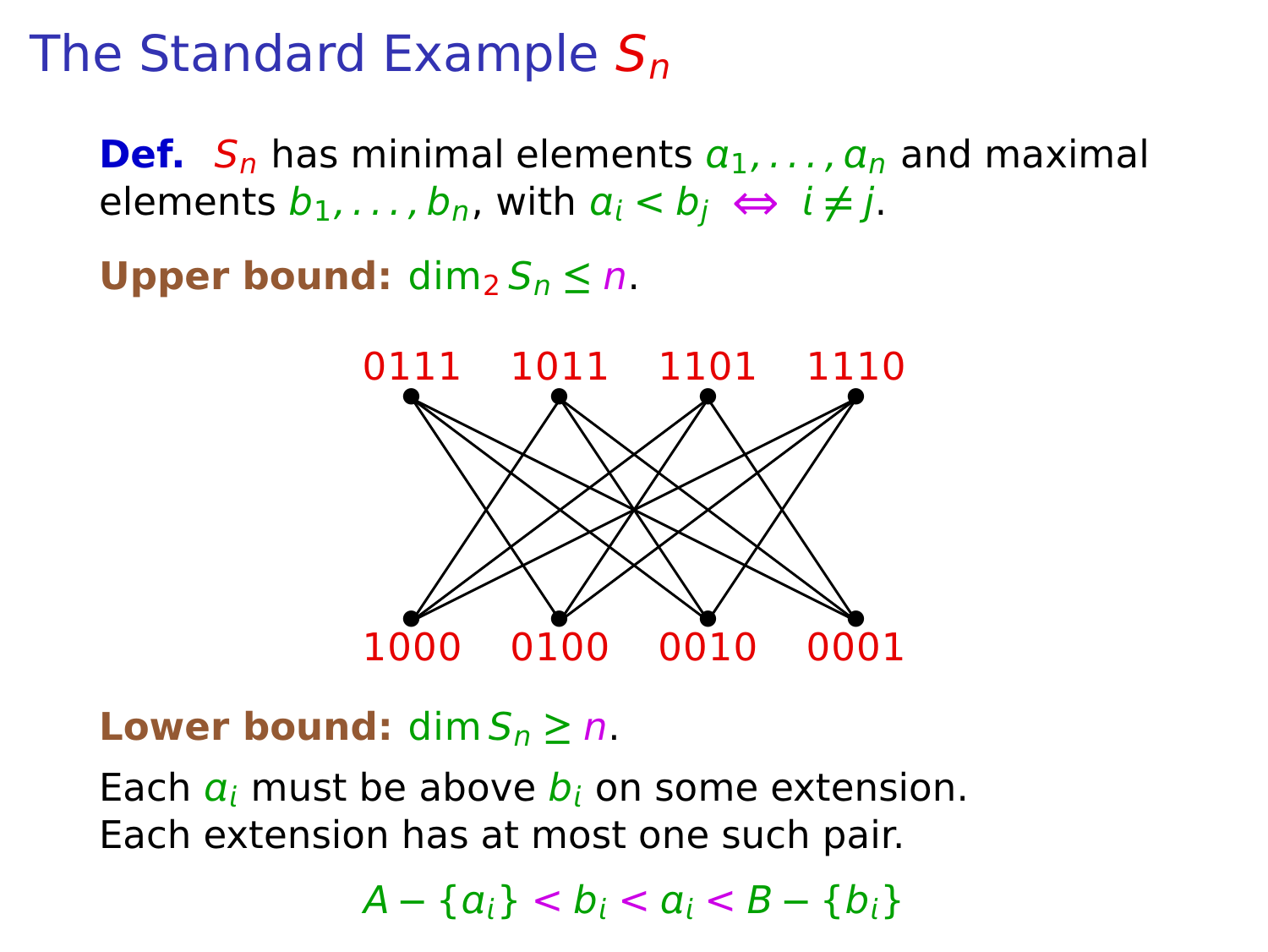•  $\dim_k(P \times Q) \leq \dim_k P + \dim_k Q$  (concatenate codes)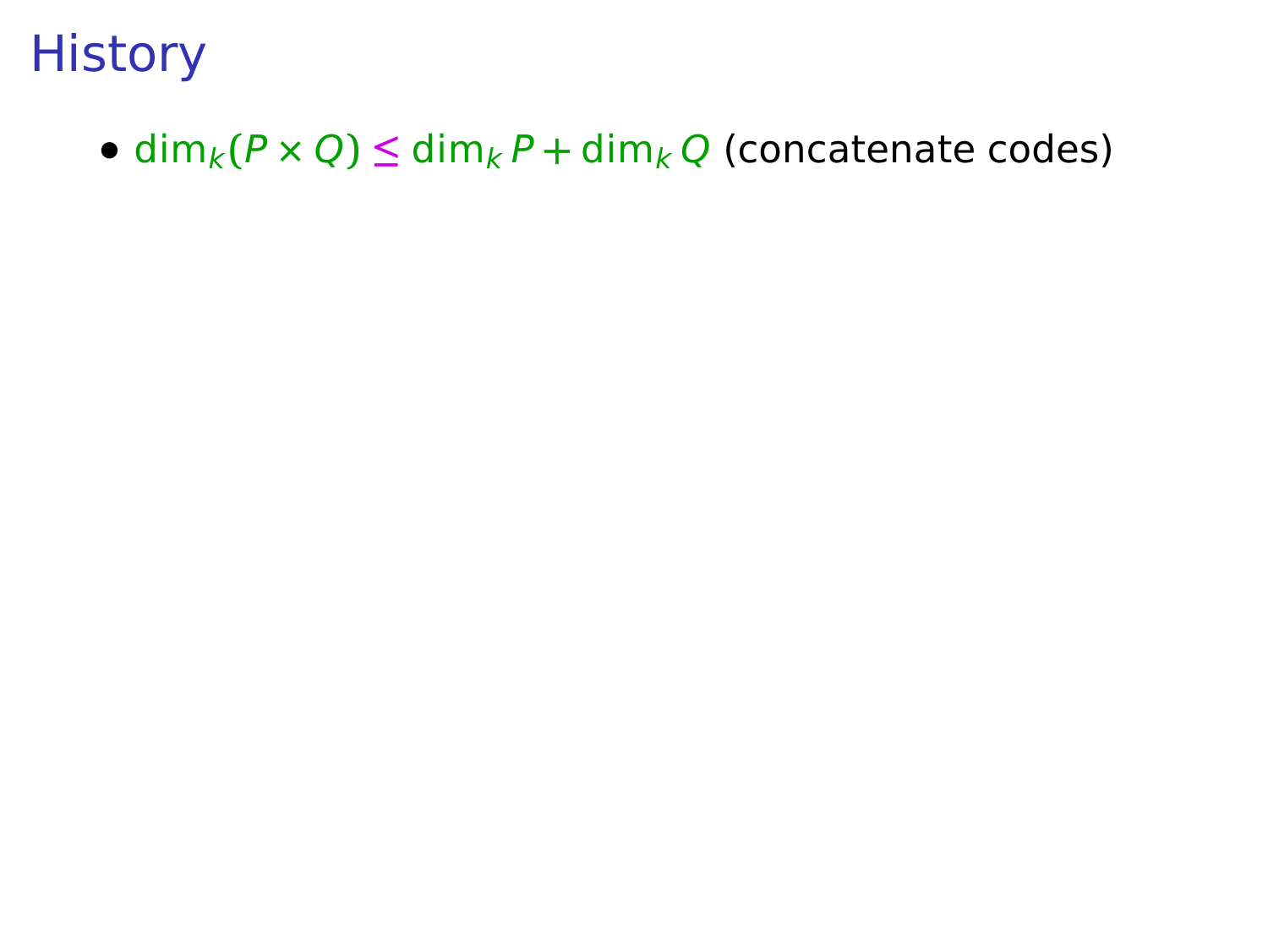•  $\dim_k(P \times Q) \leq \dim_k P + \dim_k Q$  (concatenate codes)

**Thm.** (Baker [1961], Kelly [1981]) If P and Q are bounded then  $\dim(P \times Q) = \dim P + \dim Q$ .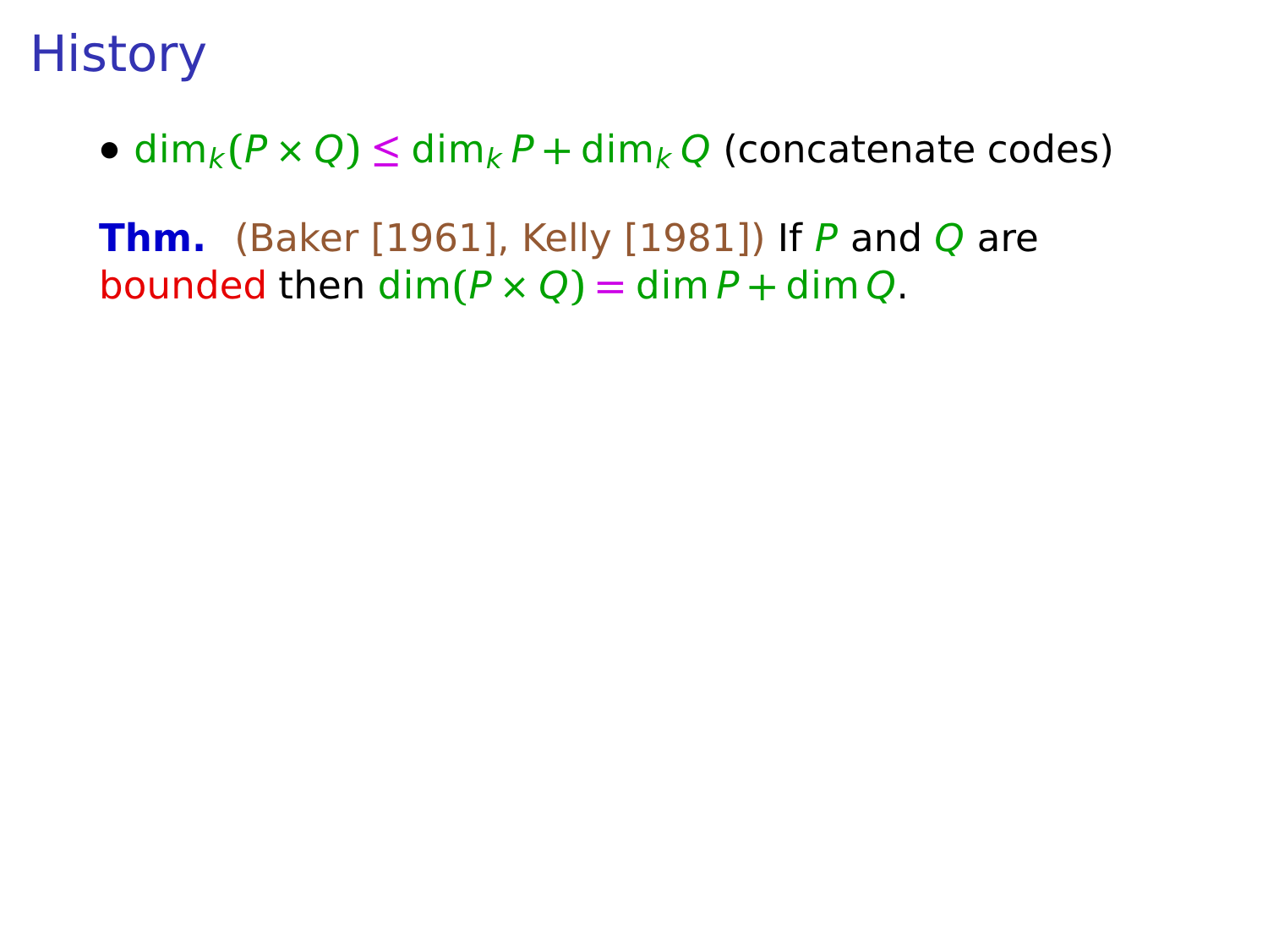- $\dim_k(P \times Q) \leq \dim_k P + \dim_k Q$  (concatenate codes)
- **Thm.** (Baker [1961], Kelly [1981]) If P and Q are bounded then  $\dim(P \times Q) = \dim P + \dim Q$ .
- **Conj.** (Trotter [1981]) dim**(**P **×** Q**) ≥** dim P **+** dim Q **−** 2.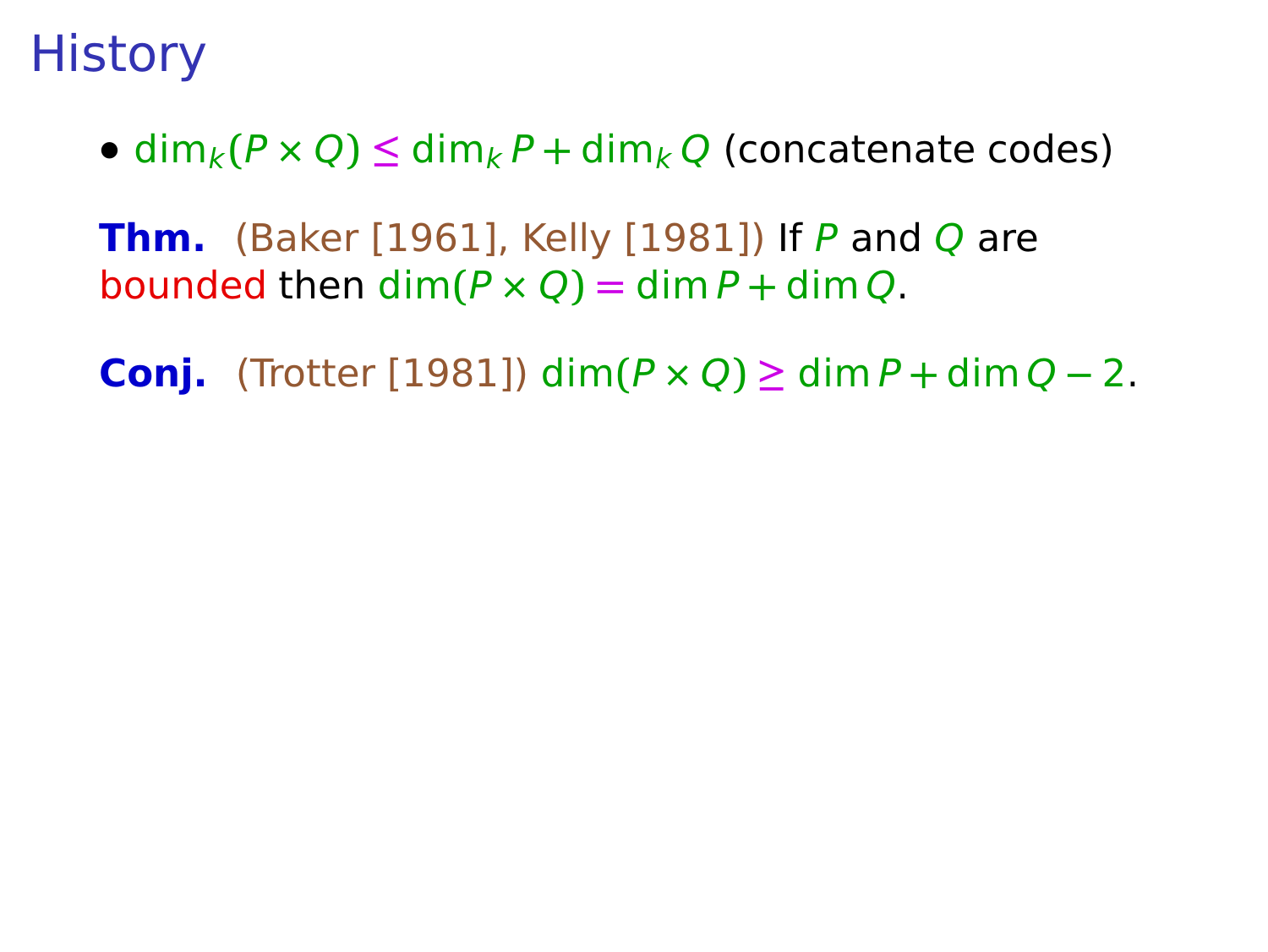- $\dim_k(P \times Q) \leq \dim_k P + \dim_k Q$  (concatenate codes)
- **Thm.** (Baker [1961], Kelly [1981]) If P and Q are bounded then  $\dim(P \times O) = \dim P + \dim O$ .
- **Conj.** (Trotter [1981]) dim**(**P **×** Q**) ≥** dim P **+** dim Q **−** 2.
- **Conj.** (Trotter [1985]) ∃ P with dim  $P = \dim(P \times P) = n$ .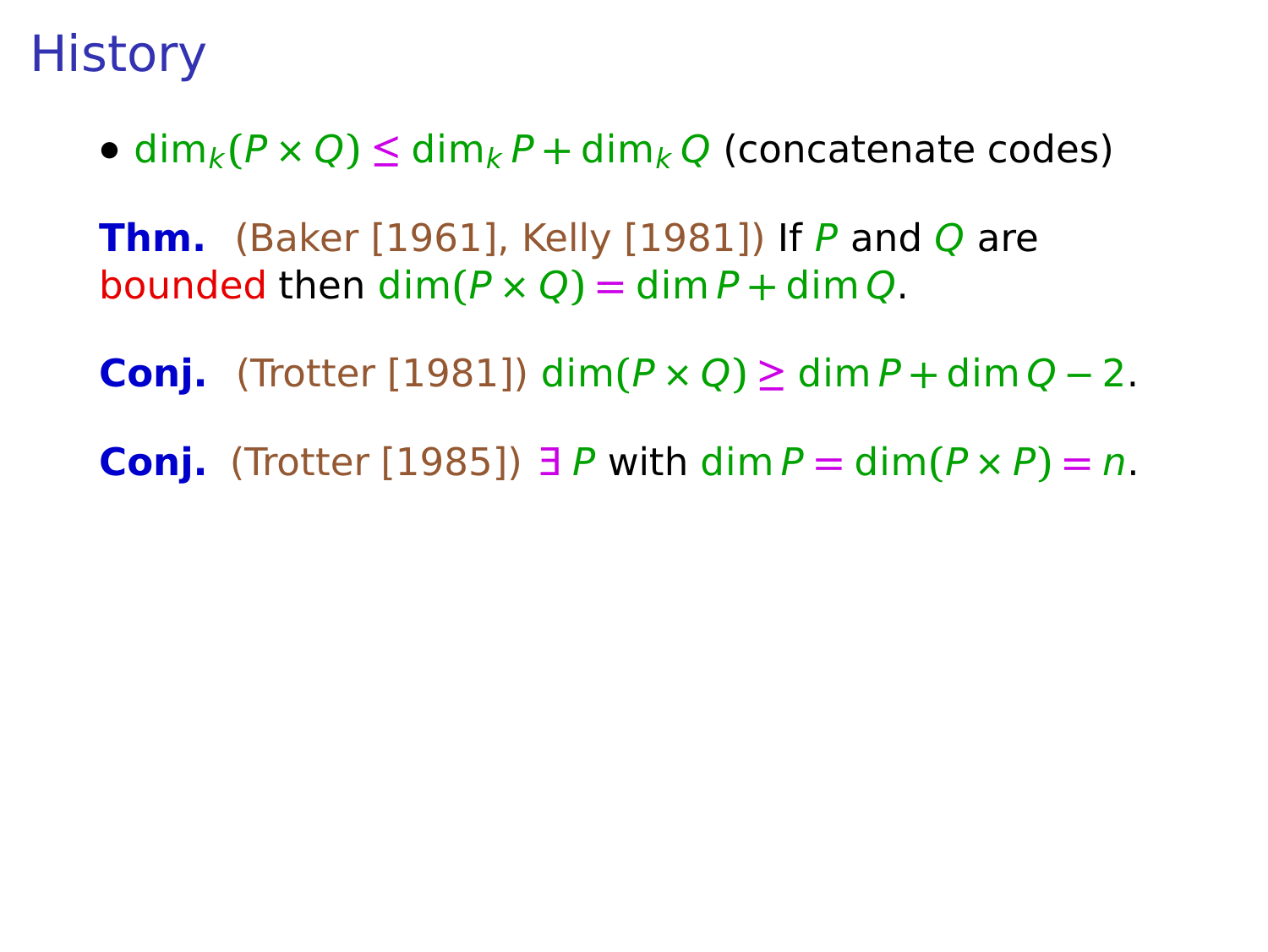- $\dim_k(P \times Q) \leq \dim_k P + \dim_k Q$  (concatenate codes)
- **Thm.** (Baker [1961], Kelly [1981]) If P and Q are bounded then  $\dim(P \times O) = \dim P + \dim O$ .
- **Conj.** (Trotter [1981]) dim**(**P **×** Q**) ≥** dim P **+** dim Q **−** 2.
- **Conj.** (Trotter [1985]) ∃ P with dim P **=** dim**(**P **×** P**) =** n.
- **Thm.** (Trotter [1985]) dim $(S_n \times S_n) = 2n 2$ .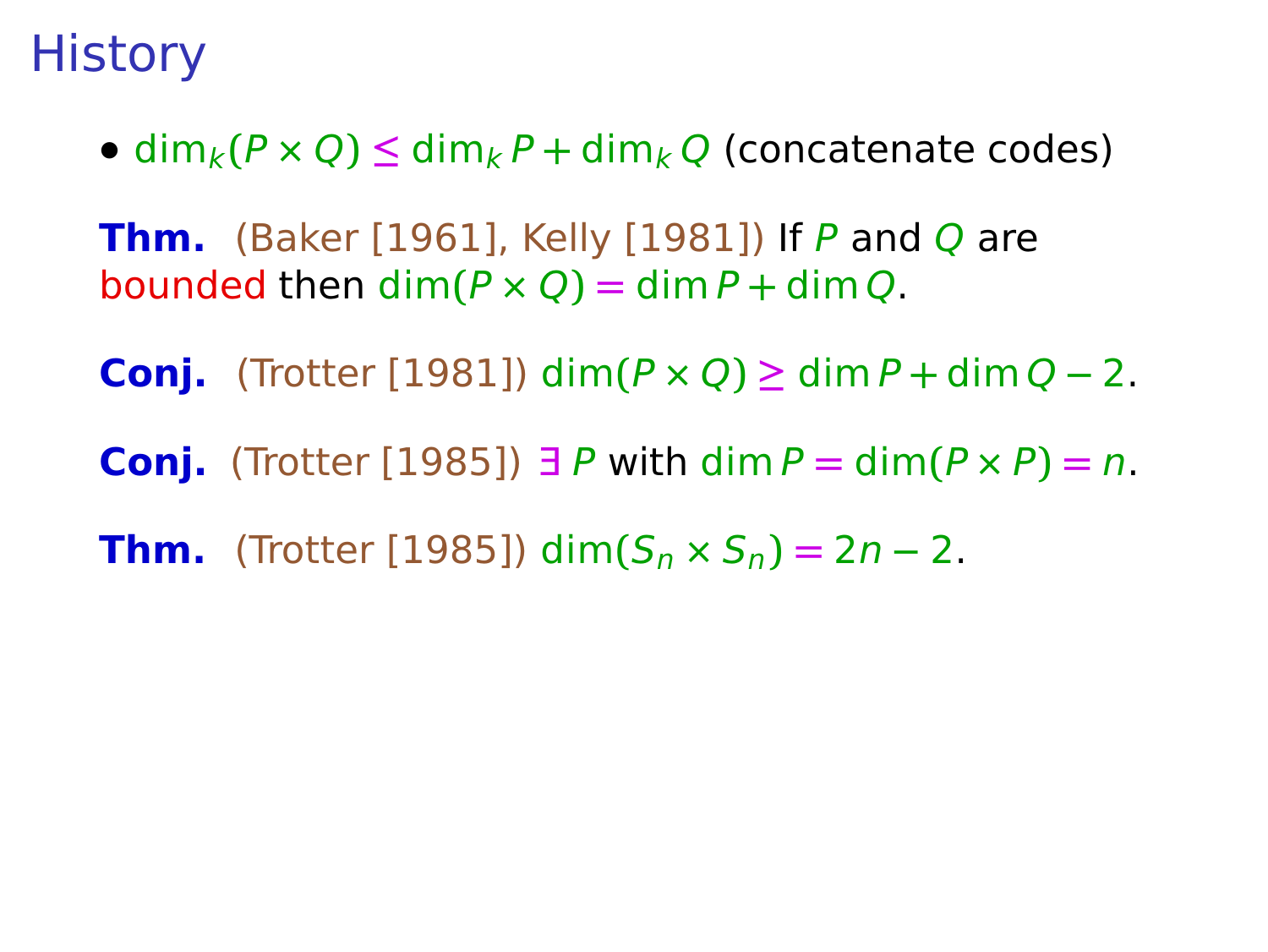- $\dim_k(P \times Q) \leq \dim_k P + \dim_k Q$  (concatenate codes)
- **Thm.** (Baker [1961], Kelly [1981]) If P and Q are bounded then  $\dim(P \times O) = \dim P + \dim O$ .
- **Conj.** (Trotter [1981]) dim**(**P **×** Q**) ≥** dim P **+** dim Q **−** 2.
- **Conj.** (Trotter [1985]) ∃ P with dim P **=** dim**(**P **×** P**) =** n.
- **Thm.** (Trotter [1985]) dim $(S_n \times S_n) = 2n 2$ .
- **Thm.** (Reuter [1989]) dim $(S_m \times S_n) = m + n 2$ .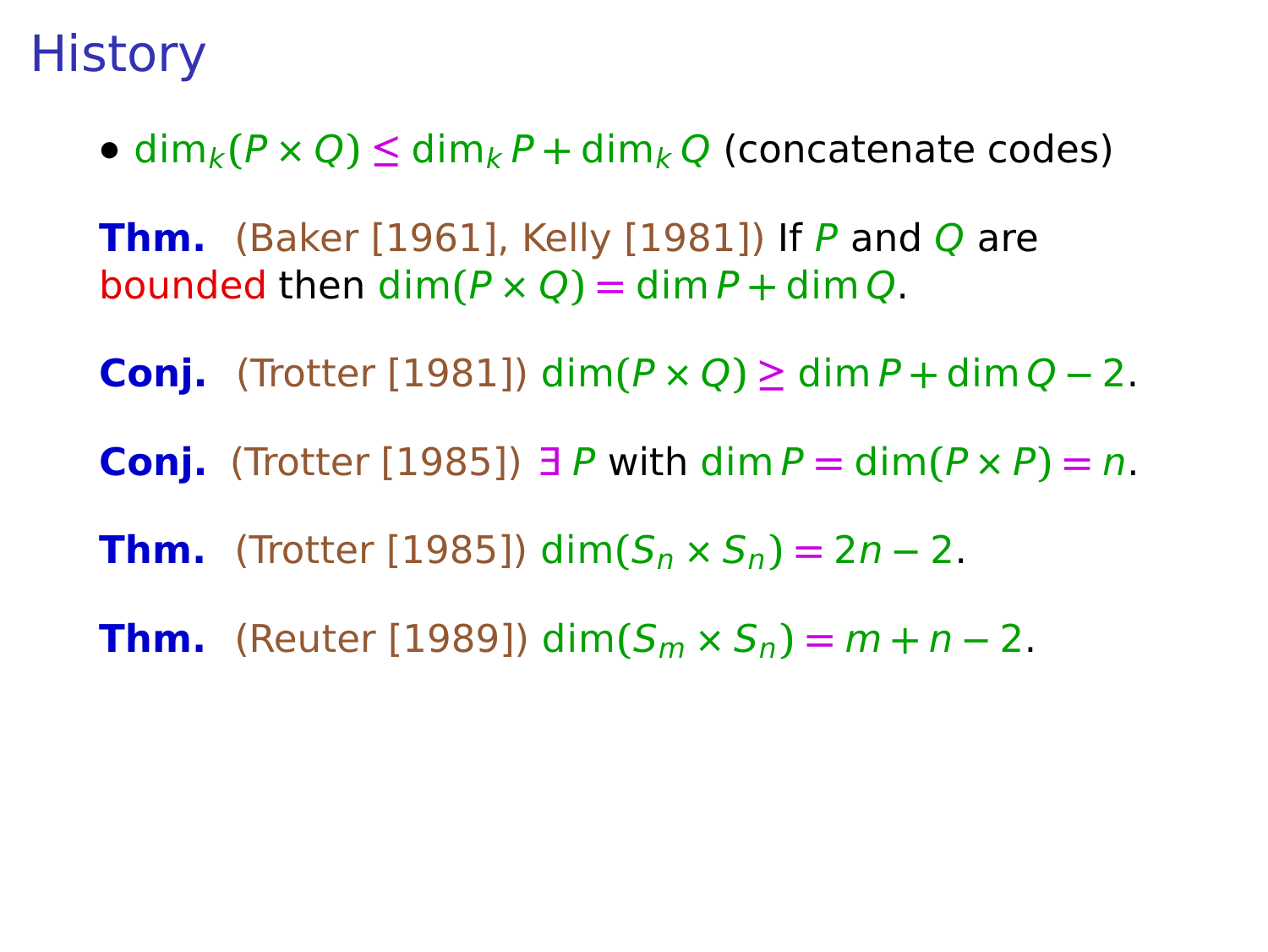- $\dim_k(P \times Q) \leq \dim_k P + \dim_k Q$  (concatenate codes)
- **Thm.** (Baker [1961], Kelly [1981]) If P and Q are bounded then  $\dim(P \times O) = \dim P + \dim O$ .
- **Conj.** (Trotter [1981]) dim**(**P **×** Q**) ≥** dim P **+** dim Q **−** 2.
- **Conj.** (Trotter [1985]) ∃ P with dim  $P = \dim(P \times P) = n$ .
- **Thm.** (Trotter [1985]) dim $(S_n \times S_n) = 2n 2$ .
- **Thm.** (Reuter [1989]) dim $(S_m \times S_n) = m + n 2$ .
- **Thm.** (Reuter [1989]) dim( $P \times P$ )  $\geq 4$  if dim  $P = 3$ .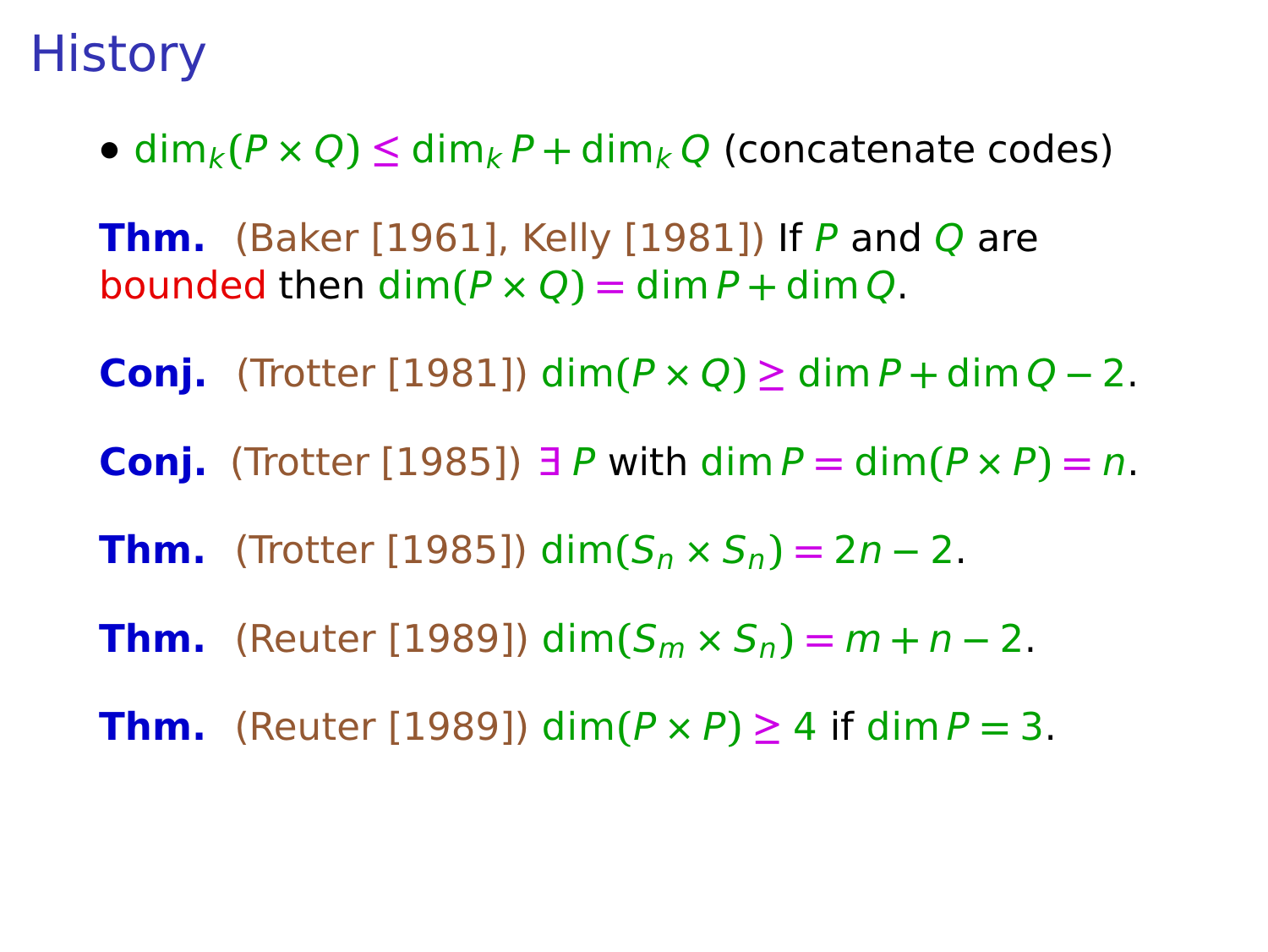- $\dim_k(P \times Q) \leq \dim_k P + \dim_k Q$  (concatenate codes)
- **Thm.** (Baker [1961], Kelly [1981]) If P and Q are bounded then  $\dim(P \times Q) = \dim P + \dim Q$ .
- **Conj.** (Trotter [1981]) dim**(**P **×** Q**) ≥** dim P **+** dim Q **−** 2.
- **Conj.** (Trotter [1985]) ∃ P with dim  $P = \dim(P \times P) = n$ .
- **Thm.** (Trotter [1985]) dim $(S_n \times S_n) = 2n 2$ .
- **Thm.** (Reuter [1989]) dim $(S_m \times S_n) = m + n 2$ .
- **Thm.** (Reuter [1989]) dim( $P \times P$ )  $\geq 4$  if dim  $P = 3$ .

**Thm.** (C. Lin [1991]) dim $(S'_m \times S_n) = m + n - 2$ , where  $\mathsf{S}'_m$  is  $\mathsf{S}_m$  plus a global max and global min.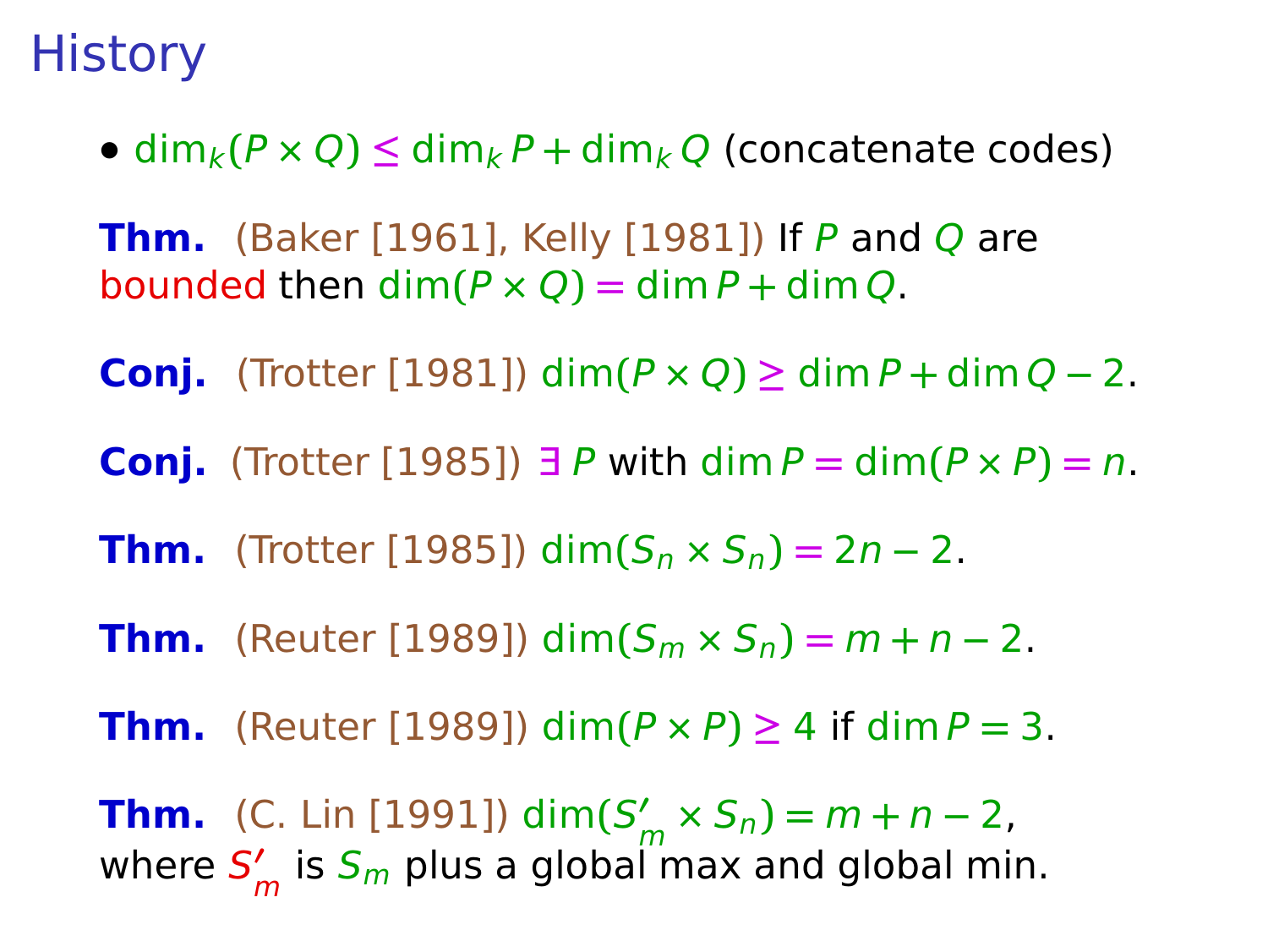**Thm.** dim<sub>4</sub> $(S_m \times S_n) = m + n - 2$ ,  $dim_3(S_m \times S_n) = m + n - 1$ ,  $\dim_2(S_m \times S_n) = m + n$ .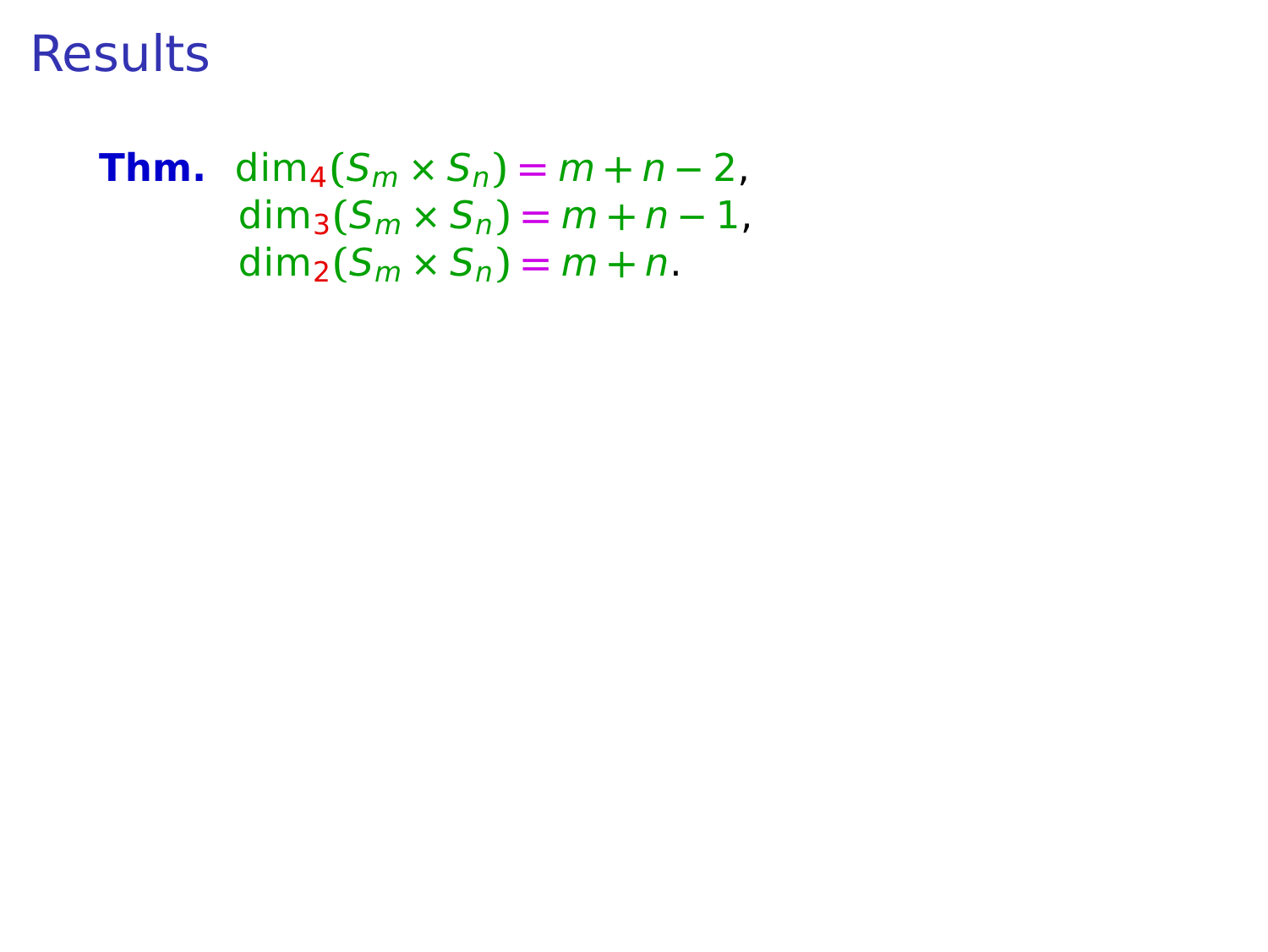**Thm.** 
$$
\dim_4(S_m \times S_n) = m + n - 2
$$
,  
\n $\dim_3(S_m \times S_n) = m + n - 1$ ,  
\n $\dim_2(S_m \times S_n) = m + n$ .

**Conj.** For connected posets with  $\dim_k P$ ,  $\dim_k Q \geq 2$ ,  $\dim_k(P \times Q)$  ≥ dim<sub>k</sub>  $P$  + dim<sub>k</sub>  $Q$  − min{2,  $k$  − 2}.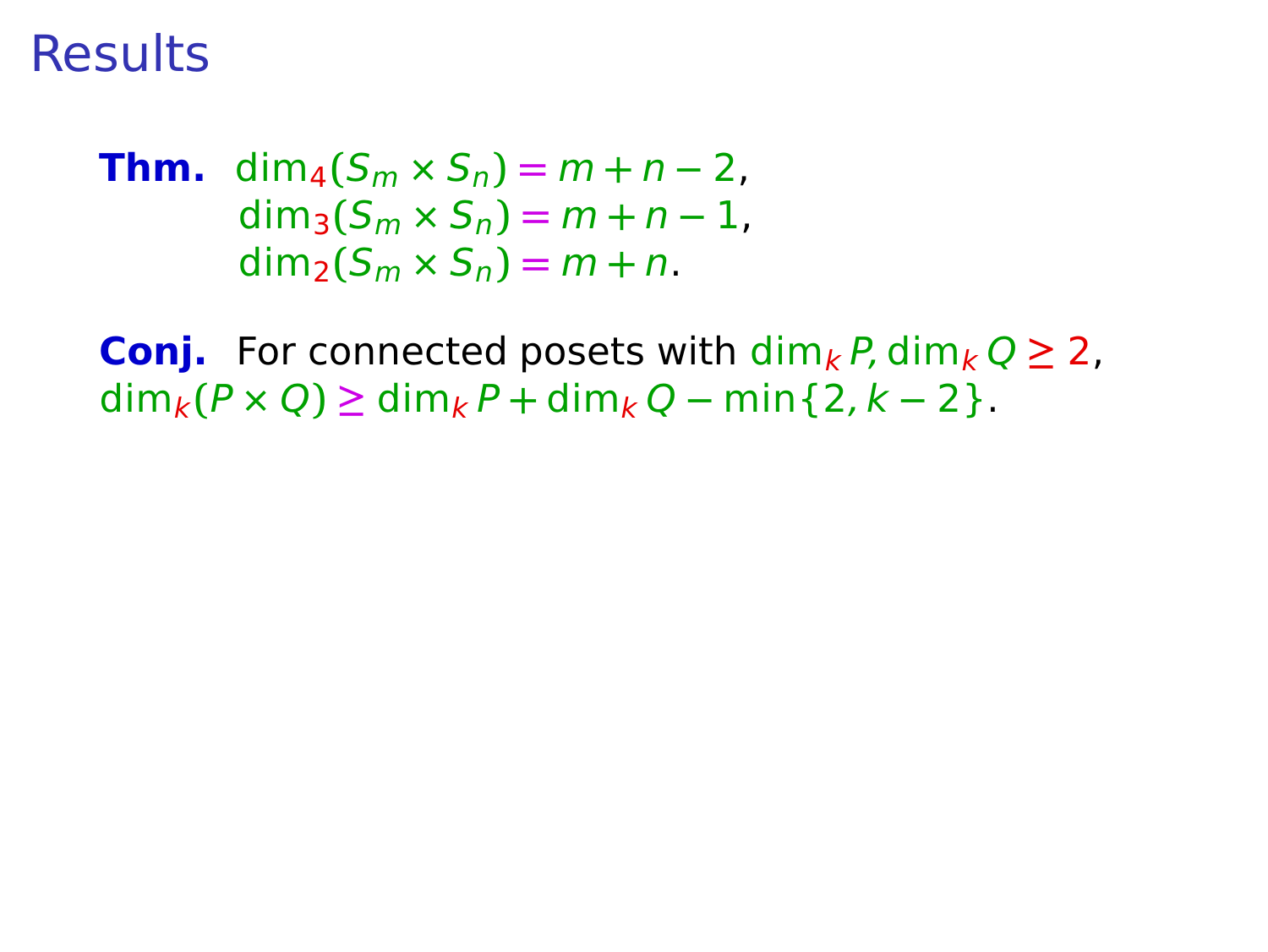**Thm.** 
$$
\dim_4(S_m \times S_n) = m + n - 2
$$
,  
\n $\dim_3(S_m \times S_n) = m + n - 1$ ,  
\n $\dim_2(S_m \times S_n) = m + n$ .

**Conj.** For connected posets with  $\dim_k P$ ,  $\dim_k Q \geq 2$ ,  $\dim_k(P \times Q)$  ≥ dim<sub>k</sub> P + dim<sub>k</sub> Q − min{2, k − 2}.

**Thm.** If  $n_i \ge t$  for all *i*, then  $\dim_2(\prod_{i=1}^t S_{n_i}) = \sum_{i=1}^t n_i$ .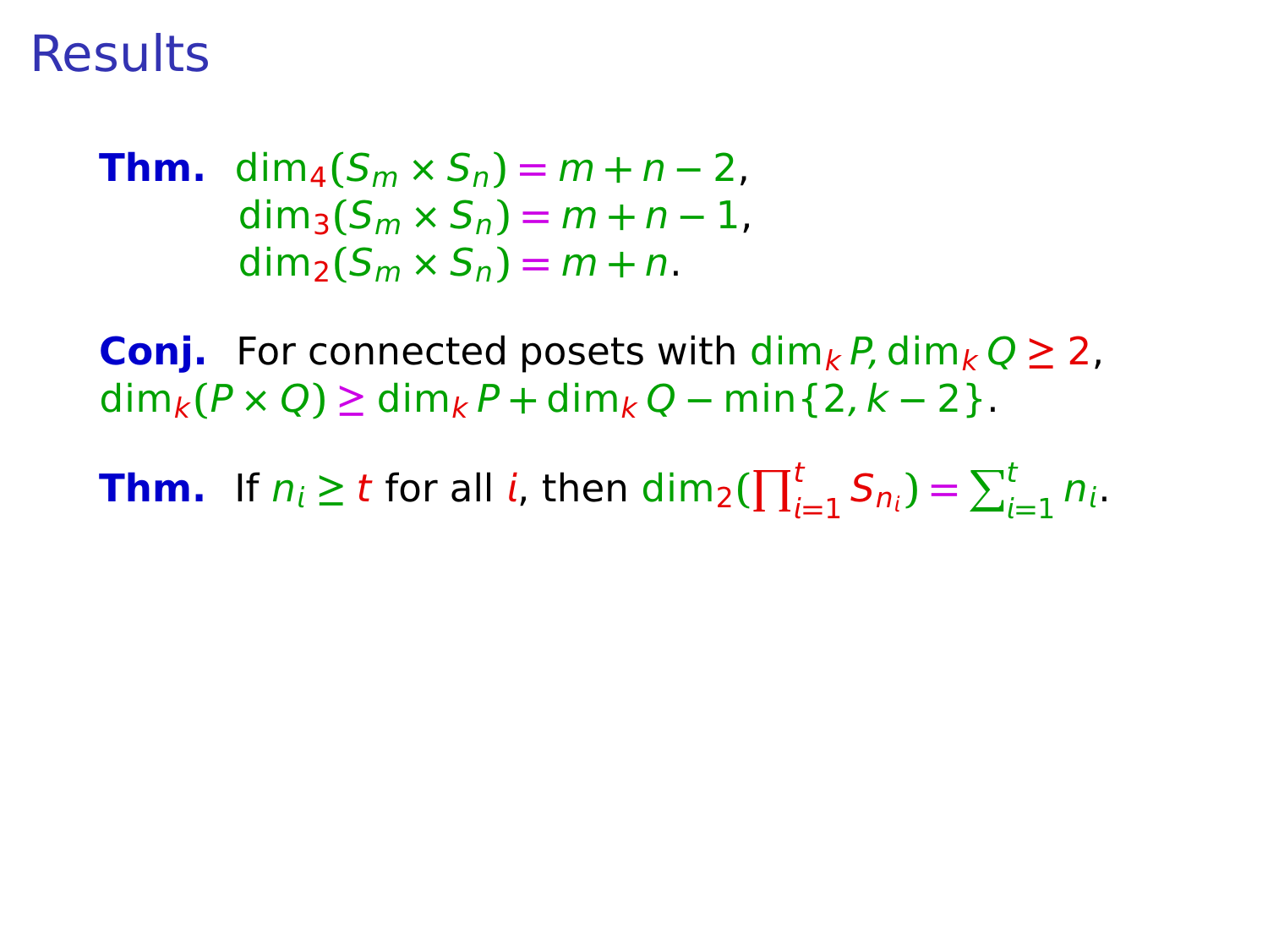**Thm.** dim<sub>4</sub> $(S_m \times S_n) = m + n - 2$ ,  $dim_3(S_m \times S_n) = m + n - 1$ .  $\dim_2(S_m \times S_n) = m + n$ .

**Conj.** For connected posets with  $\dim_k P$ ,  $\dim_k Q \geq 2$ ,  $\dim_k(P \times Q)$  ≥ dim<sub>k</sub> P + dim<sub>k</sub> Q − min{2, k − 2}.

**Thm.** If  $n_i \ge t$  for all *i*, then  $\dim_2(\prod_{i=1}^t S_{n_i}) = \sum_{i=1}^t n_i$ .

**Thm.** If  $n_i \ge t$ , then  $\dim_k(\prod_{i=1}^t S_{n_i}) \ge 2 + \sum_{i=1}^t (n_i - 2)$ .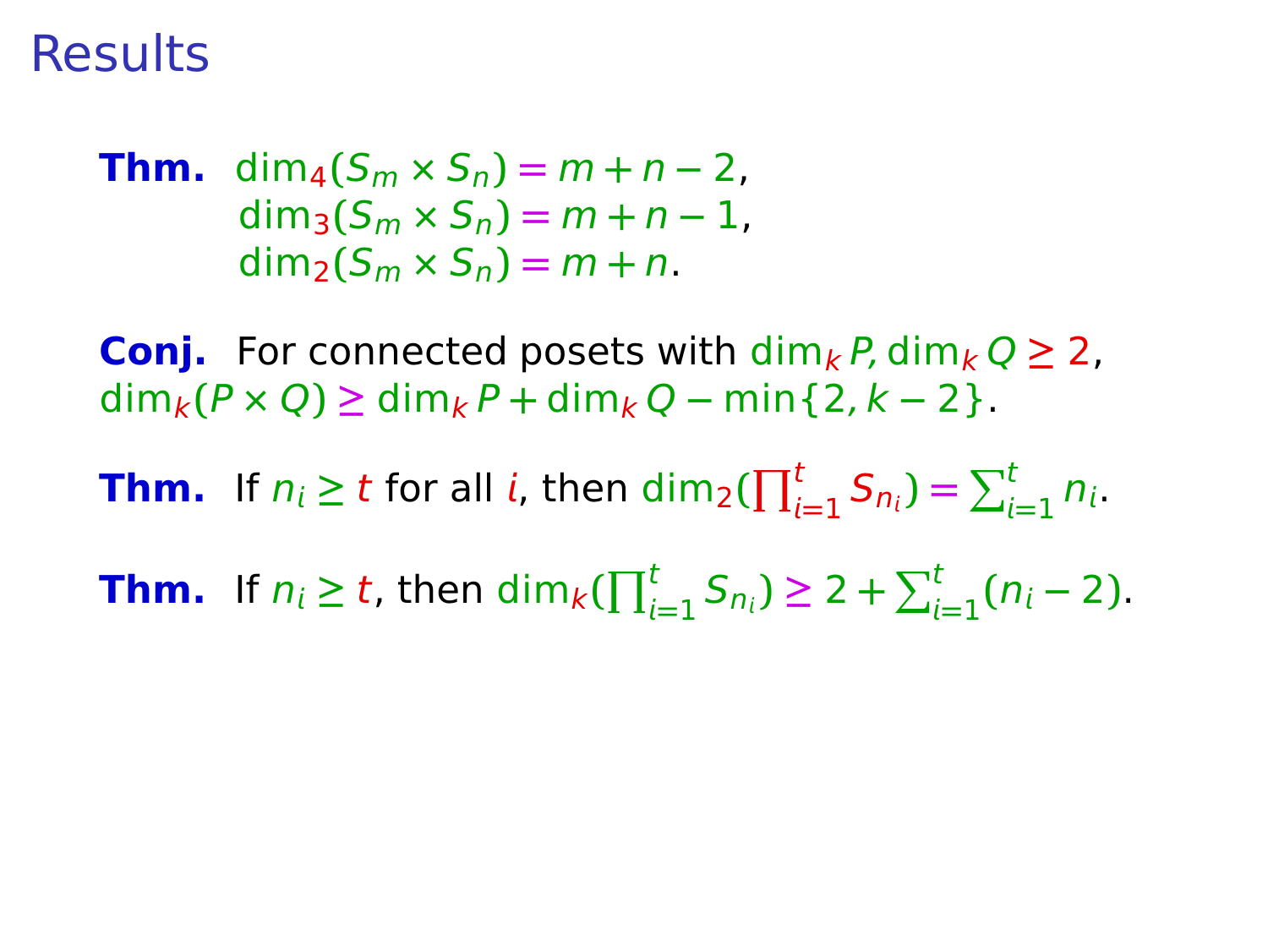**Thm.** dim<sub>4</sub> $(S_m \times S_n) = m + n - 2$ ,  $dim_3(S_m \times S_n) = m + n - 1$ .  $\dim_2(S_m \times S_n) = m + n$ .

**Conj.** For connected posets with  $\dim_k P$ ,  $\dim_k Q \geq 2$ ,  $\dim_k(P \times Q)$  ≥ dim<sub>k</sub> P + dim<sub>k</sub> Q − min{2, k − 2}.

**Thm.** If  $n_i \ge t$  for all *i*, then  $\dim_2(\prod_{i=1}^t S_{n_i}) = \sum_{i=1}^t n_i$ .

**Thm.** If  $n_i \ge t$ , then  $\dim_k(\prod_{i=1}^t S_{n_i}) \ge 2 + \sum_{i=1}^t (n_i - 2)$ .

**Thm.** If  $P$  is a bounded poset and  $k$  is fixed, then  $2 \dim_k mP - \dim_k (mP \times mP)$  is unbounded.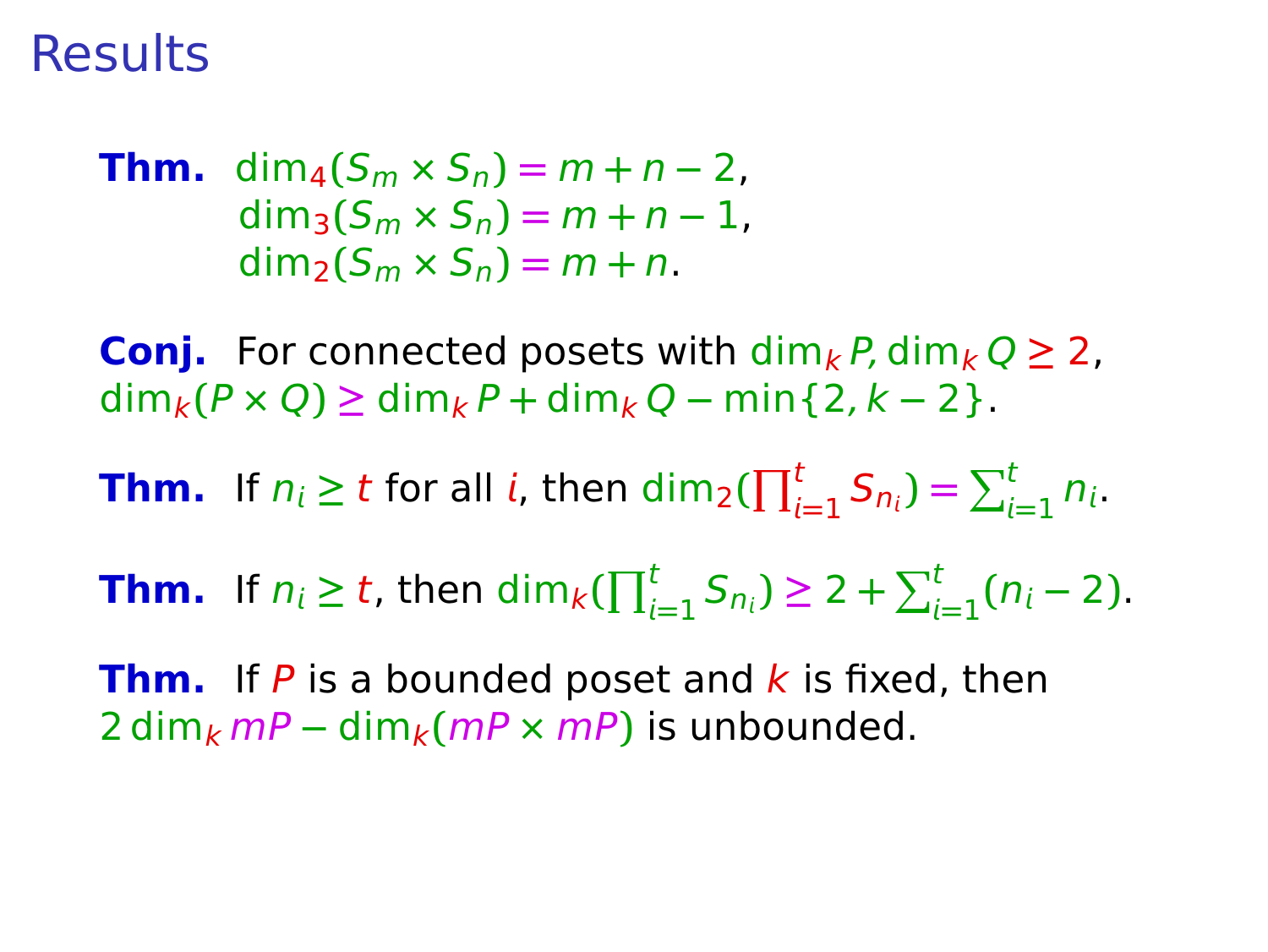Let  $A_n$  = antichain with *n* elements.

**Prop.** 2 dim<sub>2</sub>  $A_n - \dim_2(A_n \times A_n)$  is unbounded.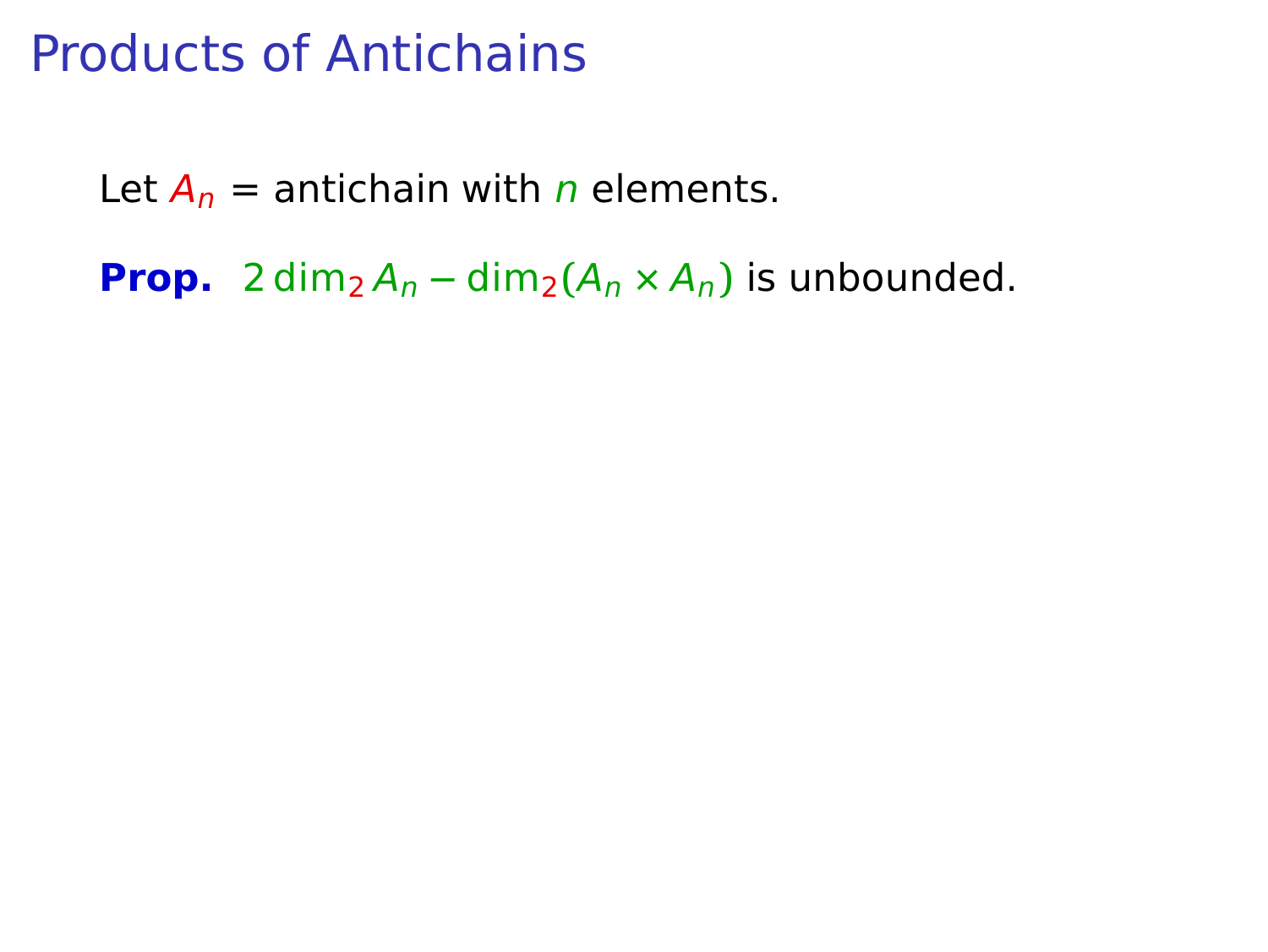Let  $A_n$  = antichain with *n* elements.

**Prop.** 2 dim<sub>2</sub>  $A_n - \dim_2(A_n \times A_n)$  is unbounded.

**Pf.** dim<sub>2</sub>  $A_n = \min\{t: {t \choose \lfloor t/2 \rfloor} \ge n\}$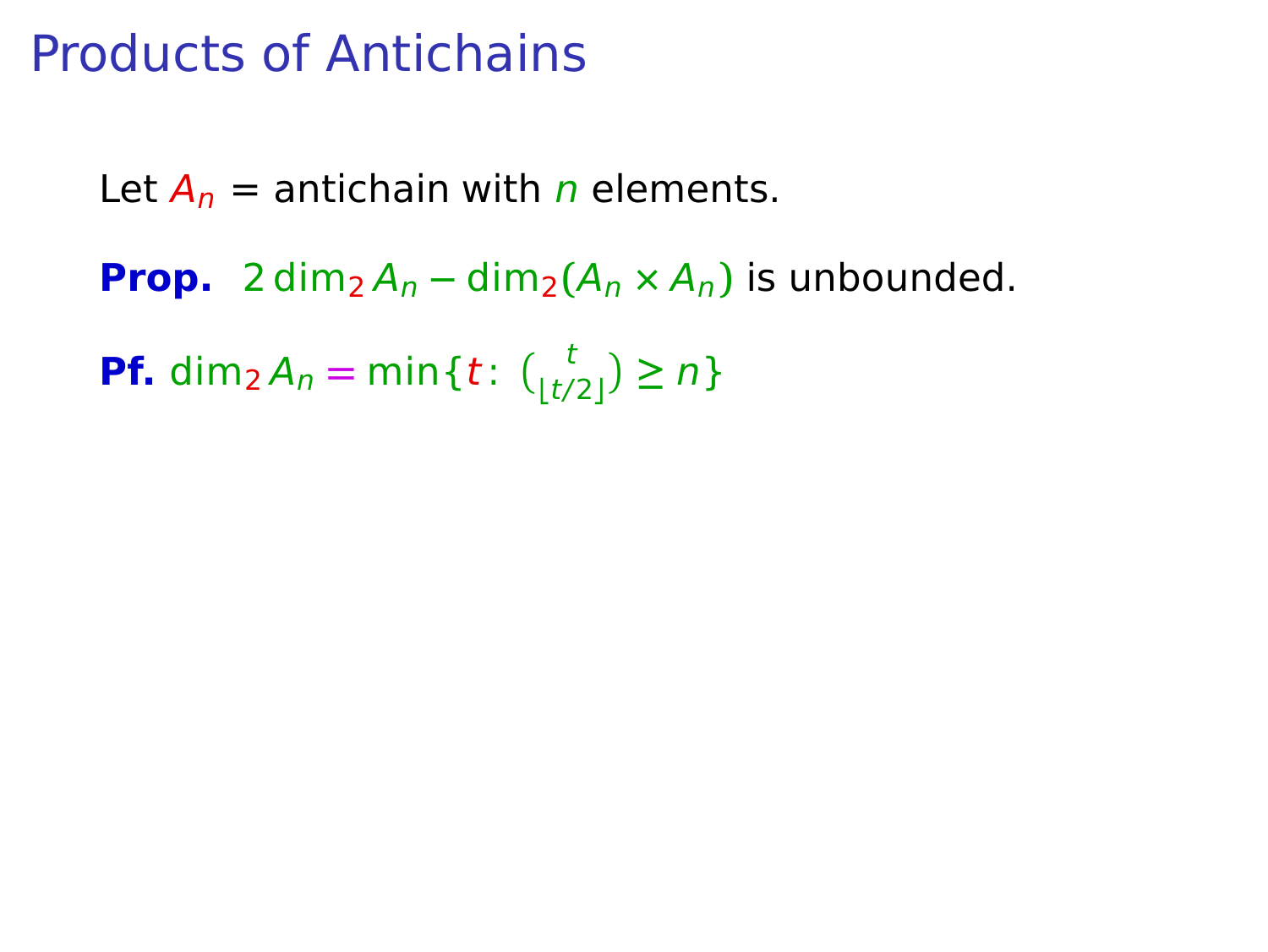Let  $A_n$  = antichain with *n* elements. **Prop.** 2 dim<sub>2</sub>  $A_n - \dim_2(A_n \times A_n)$  is unbounded. **Pf.** dim<sub>2</sub>  $A_n = \min\{t: \binom{t}{\lfloor t/2 \rfloor} \ge n\}$ , so dim<sup>2</sup> A<sup>n</sup> **=** lg n **+** 1 2 lg lg n **+** O**(**lg lg lg n**)**.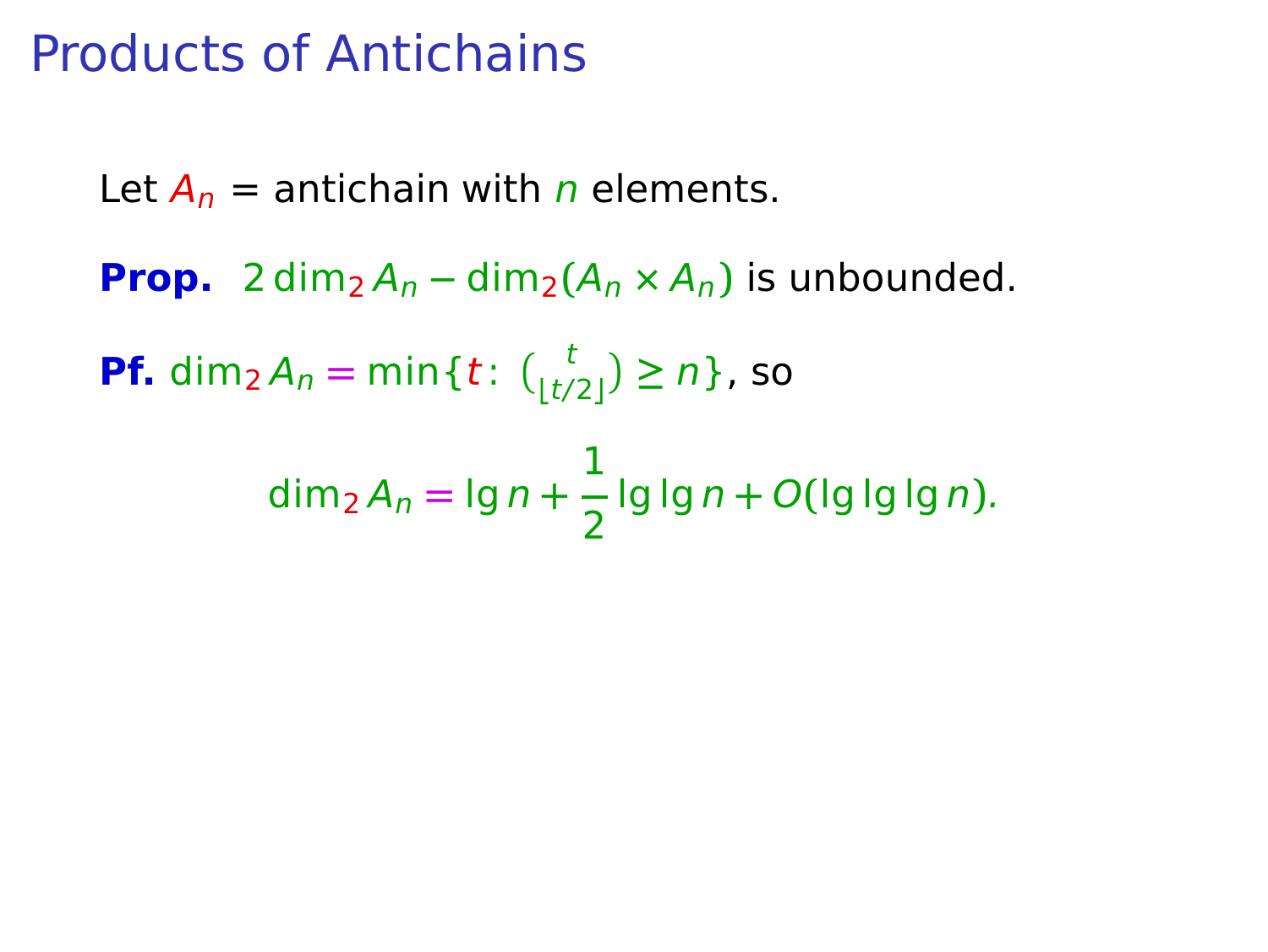Let  $A_n$  = antichain with *n* elements. **Prop.** 2 dim<sub>2</sub>  $A_n - \dim_2(A_n \times A_n)$  is unbounded. **Pf.** dim<sub>2</sub>  $A_n = \min\{t: \binom{t}{\lfloor t/2 \rfloor} \ge n\}$ , so dim<sup>2</sup> A<sup>n</sup> **=** lg n **+** 1 2 lg lg n **+** O**(**lg lg lg n**)**. Since  $A_n \times A_n = A_{n^2}$ , 1

dim2**(**A<sup>n</sup> **×** An**) =** 2 lg n **+** 2 lg lg n **+** O**(**lg lg lg n**)**.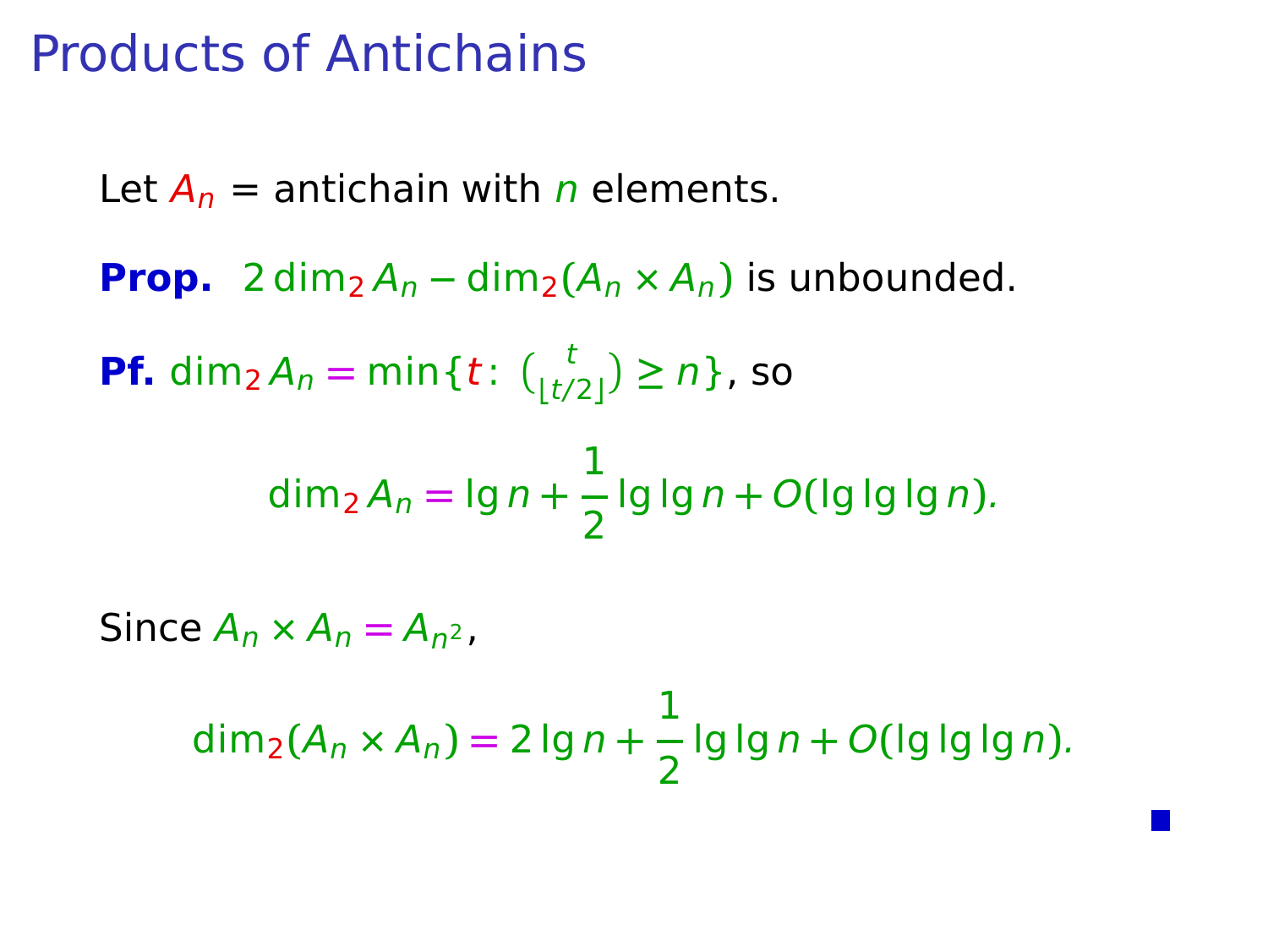**Lem.** For  $k \in o(\lg t)$ , width $(\mathbf{k}^t) \sim \frac{k^t}{\sqrt{(k^2-1)\pi t/6}}$ .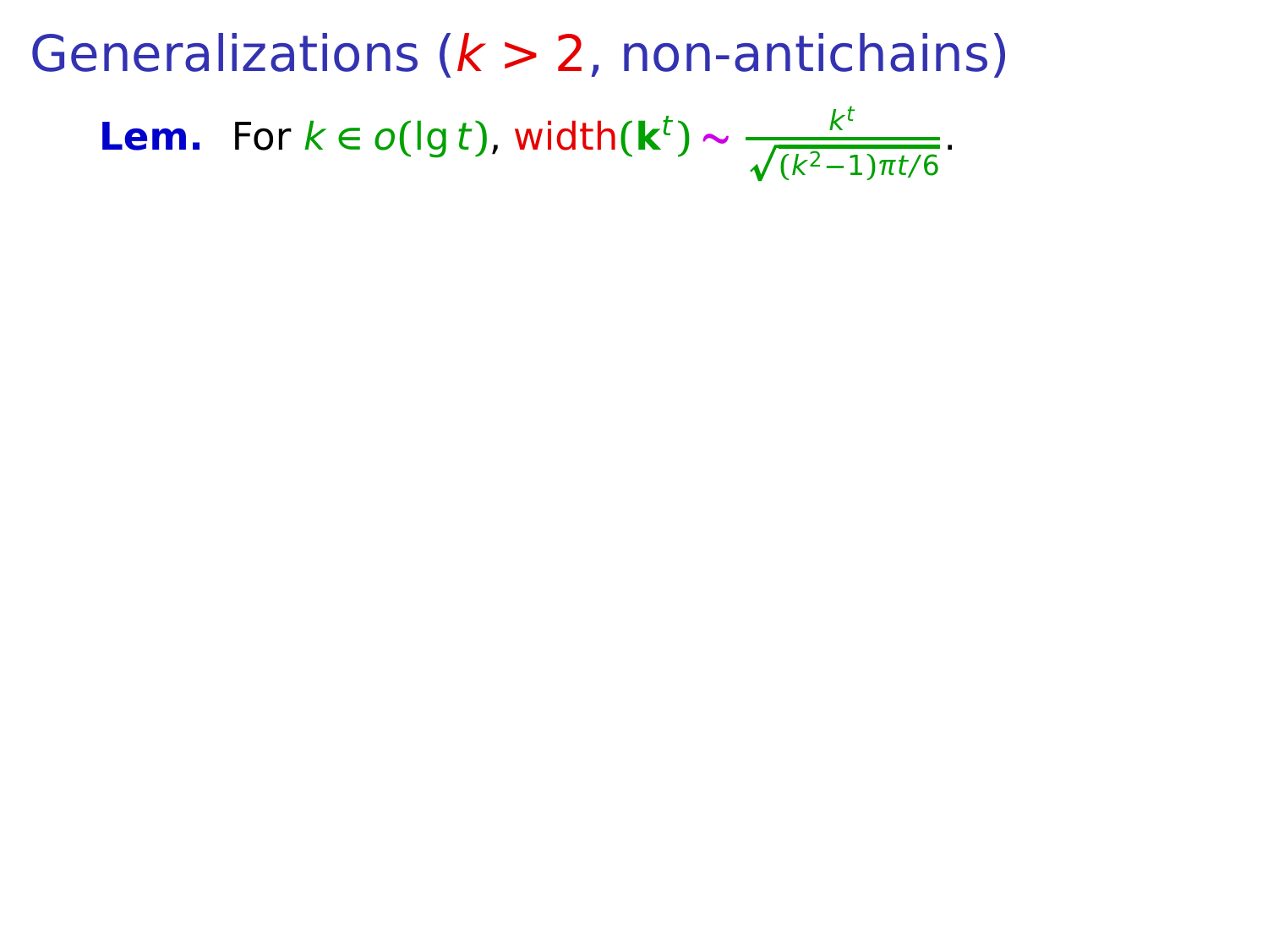**Lem.** For  $k \in o(\lg t)$ , width $(\mathbf{k}^t) \sim \frac{k^t}{\sqrt{(k^2-1)\pi t/6}}$ .

**Pf.** The rank of a random element of  $k^t$  is the sum of t uniform random variables on {0, . . . , k **−** 1}.

$$
\Pr\left[\text{rank}=\left\lfloor\frac{kt}{2}\right\rfloor\right] \sim \left[\left(k^2-1\right)\frac{\pi t}{6}\right]^{-1/2}.
$$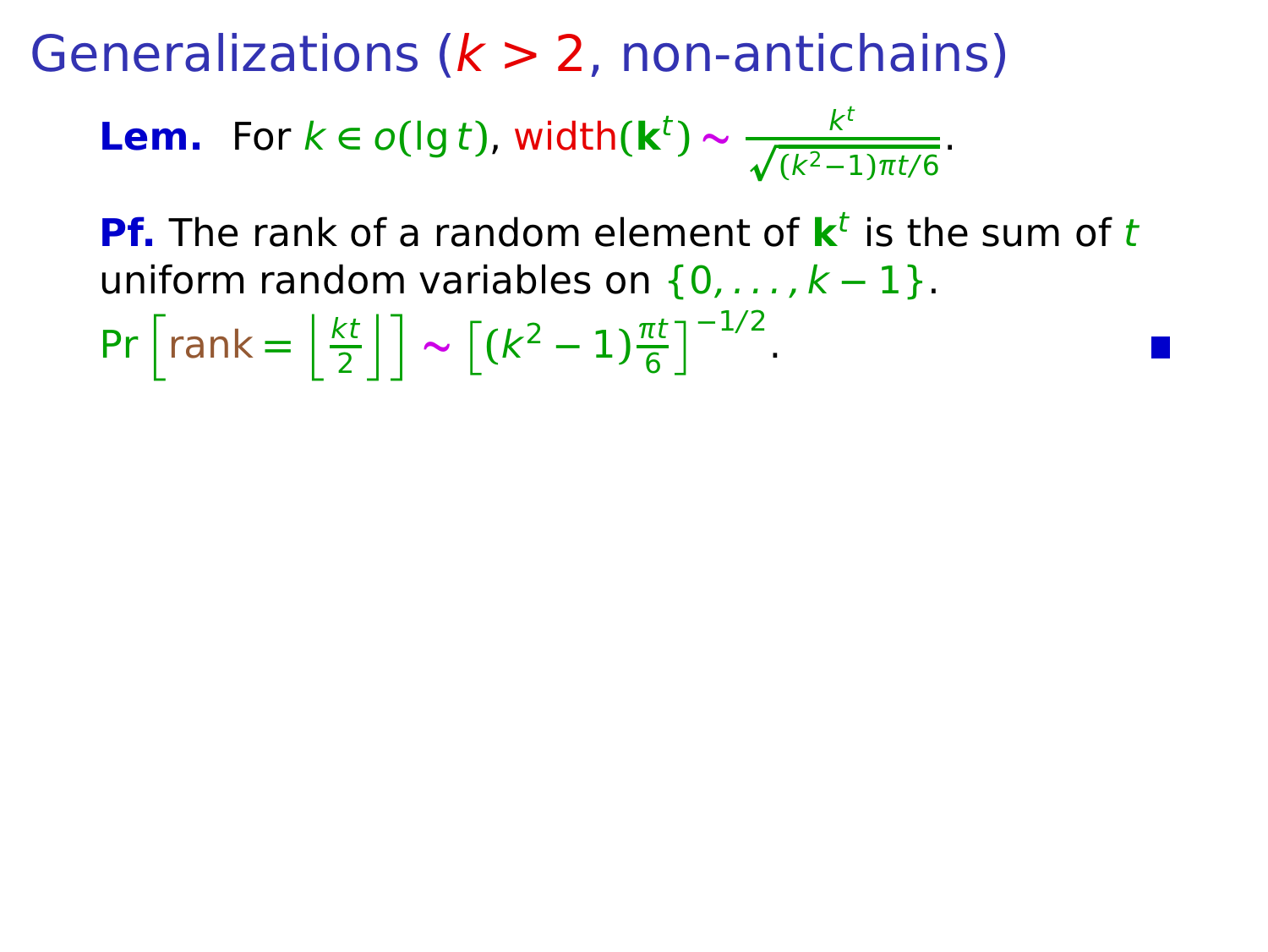**Lem.** For  $k \in o(\lg t)$ , width $(\mathbf{k}^t) \sim \frac{k^t}{\sqrt{(k^2-1)\pi t/6}}$ .

**Pf.** The rank of a random element of  $k^t$  is the sum of t uniform random variables on {0, . . . , k **−** 1}.

$$
\Pr\left[\text{rank}=\left\lfloor\frac{kt}{2}\right\rfloor\right] \sim \left[\left(k^2-1\right)\frac{\pi t}{6}\right]^{-1/2}.
$$

**Thm.** If  $k \in o(\lg \lg n)$ , then  $2 \dim_k A_n - \dim_k (A_n \times A_n) \rightarrow \infty$ .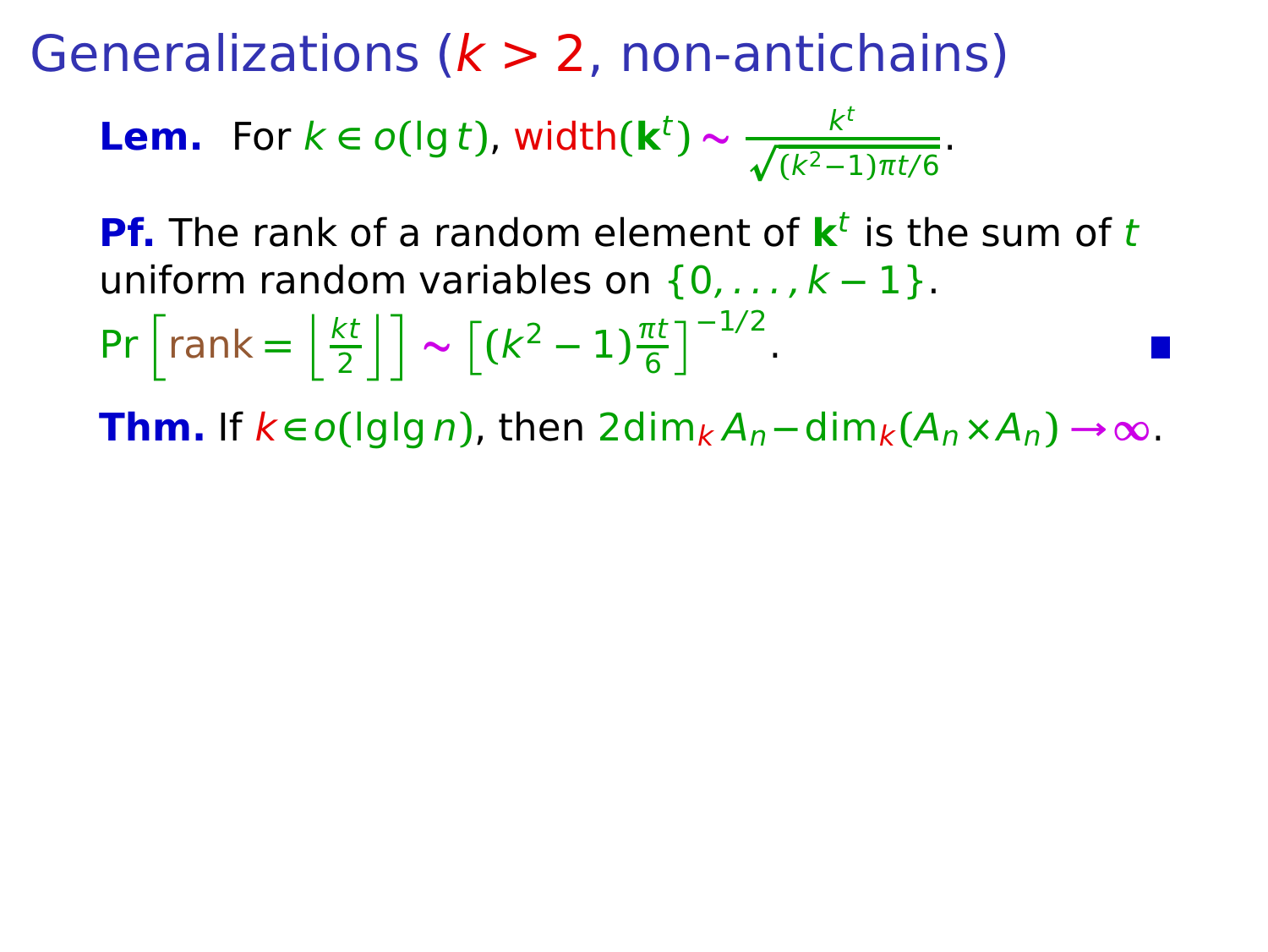**Lem.** For  $k \in o(\lg t)$ , width $(\mathbf{k}^t) \sim \frac{k^t}{\sqrt{(k^2-1)\pi t/6}}$ .

**Pf.** The rank of a random element of  $k^t$  is the sum of t uniform random variables on  $\{0, \ldots, k-1\}$ .

$$
\Pr\left[\text{rank}=\left\lfloor \frac{kt}{2} \right\rfloor\right] \sim \left[\left(k^2-1\right)\frac{\pi t}{6}\right]^{-1/2}.
$$

**Thm.** If  $k \in o(\lg \lg n)$ , then  $2 \dim_k A_n - \dim_k (A_n \times A_n) \rightarrow \infty$ .

**Lem.** If P is bounded and  $\dim_2 P = p$ , then  $mP \subseteq 2^n \Leftrightarrow m(\mathbf{p}+\mathbf{1}) \subseteq 2^n$ .

**Pf.** To embed  $mP$ , each P needs an interval of length p.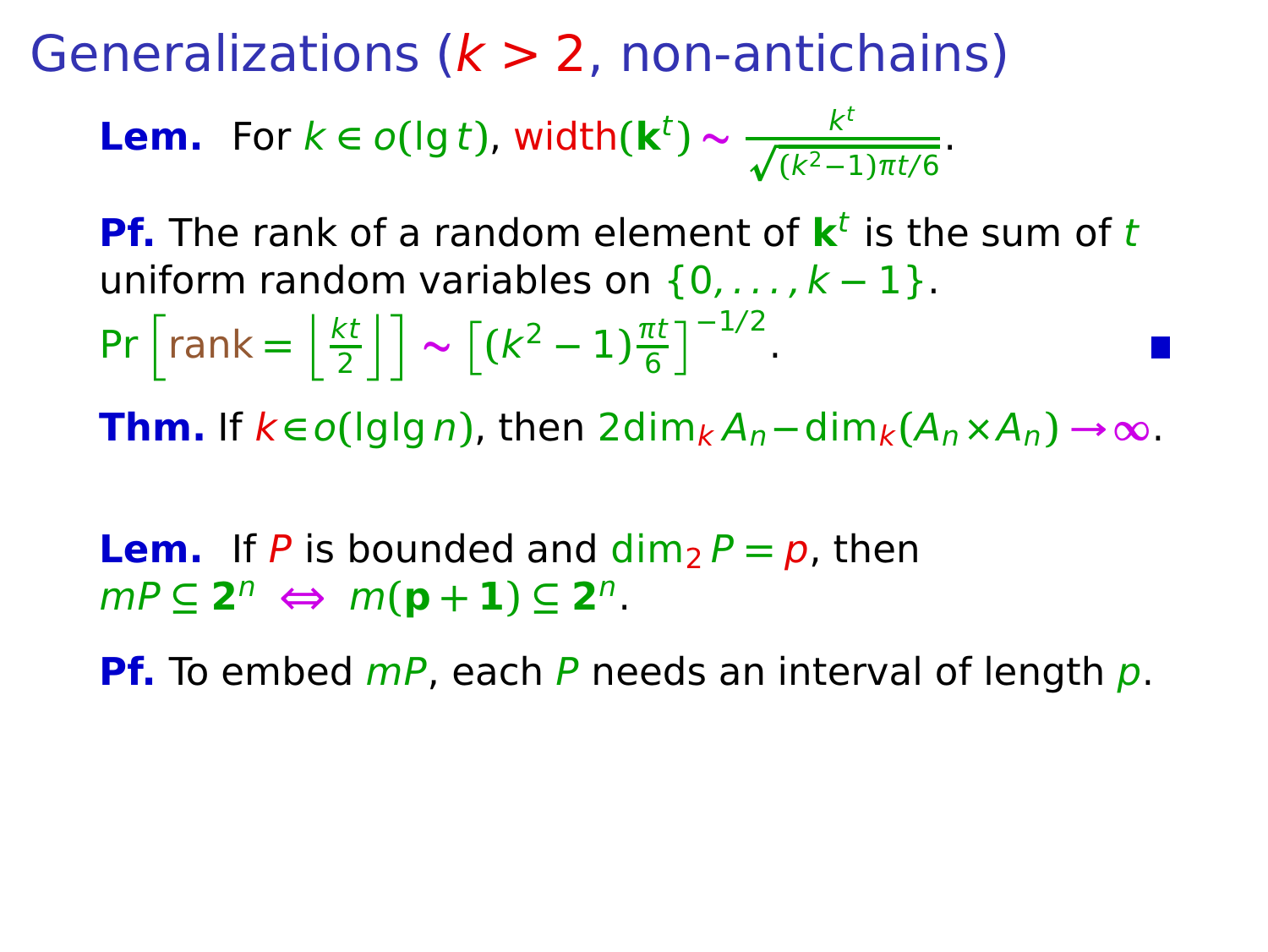**Lem.** For  $k \in o(\lg t)$ , width $(\mathbf{k}^t) \sim \frac{k^t}{\sqrt{(k^2-1)\pi t/6}}$ .

**Pf.** The rank of a random element of  $k^t$  is the sum of t uniform random variables on {0, . . . , k **−** 1}.

$$
\Pr\left[\text{rank}=\left\lfloor \frac{kt}{2} \right\rfloor\right] \sim \left[\left(k^2-1\right)\frac{\pi t}{6}\right]^{-1/2}.
$$

**Thm.** If  $k \in o(\lg \lg n)$ , then  $2 \dim_k A_n - \dim_k (A_n \times A_n) \rightarrow \infty$ .

**Lem.** If P is bounded and  $\dim_2 P = p$ , then  $mP \subseteq 2^n \Leftrightarrow m(\mathbf{p}+\mathbf{1}) \subseteq 2^n$ .

**Pf.** To embed *mP*, each *P* needs an interval of length *p*.

**Lem.** (Griggs–Stahl–Trotter [1984])  $max{m: m(\mathbf{p} + \mathbf{1}) \subseteq \mathbf{2}^t} = {t-p \choose \lfloor (t-p)/2 \rfloor}.$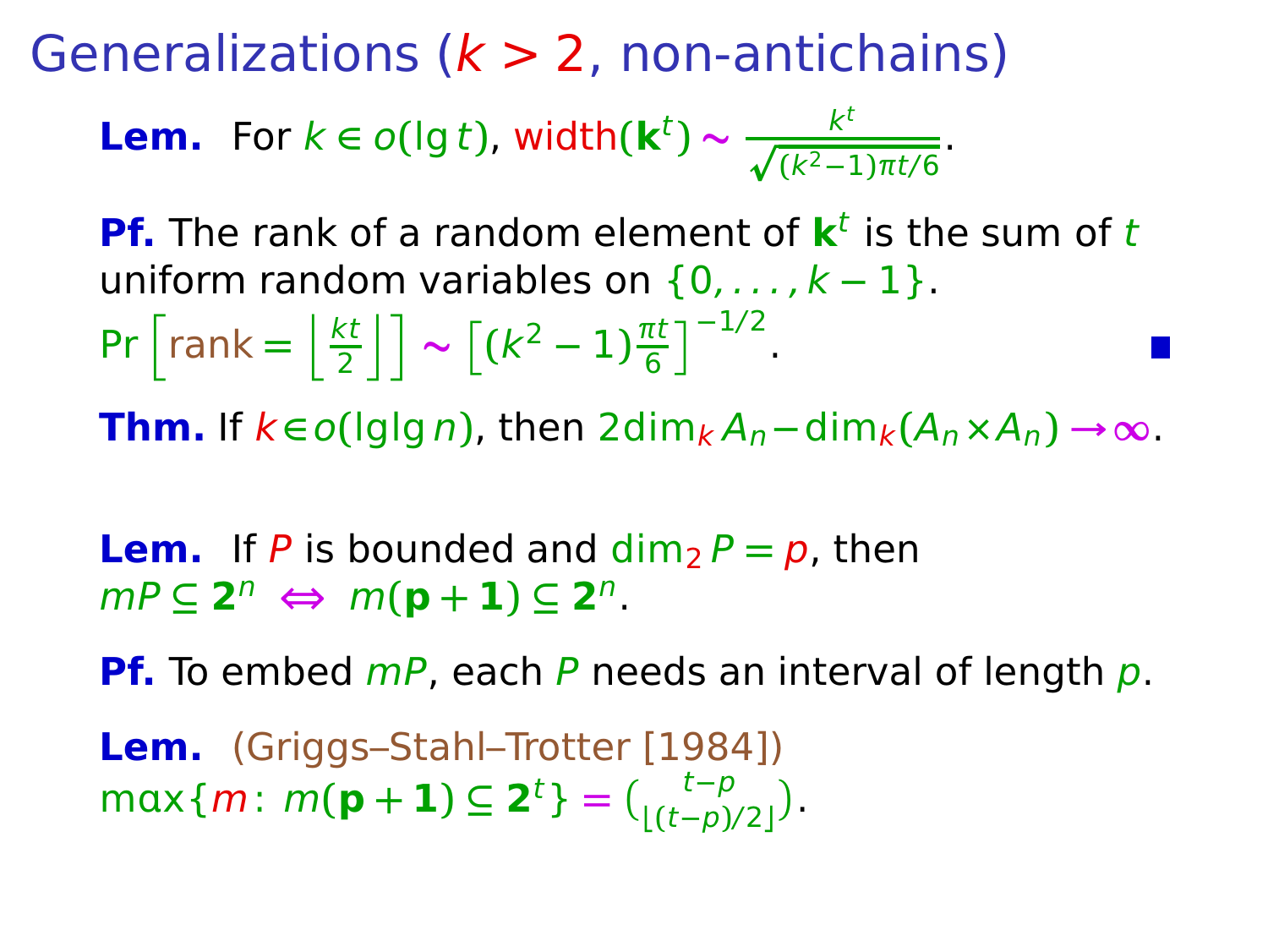Generalizations ( $k > 2$ , non-antichains)

**Lem.** For  $k \in o(\lg t)$ , width $(\mathbf{k}^t) \sim \frac{k^t}{\sqrt{(k^2-1)\pi t/6}}$ .

**Pf.** The rank of a random element of  $k^t$  is the sum of t uniform random variables on {0, . . . , k **−** 1}.

$$
\Pr\left[\text{rank}=\left\lfloor \frac{kt}{2} \right\rfloor\right] \sim \left[\left(k^2-1\right)\frac{\pi t}{6}\right]^{-1/2}.
$$

**Thm.** If  $k \in o(\lg \lg n)$ , then  $2 \dim_k A_n - \dim_k (A_n \times A_n) \rightarrow \infty$ .

**Lem.** If P is bounded and  $\dim_2 P = p$ , then  $mP \subseteq 2^n \Leftrightarrow m(\mathbf{p}+\mathbf{1}) \subseteq 2^n$ .

**Pf.** To embed  $mP$ , each P needs an interval of length p.

**Lem.** (Griggs–Stahl–Trotter [1984])  $max{m: m(\mathbf{p} + \mathbf{1}) \subseteq \mathbf{2}^t} = {t-p \choose \lfloor (t-p)/2 \rfloor}.$ 

**Thm.** For bounded P, 2dim<sub>2</sub> mP – dim<sub>2</sub>(mP × mP)  $\rightarrow \infty$ .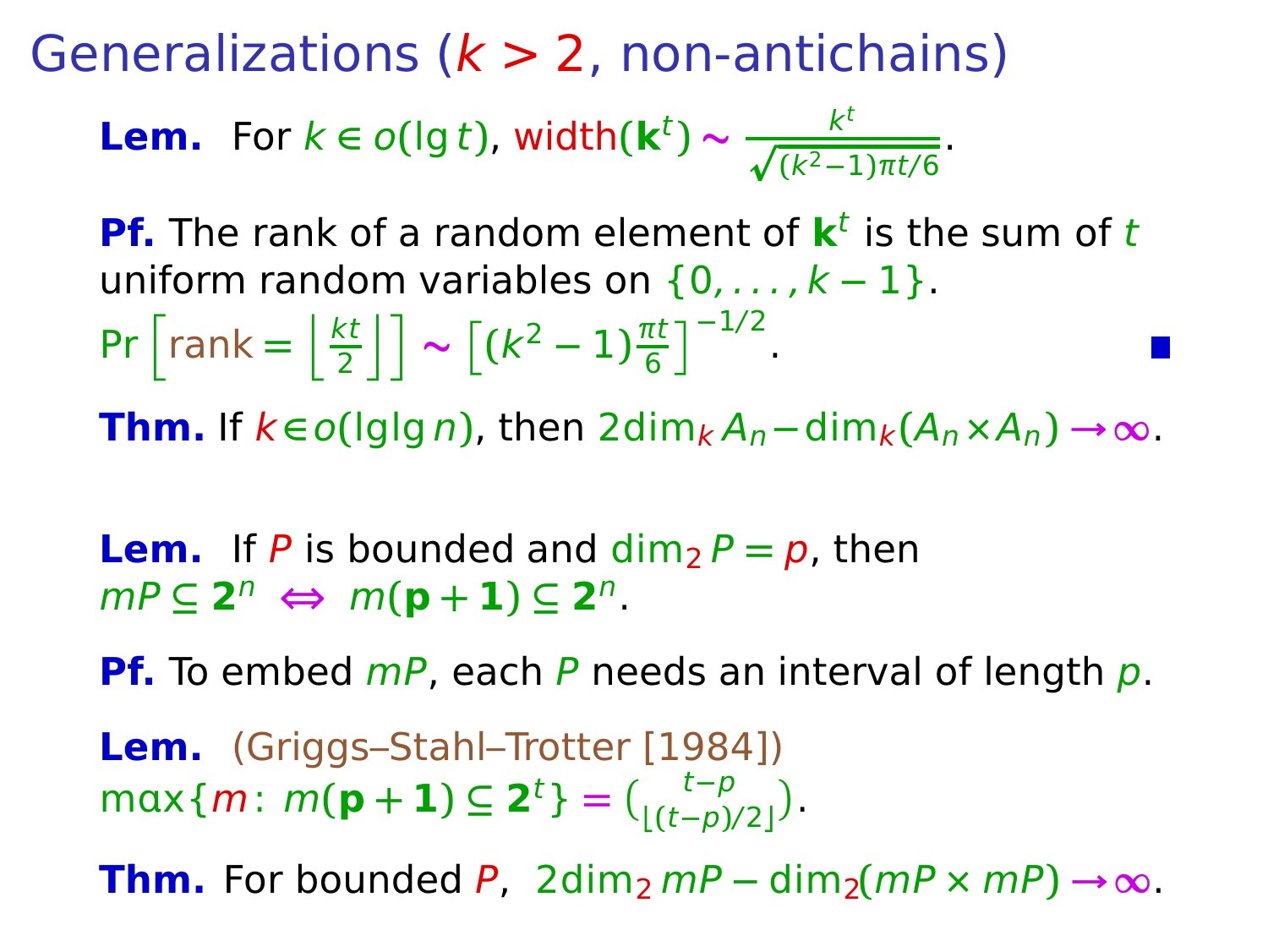**Def.** bipartite posets - each element is a max or a min.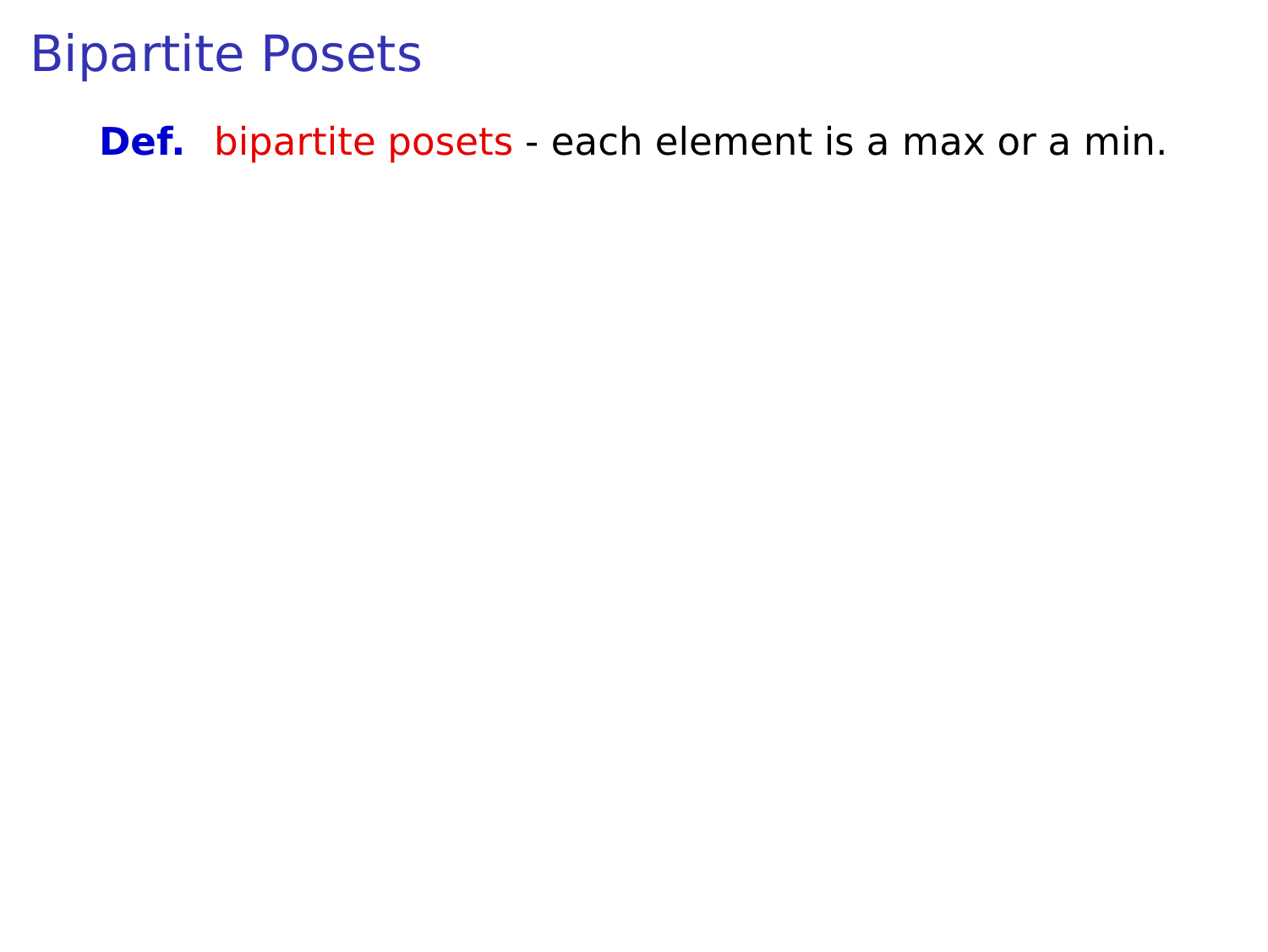**Def.** bipartite posets - each element is a max or a min. nontrivial - 1)  $\forall u < v$ ,  $\exists x, y$  as shown below, and 2)  $\forall x \parallel y$ ,  $\exists z$  comparable to *x* but not *y*.

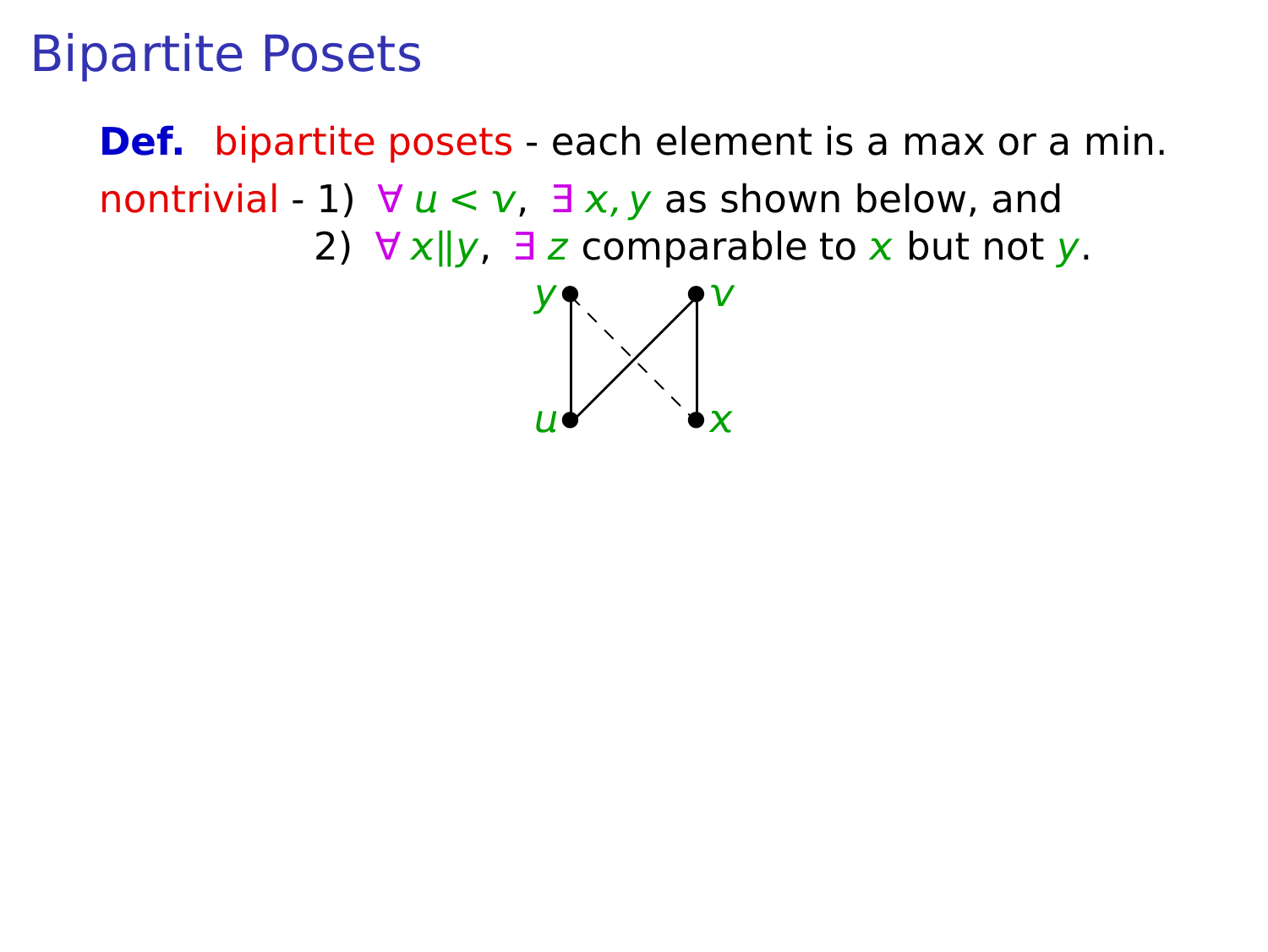**Def.** bipartite posets - each element is a max or a min. nontrivial - 1)  $\forall u < v$ ,  $\exists x, y$  as shown below, and 2)  $\forall x \parallel y$ ,  $\exists z$  comparable to x but not y.



**Lem.** If P and Q are nontrivial (bipartite), then  $\dim_k(P \times Q) = \dim_k(R)$ , where R consists of the maximal and the minimal elements in P **×** Q.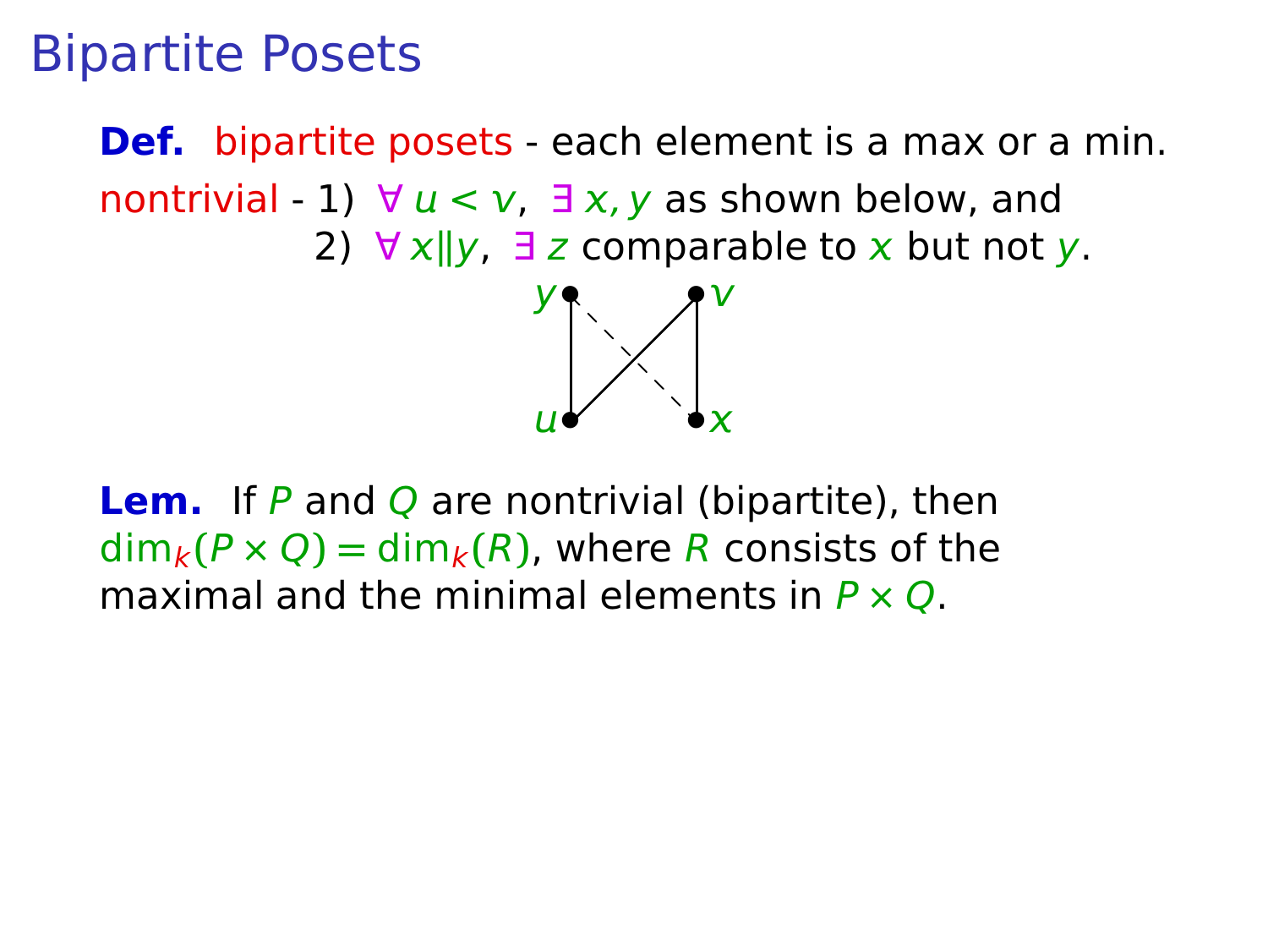**Def.** bipartite posets - each element is a max or a min. nontrivial  $-1$ )  $\forall u < v$ ,  $\exists x, y$  as shown below, and 2)  $\forall x \parallel y$ ,  $\exists z$  comparable to x but not y.



**Lem.** If P and Q are nontrivial (bipartite), then  $\dim_k(P \times Q) = \dim_k(R)$ , where R consists of the maximal and the minimal elements in P **×** Q.

**Def.** k-extension - order-preserving f: P**→**{0, . . . ,k**−**1}.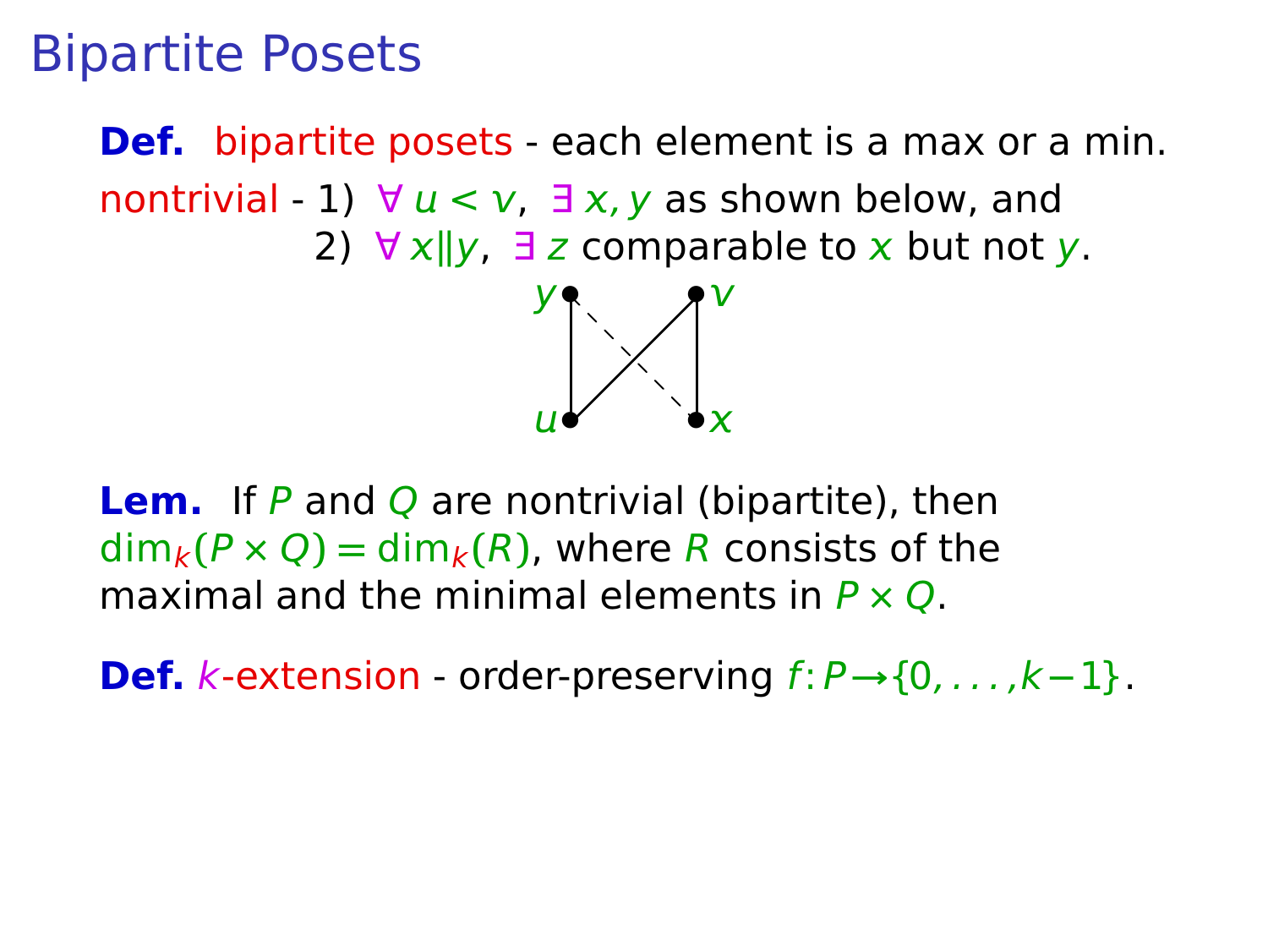**Def.** bipartite posets - each element is a max or a min. nontrivial - 1)  $\forall u < v$ ,  $\exists x, y$  as shown below, and 2)  $\forall x \parallel y$ ,  $\exists z$  comparable to x but not y.



**Lem.** If P and Q are nontrivial (bipartite), then  $\dim_k(P \times Q) = \dim_k(R)$ , where R consists of the maximal and the minimal elements in P **×** Q.

**Def.** k-extension - order-preserving f: P**→**{0, . . . ,k**−**1}.

**•** ∃ embedding in  $\mathbf{k}^t$  ⇔ ∃ *k*-extensions  $f_1, \ldots, f_t$ such that  $x||y \Rightarrow f_i(x) > f_i(y)$  for some *i*.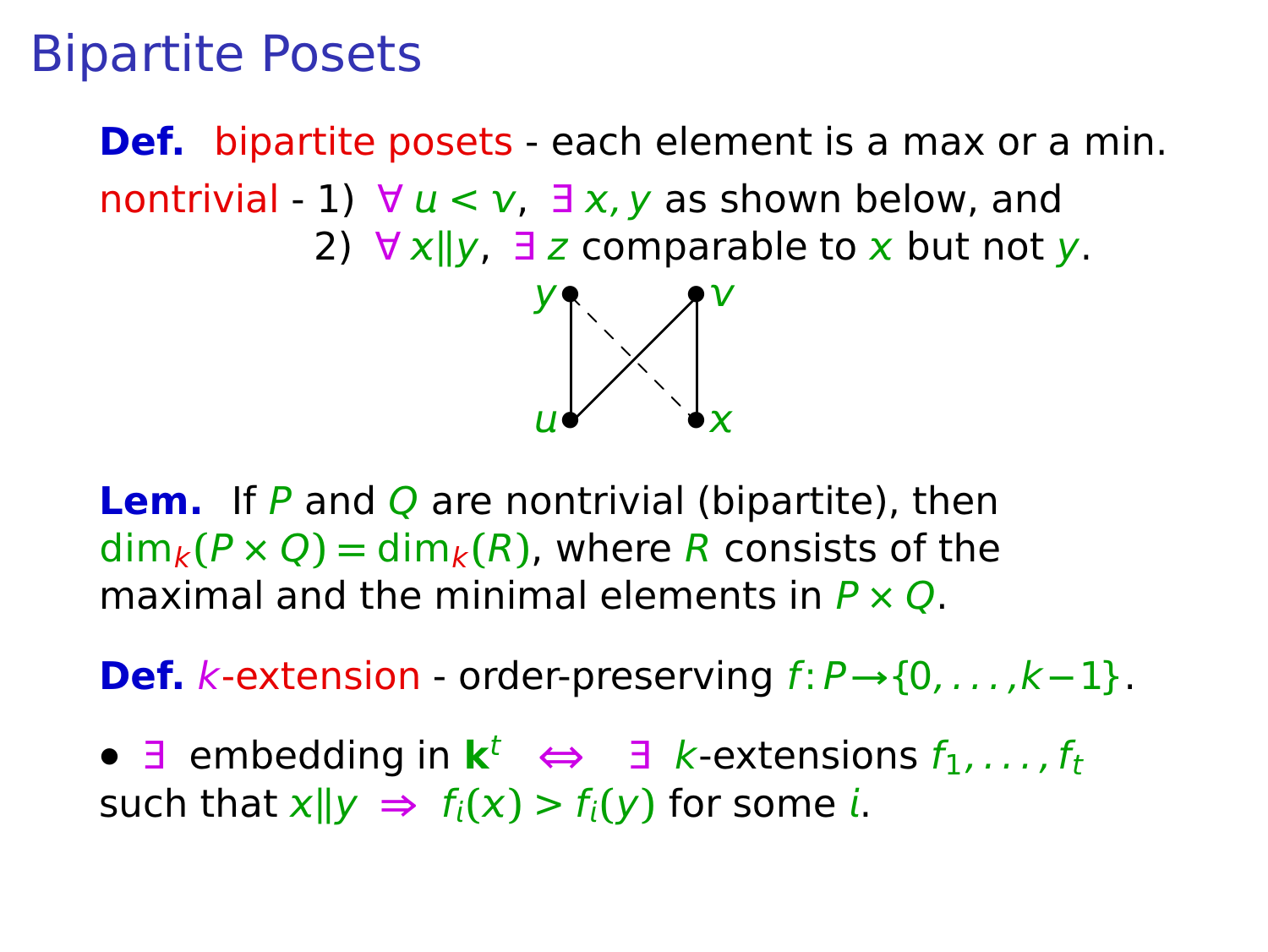**Def.** bipartite posets - each element is a max or a min. nontrivial - 1)  $\forall u < v$ ,  $\exists x, y$  as shown below, and 2)  $\forall x \parallel y$ ,  $\exists z$  comparable to x but not y.



**Lem.** If P and Q are nontrivial (bipartite), then  $\dim_k(P \times Q) = \dim_k(R)$ , where R consists of the maximal and the minimal elements in P **×** Q.

**Def.** k-extension - order-preserving f: P**→**{0, . . . ,k**−**1}.

- **•** ∃ embedding in  $\mathbf{k}^t$  ⇔ ∃ *k*-extensions  $f_1, \ldots, f_t$ such that  $x||y \Rightarrow f_i(x) > f_i(y)$  for some *i*.
- Suffices to handle  $(x,y)$  with  $x$  min'l and  $y$  max'l in R.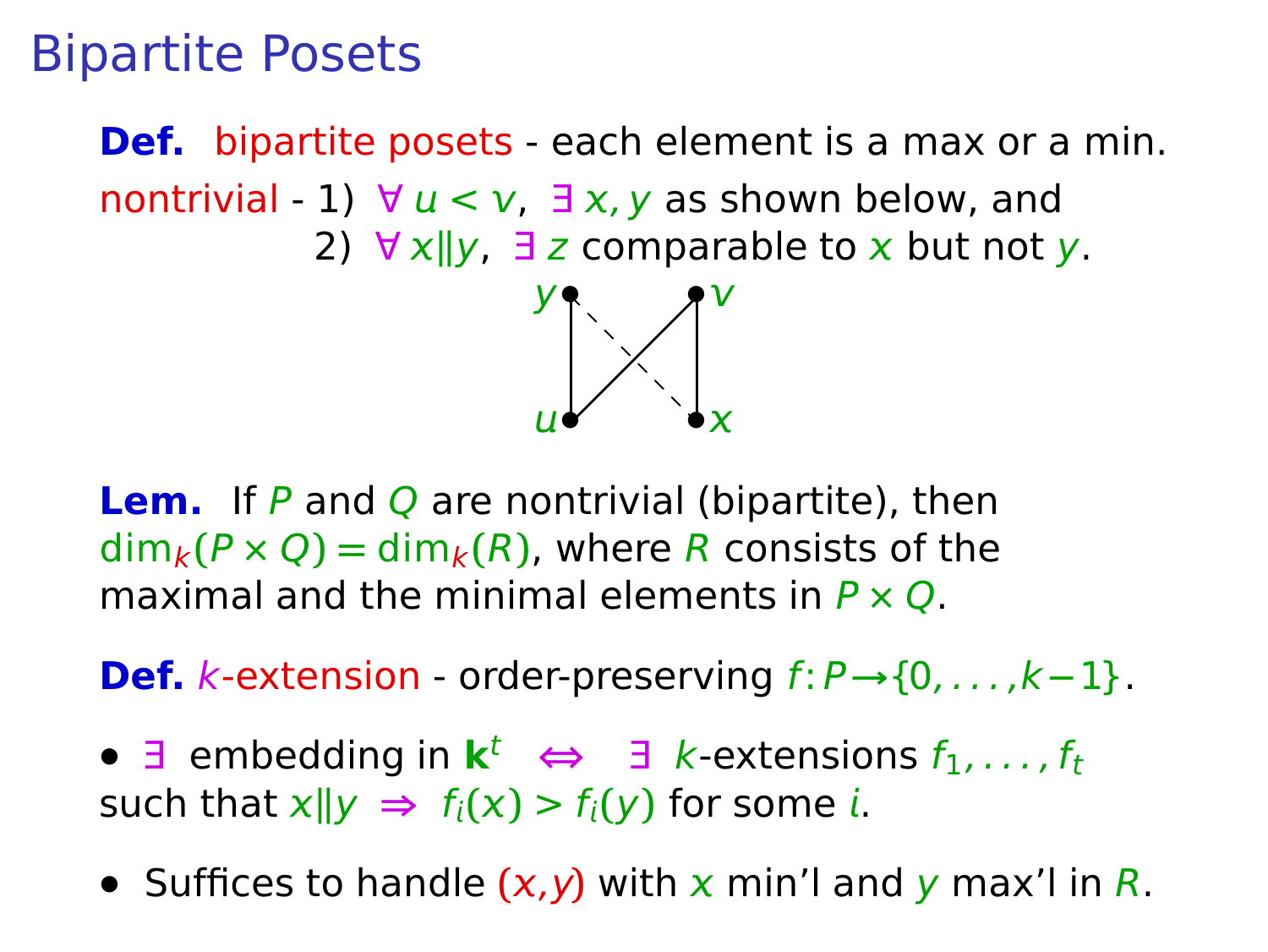#### S<sup>m</sup> **×** S<sup>n</sup> - Critical Pairs and 2-extensions

 $\mathsf{Write}\left(\boldsymbol{a}_{i,j},\boldsymbol{b}_{r,\boldsymbol{s}}\right)$  for  $\left((a_{i},a_{j}'),(b_{r},b_{s}')\right)$  with  $i,\boldsymbol{r} \in [m]$  and  $j, s \in [n]$ . Note that  $a_{i,j} < b_{r,s}$  if  $i \neq r$  and  $j \neq s$ .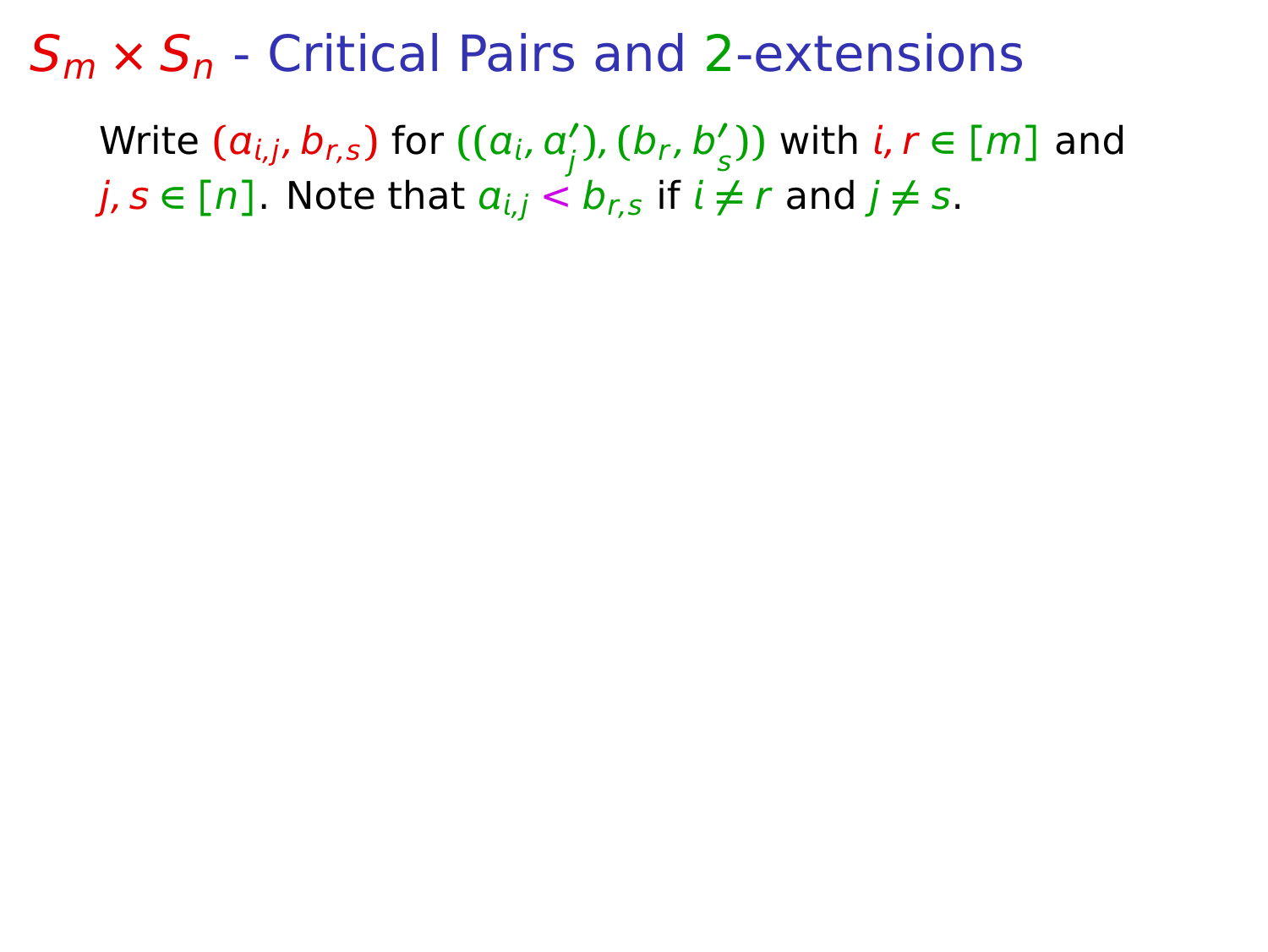#### S<sup>m</sup> **×** S<sup>n</sup> - Critical Pairs and 2-extensions

 $\mathsf{Write}\left(\boldsymbol{a}_{i,j},\boldsymbol{b}_{r,\boldsymbol{s}}\right)$  for  $\left((a_{i},a_{j}'),(b_{r},b_{s}')\right)$  with  $i,\boldsymbol{r} \in [m]$  and  $j, s \in [n]$ . Note that  $a_{i,j} < b_{rs}$  if  $i \neq r$  and  $j \neq s$ .

**Def.** Critical pairs  $(a_{i,j}, b_{r,s})$  are of three types: vertical pairs  $\cdot$  *i*  $\neq$  *r* and *j* = *s*.  $\exists$  *m*<sup>2</sup>*n* – *mn* of these. horizontal pairs  $-i = r$  and  $j ≠ s$ .  $\exists$  mn<sup>2</sup>  $-$  mn of these. straight pairs  $-i = r$  and  $j = s$ .  $\exists$  mn of these.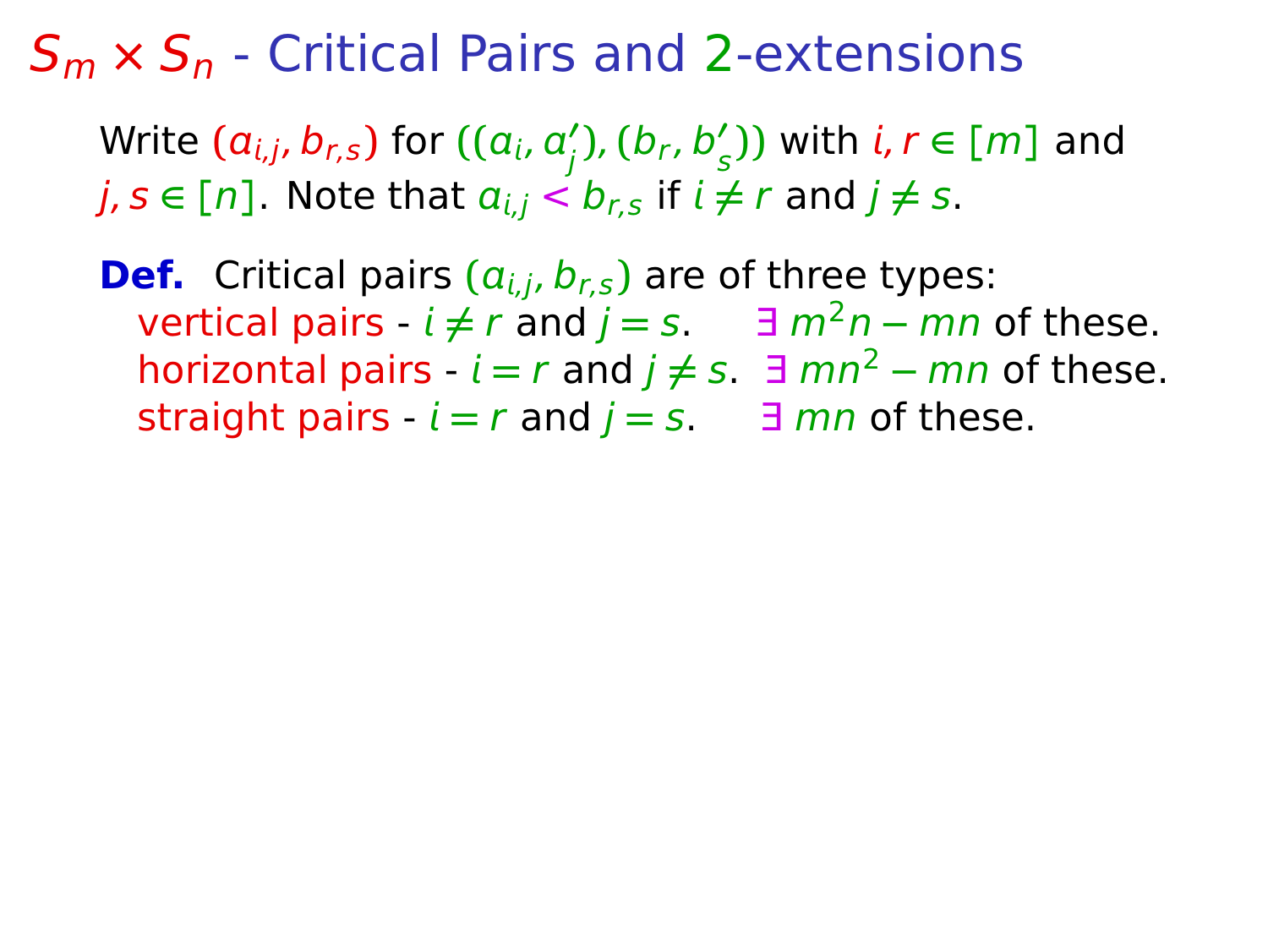### S<sup>m</sup> **×** S<sup>n</sup> - Critical Pairs and 2-extensions

 $\mathsf{Write}\left(\boldsymbol{a}_{i,j},\boldsymbol{b}_{r,\boldsymbol{s}}\right)$  for  $\left((a_{i},a_{j}'),(b_{r},b_{s}')\right)$  with  $i,\boldsymbol{r} \in [m]$  and  $j, s \in [n]$ . Note that  $a_{i,j} < b_{rs}$  if  $i \neq r$  and  $j \neq s$ .

**Def.** Critical pairs  $(a_{i,j}, b_{r,s})$  are of three types: vertical pairs  $-i ≠ r$  and  $j = s$ .  $\exists m^2 n - mn$  of these. horizontal pairs  $-i = r$  and  $j ≠ s$ .  $\exists$  mn<sup>2</sup>  $-$  mn of these. straight pairs  $-i = r$  and  $j = s$ .  $\exists$  mn of these.

#### **Def.** Types of 2-extensions ( $m = 3$  and  $n = 4$ ).

| 0111     | 1111     | 1111     | 0111     | 1111     |
|----------|----------|----------|----------|----------|
| 0111     | 1111     | 1111     | 0111     | 1011     |
| 0111     | 0000     | 0111     | 0000     | 0111     |
| 1000     | 0000     | 1000     | 0000     | 0000     |
| 1000     | 0000     | 1000     | 0000     | 1000     |
| 1000     | 1111     | 1111     | 1000     | 0100     |
| Type $V$ | Type $H$ | Type $B$ | Type $B$ | Type $C$ |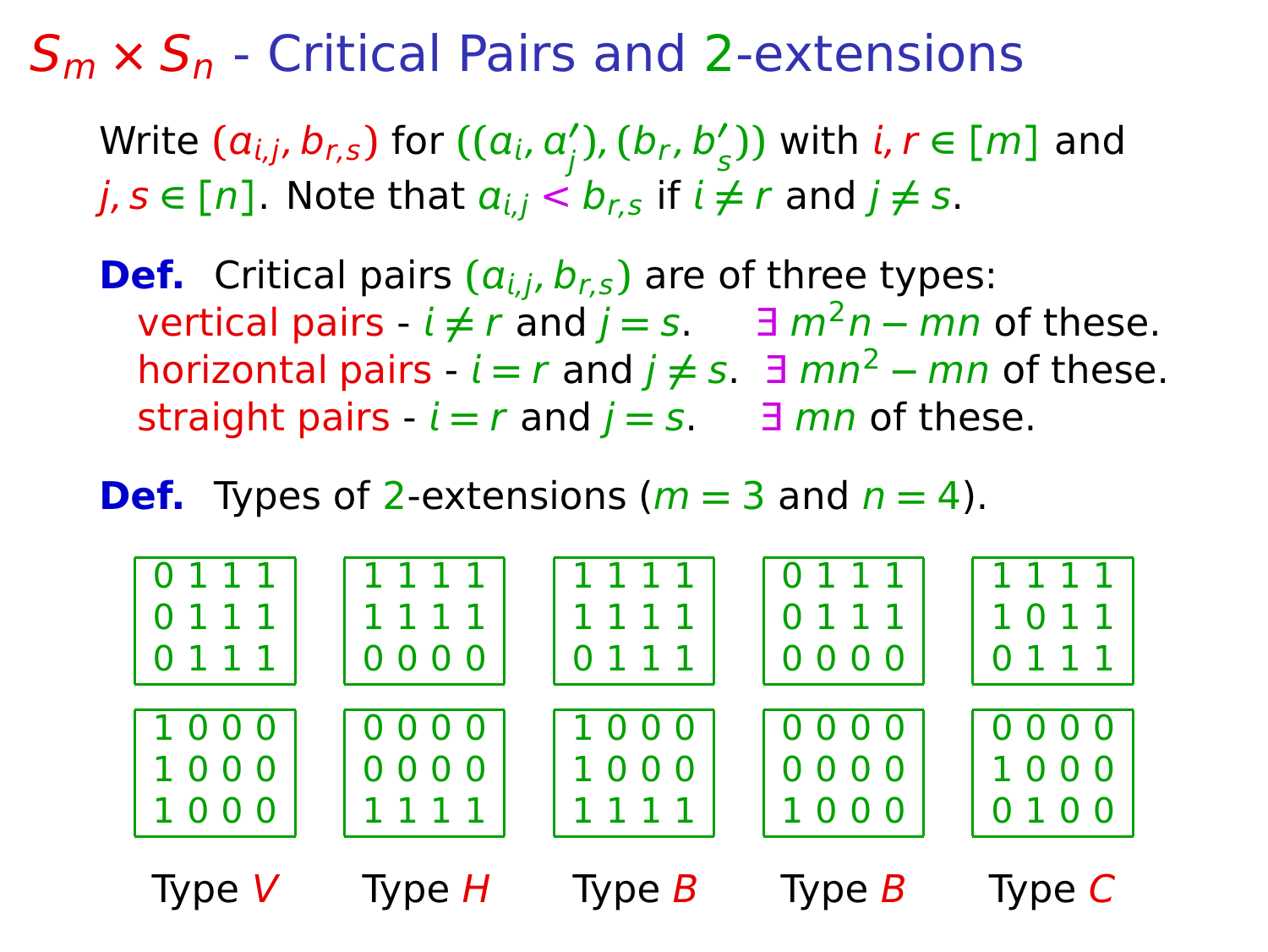**Def.** (Trotter [1985], for  $k = \infty$ ) A k-extension is saturated if the set of critical pairs it handles is not a proper subset of that handled by any other.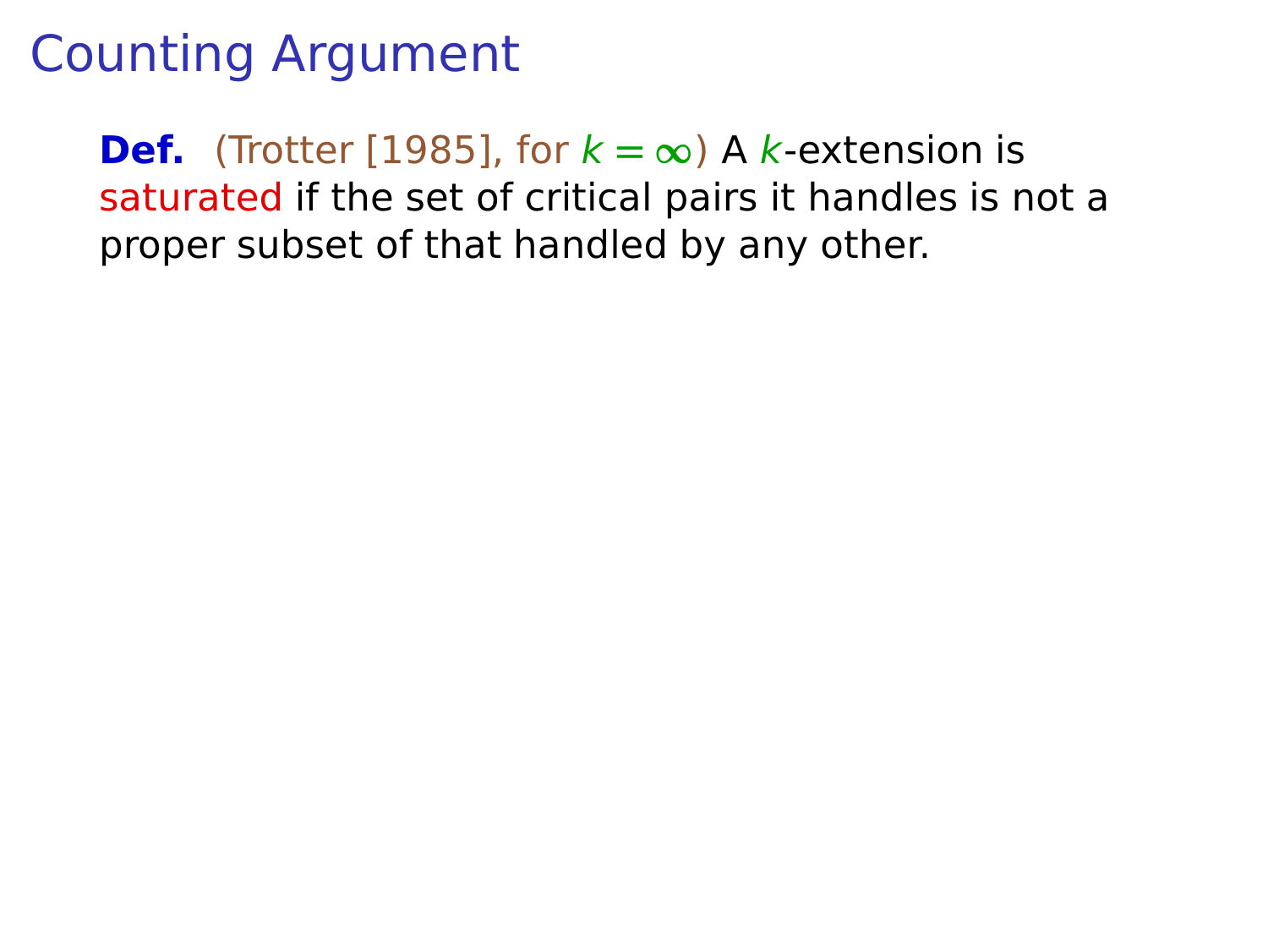**Def.** (Trotter [1985], for  $k = \infty$ ) A k-extension is saturated if the set of critical pairs it handles is not a proper subset of that handled by any other.

**Lem.** Saturated 2-extensions are of types V, H, B, C. (Also for *k*-extensions with  $k \geq 3$ .)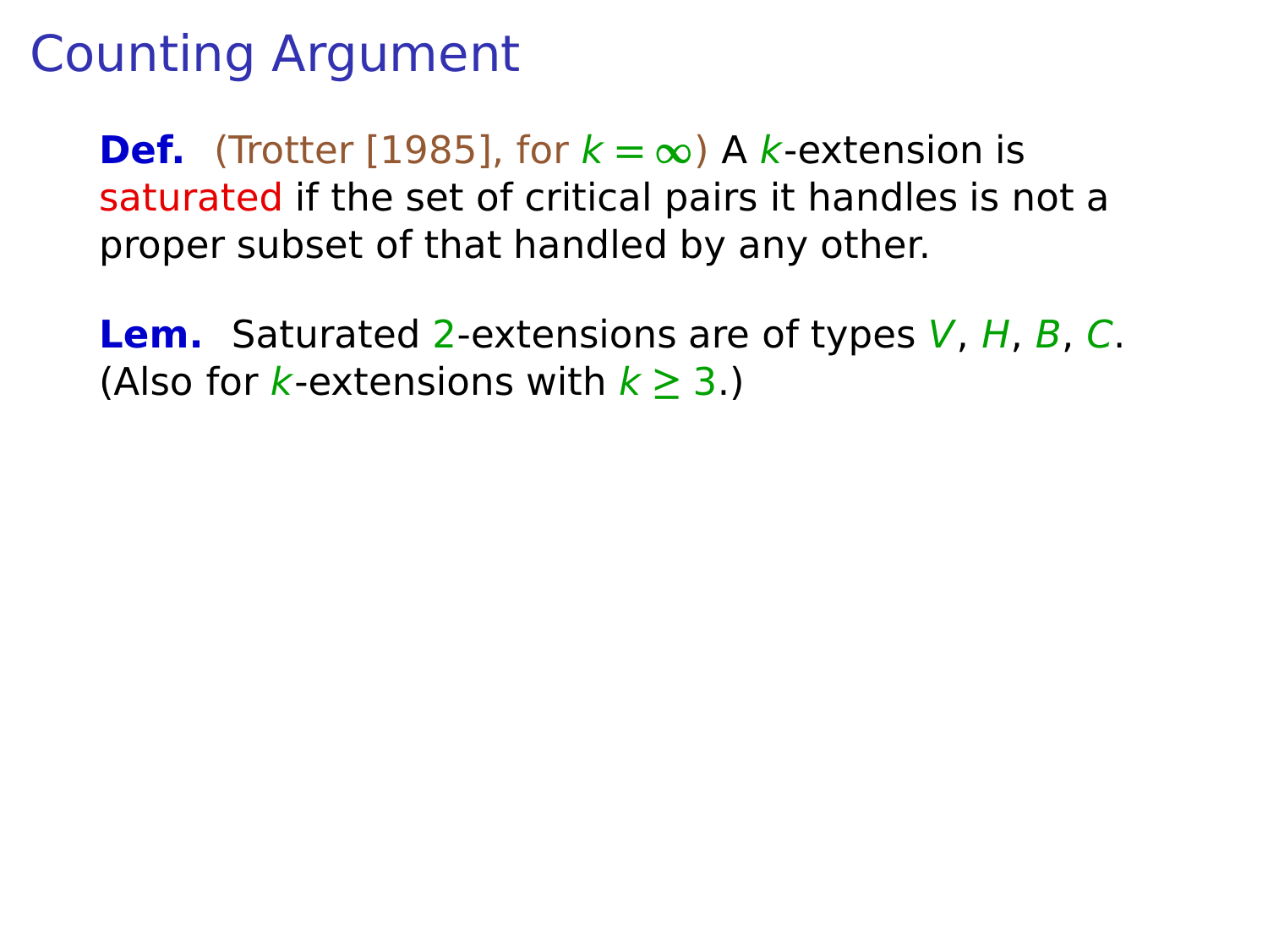**Def.** (Trotter [1985], for  $k = \infty$ ) A k-extension is saturated if the set of critical pairs it handles is not a proper subset of that handled by any other.

**Lem.** The # of critical pairs handled  $(k = 3 \text{ omitted})$ :

|     |           | $k=2$                                                                            |                |               | k > 4     |      |
|-----|-----------|----------------------------------------------------------------------------------|----------------|---------------|-----------|------|
|     | vertical  | horiz.                                                                           | str.           | vertical      | horiz.    | str. |
|     | $m^2 - m$ | - 0                                                                              | m              | $m^2 - m$     | $2n - 2$  | m    |
|     |           | $n^2 - n$                                                                        | $\overline{r}$ | $2m - 2$      | $n^2 - n$ |      |
| B   | $m-1$     | $n-1$                                                                            |                | $2m-2$ $2n-2$ |           |      |
|     |           |                                                                                  |                |               |           |      |
| tot |           | $m^2n - mn$ mn <sup>2</sup> - mn mn   m <sup>2</sup> n - mn mn <sup>2</sup> - mn |                |               |           | mn   |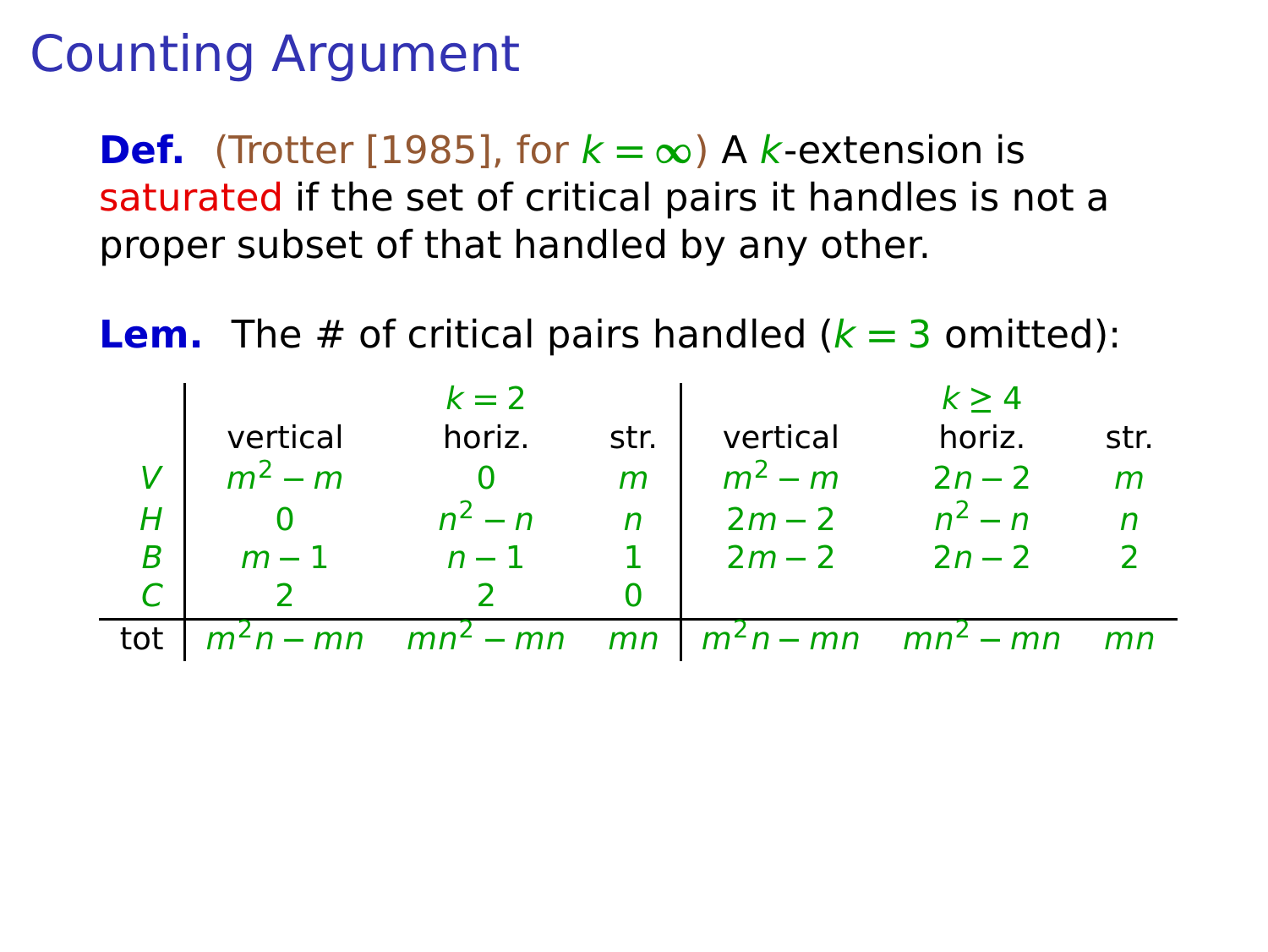**Def.** (Trotter [1985], for  $k = \infty$ ) A k-extension is saturated if the set of critical pairs it handles is not a proper subset of that handled by any other.

**Lem.** The # of critical pairs handled  $(k = 3 \text{ omitted})$ :

|     |           | $k=2$                                                                               |      |               | k > 4     |      |
|-----|-----------|-------------------------------------------------------------------------------------|------|---------------|-----------|------|
|     | vertical  | horiz.                                                                              | str. | vertical      | horiz.    | str. |
|     | $m^2 - m$ |                                                                                     | m    | $m^2 - m$     | $2n - 2$  | m    |
|     |           | $n^2 - n$                                                                           | n    | $2m - 2$      | $n^2 - n$ |      |
| в   | $m-1$     | $n-1$                                                                               |      | $2m-2$ $2n-2$ |           |      |
|     |           |                                                                                     |      |               |           |      |
| tot |           | $m^2n - mn$ mn <sup>2</sup> - mn mn   m <sup>2</sup> n - mn mn <sup>2</sup> - mn mn |      |               |           |      |

**Linear program:** min  $V$  +  $H$  +  $B$  +  $C$ . For  $k \in \{2, 3\}$ , dual feasible solution shows  $\dim_k > m + n + k - 3$ .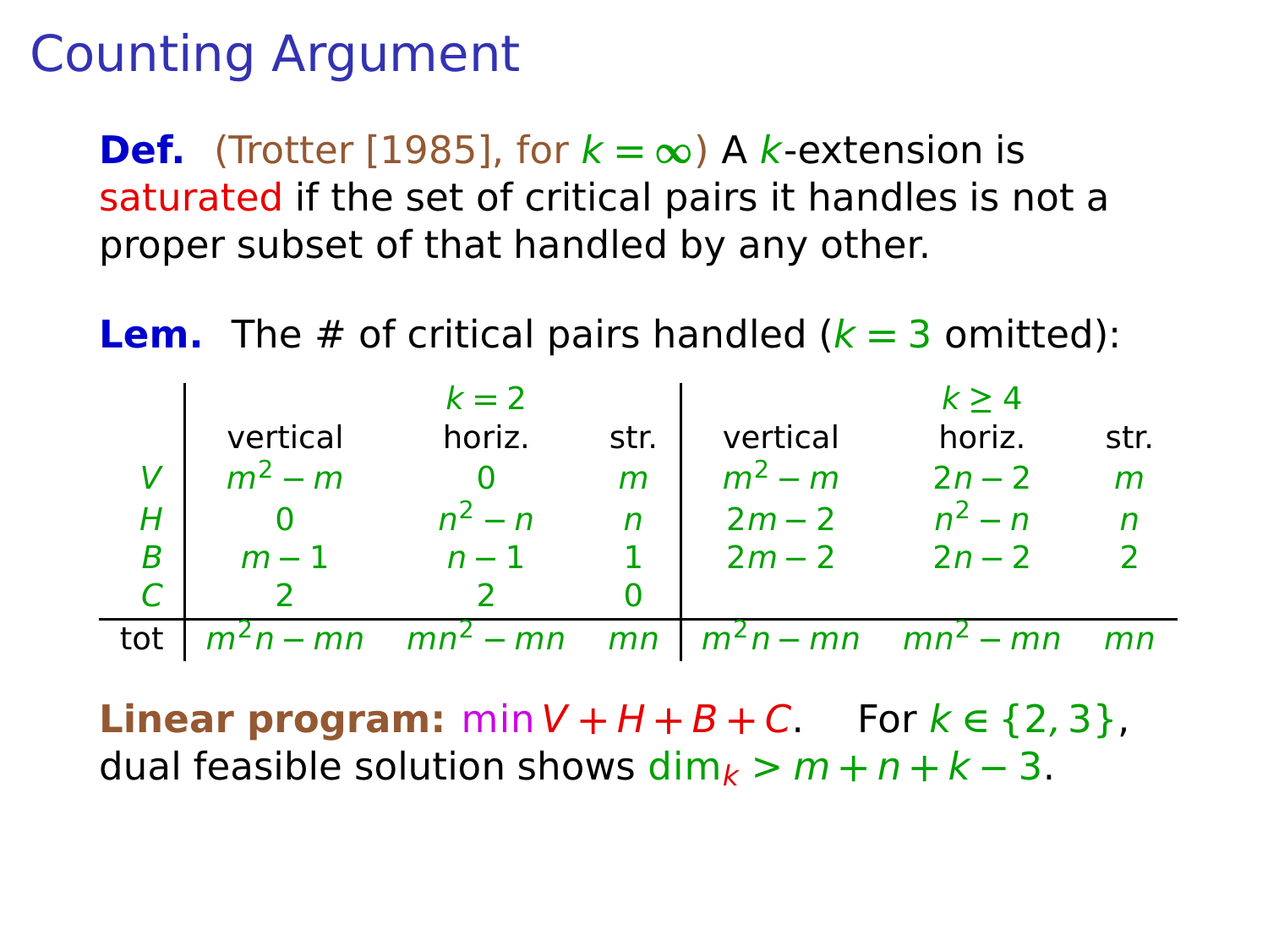**Def.** (Trotter [1985], for  $k = \infty$ ) A k-extension is saturated if the set of critical pairs it handles is not a proper subset of that handled by any other.

**Lem.** The # of critical pairs handled  $(k = 3 \text{ omitted})$ :

|     |           | $k=2$                                                                               |      |                 | k > 4     |              |
|-----|-----------|-------------------------------------------------------------------------------------|------|-----------------|-----------|--------------|
|     | vertical  | horiz.                                                                              | str. | vertical        | horiz.    | str.         |
|     | $m^2 - m$ | $\overline{\mathbf{0}}$                                                             | m    | $m^2 - m$       | $2n - 2$  | $\mathsf{m}$ |
|     |           | $n^2 - n$                                                                           |      | $n \mid 2m-2$   | $n^2 - n$ |              |
| в   | $m-1$     | $n-1$                                                                               |      | 1 $2m-2$ $2n-2$ |           |              |
|     |           |                                                                                     |      |                 |           |              |
| tot |           | $m^2n - mn$ mn <sup>2</sup> - mn mn   m <sup>2</sup> n - mn mn <sup>2</sup> - mn mn |      |                 |           |              |

**Linear program:** min  $V$  +  $H$  +  $B$  +  $C$ . For  $k \in \{2, 3\}$ , dual feasible solution shows  $\dim_k > m + n + k - 3$ .

For k **≥** 4, V **+** H **+** B < m**+**n**−**2 **⇒** V **≤**n**−**2 or H**≤**m**−**2. If  $V = n - r$ , then vertical ⇒  $H + B \ge \frac{rm}{2} > m + r - 3$ .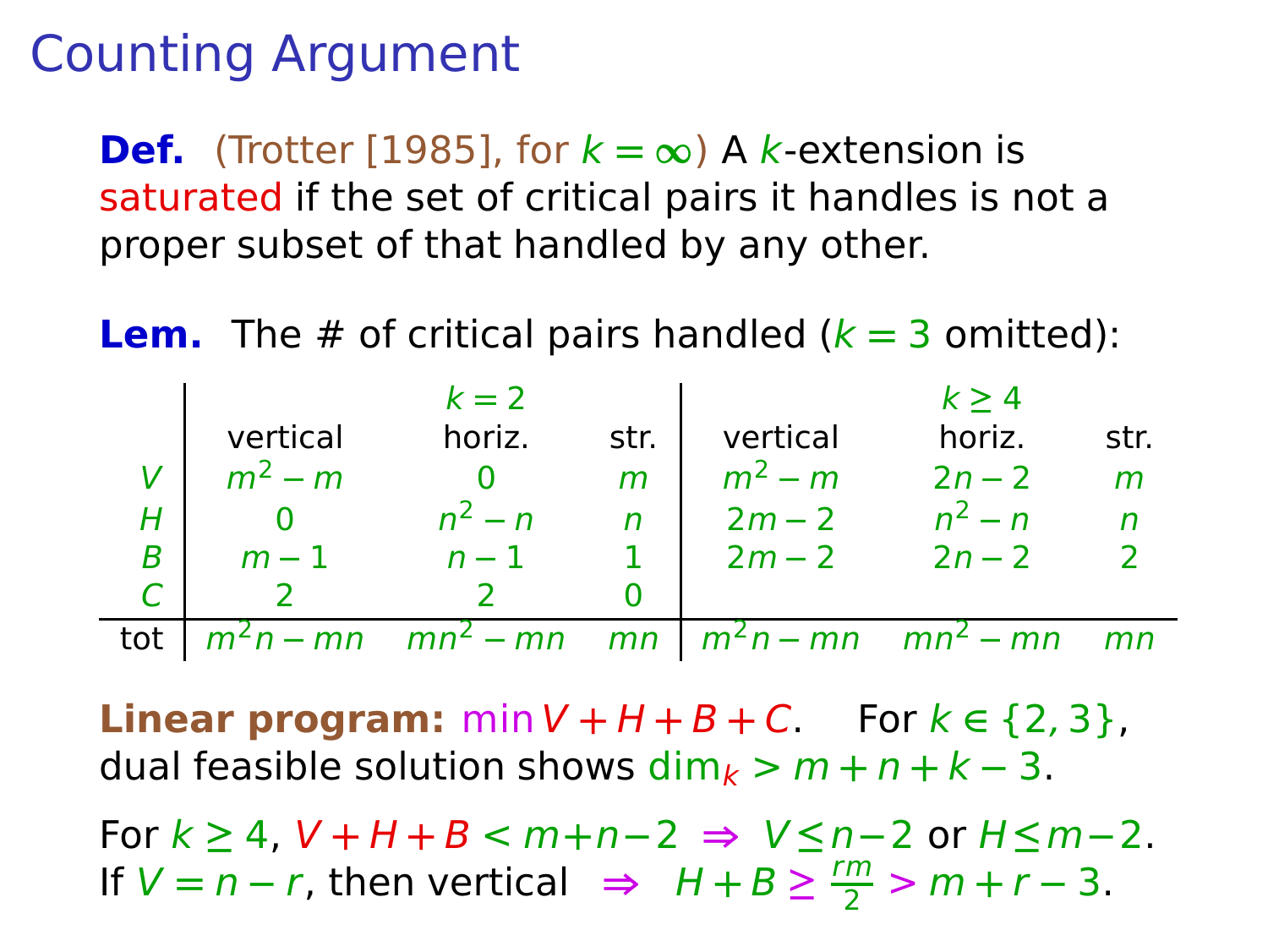Aim: Avoid analyzing saturated *k*-extensions.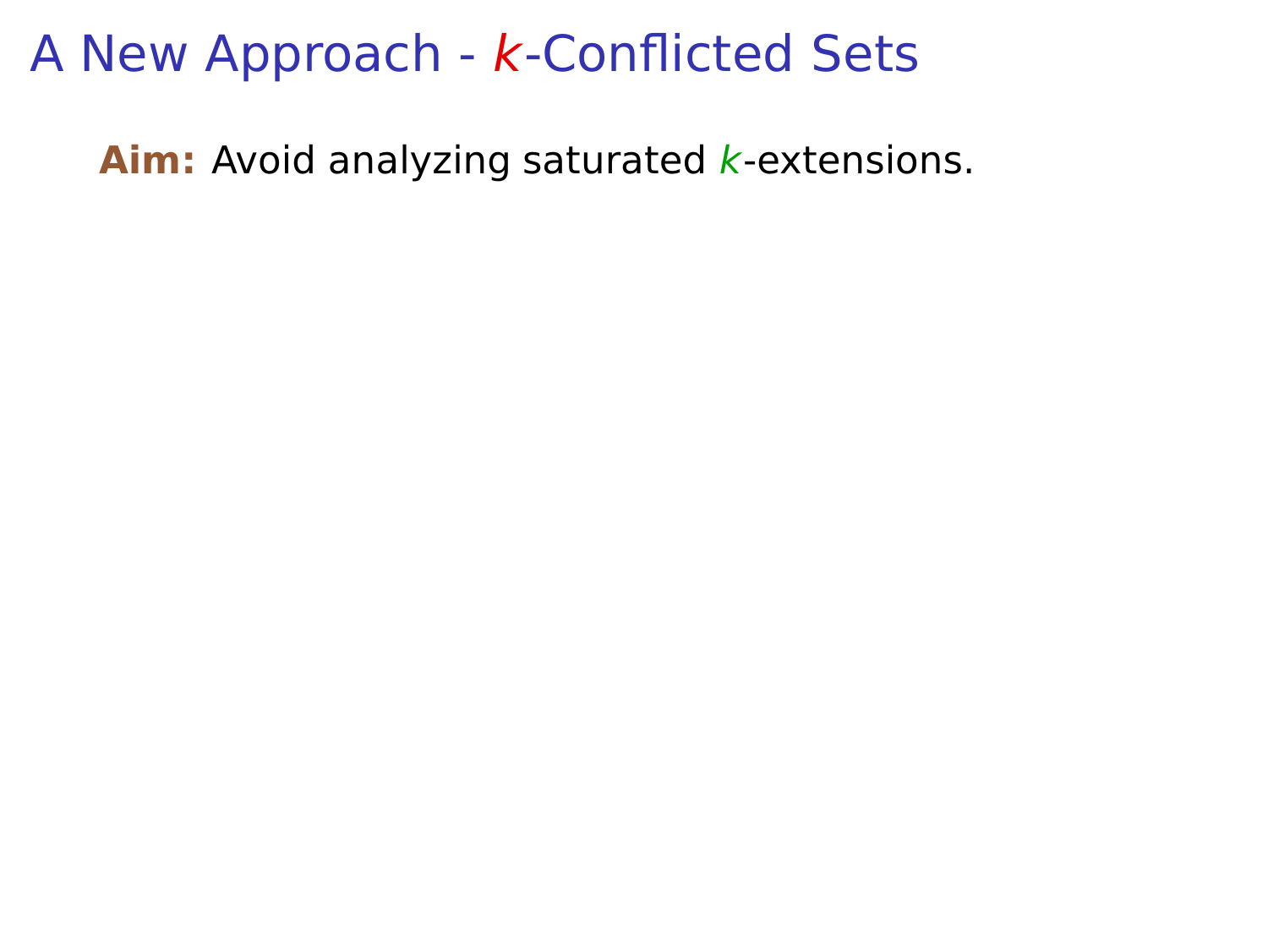**Aim:** Avoid analyzing saturated *k*-extensions.

**Def.** Two critical pairs are *k*-conflicted if every  $k$ -extension takes care of at most one of them. A set S of critical pairs is a  $k$ -conflicted set if every two pairs in  $S$  are k-conflicted.

• If S is a k-conflicted set for P, then  $\dim_k P \geq |S|$ .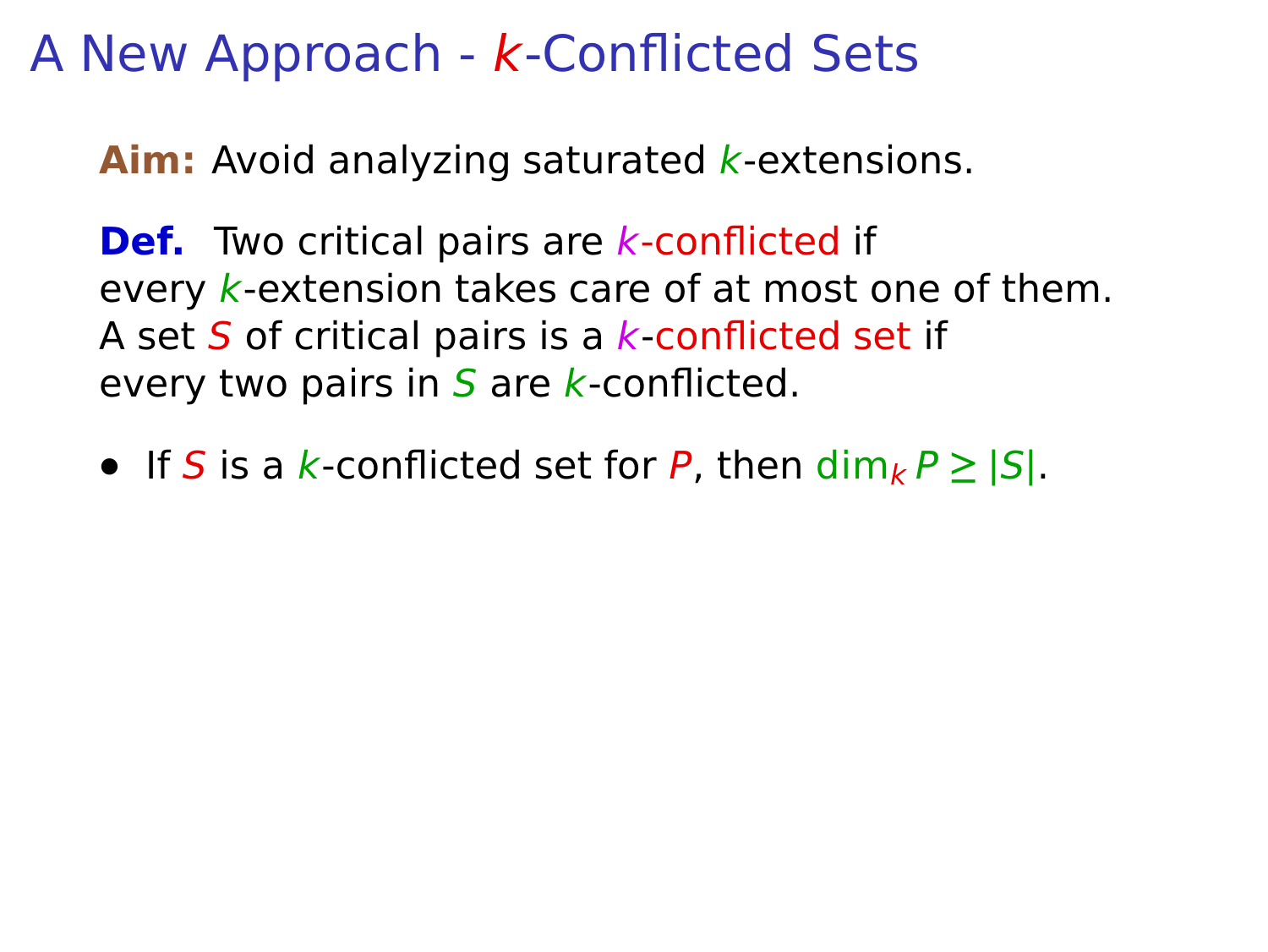**Aim:** Avoid analyzing saturated *k*-extensions.

**Def.** Two critical pairs are *k*-conflicted if every  $k$ -extension takes care of at most one of them. A set  $S$  of critical pairs is a  $k$ -conflicted set if every two pairs in  $S$  are k-conflicted.

• If S is a k-conflicted set for P, then  $\dim_k P \geq |S|$ .

**Lem.** Critical pairs  $(x, y)$  and  $(x', y')$  in a bipartite poset are 2-conflicted if  $x < y'$  or  $x' < y$ . They are k-conflicted for  $k \geq 3$  if  $x < y'$  and  $x' < y$ .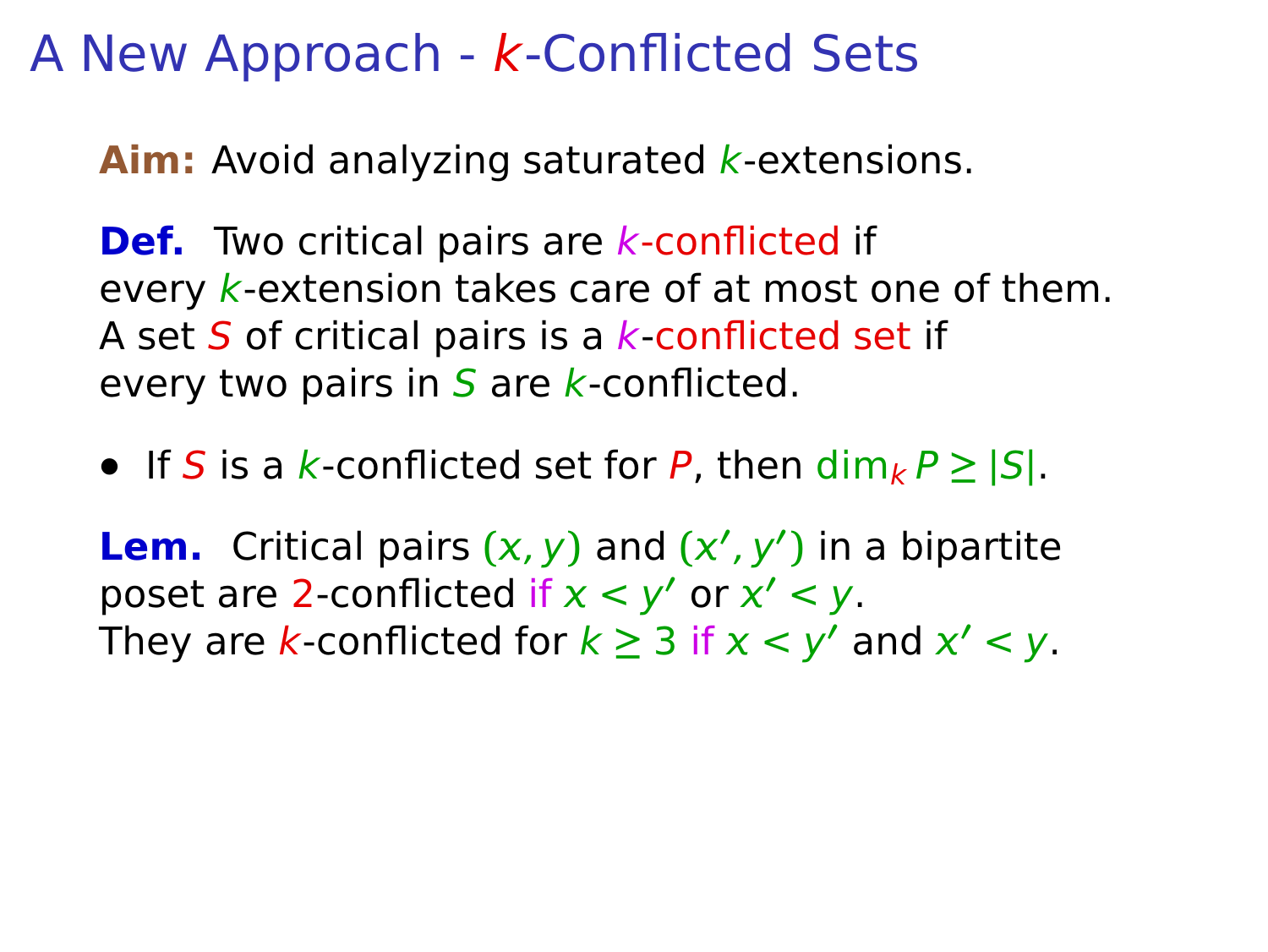**Aim:** Avoid analyzing saturated *k*-extensions.

**Def.** Two critical pairs are *k*-conflicted if every  $k$ -extension takes care of at most one of them. A set S of critical pairs is a  $k$ -conflicted set if every two pairs in  $S$  are k-conflicted.

• If S is a k-conflicted set for P, then  $\dim_k P \geq |S|$ .

**Lem.** Critical pairs  $(x, y)$  and  $(x', y')$  in a bipartite poset are 2-conflicted if  $x < y'$  or  $x' < y$ . They are k-conflicted for  $k \geq 3$  if  $x < y'$  and  $x' < y$ .

**Pf.** Handling  $(x, y)$  and  $(x', y')$  with  $x < y'$  in a k-extension f requires  $f(y) < f(x) \le f(y') < f(x')$  (three values).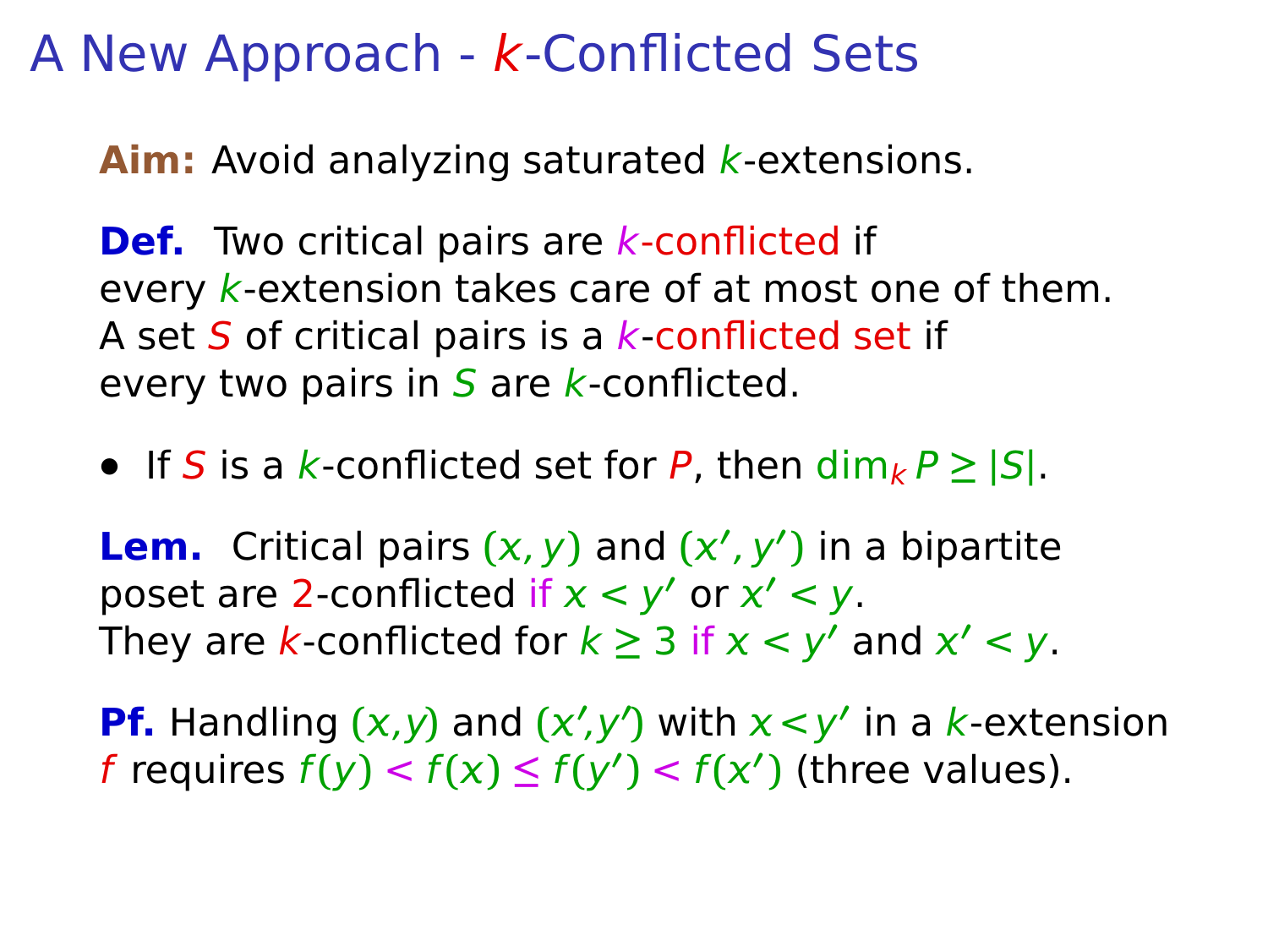**Aim:** Avoid analyzing saturated *k*-extensions.

**Def.** Two critical pairs are *k*-conflicted if every  $k$ -extension takes care of at most one of them. A set  $S$  of critical pairs is a  $k$ -conflicted set if every two pairs in  $S$  are k-conflicted.

• If S is a k-conflicted set for P, then  $\dim_k P \geq |S|$ .

**Lem.** Critical pairs  $(x, y)$  and  $(x', y')$  in a bipartite poset are 2-conflicted if  $x < y'$  or  $x' < y$ . They are k-conflicted for  $k \geq 3$  if  $x < y'$  and  $x' < y$ .

**Pf.** Handling  $(x, y)$  and  $(x', y')$  with  $x < y'$  in a k-extension f requires  $f(y) < f(x) \le f(y') < f(x')$  (three values).

If  $x < y'$  and  $x' < y$ , then  $(x, y)$  and  $(x', y')$  form an "alternating cycle".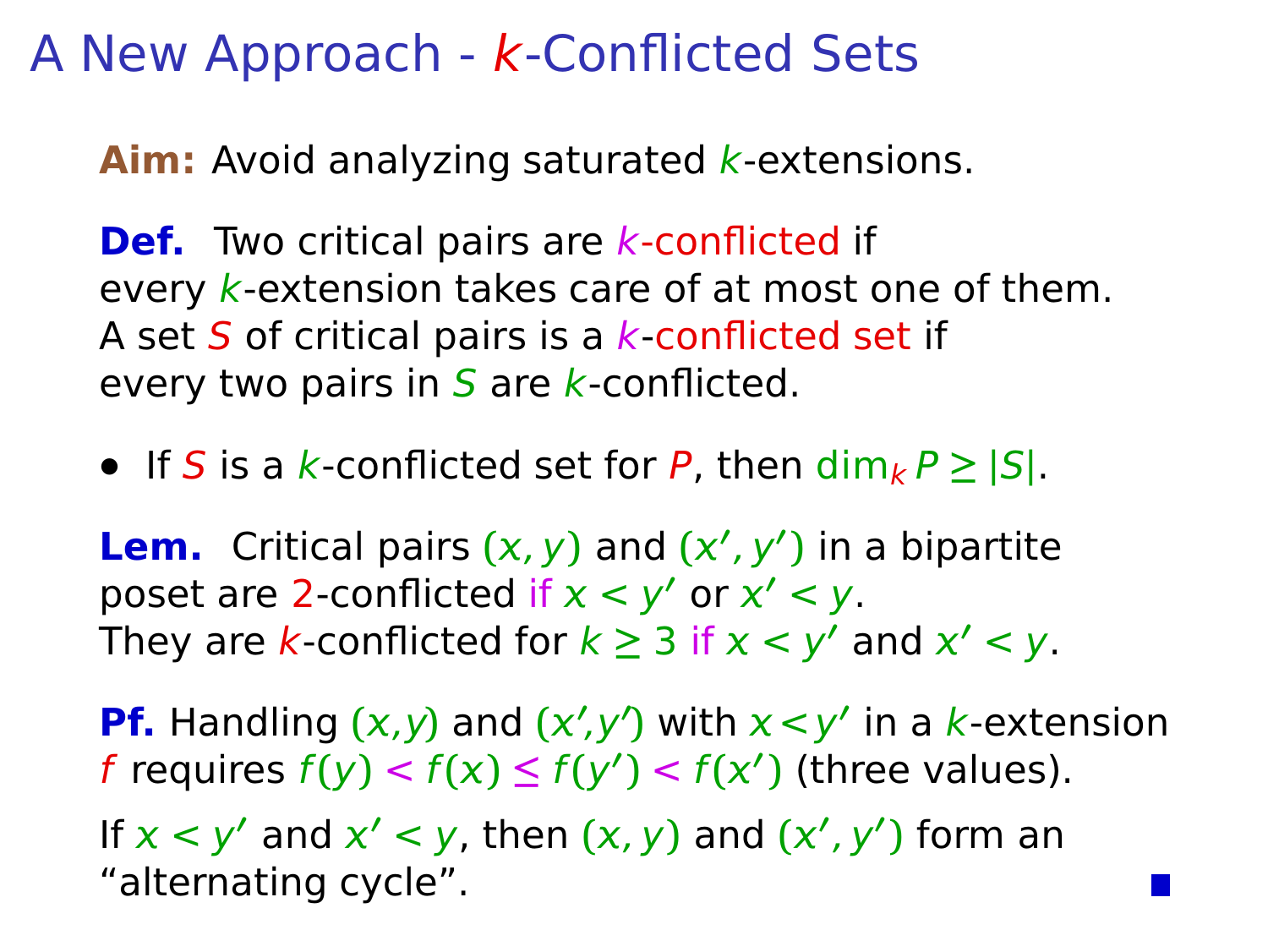**Thm.** For  $m, n \ge 3$ ,  $\dim_2(S_m \times S_n) = m + n$ .

**Pf.** Present a 2-conflicted set of size m **+** n.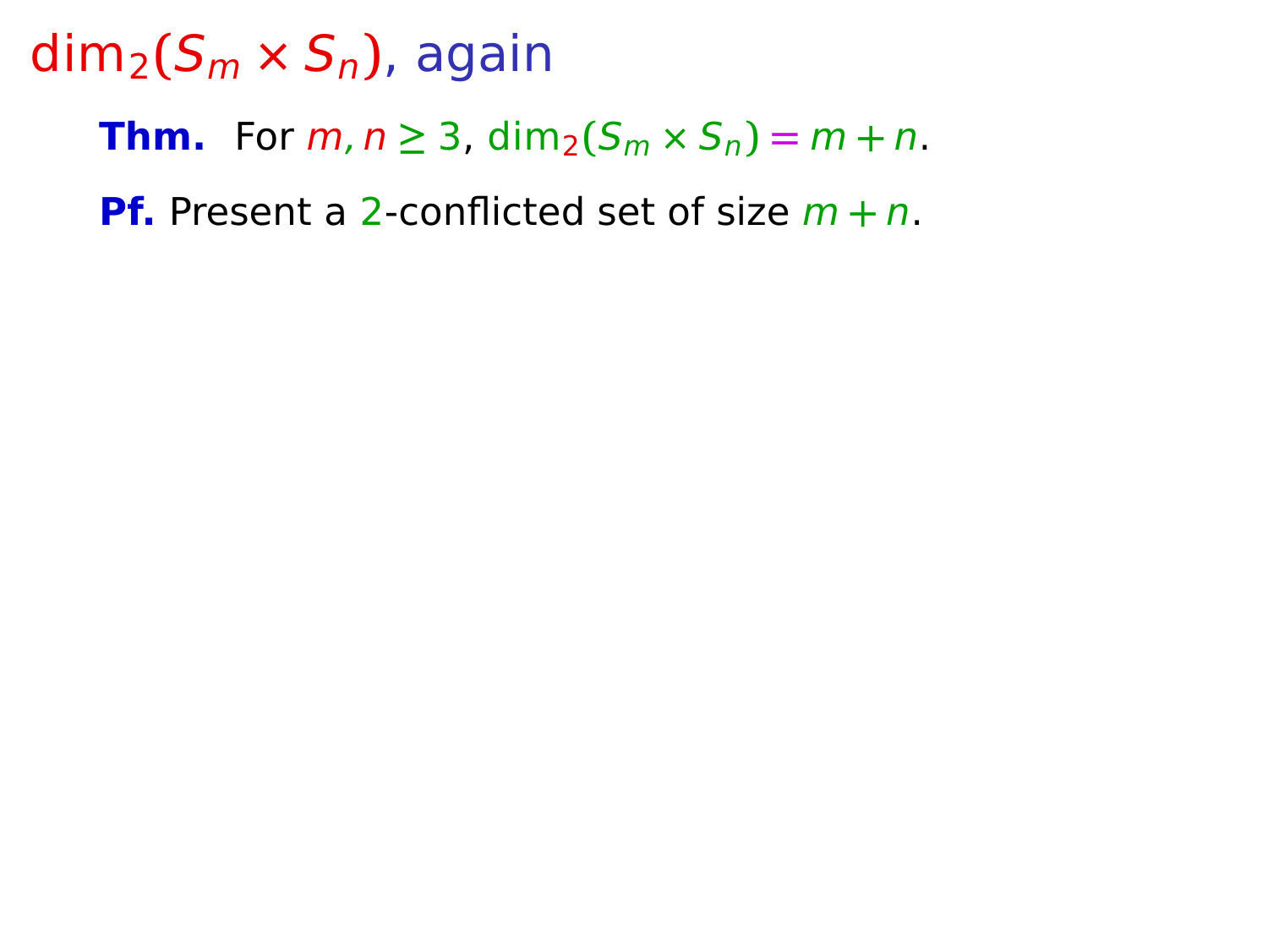**Thm.** For  $m, n \ge 3$ ,  $\dim_2(S_m \times S_n) = m + n$ .

**Pf.** Present a 2-conflicted set of size m **+** n.

 $(a_{i,j}, b_{r,s})$  with  $i = r$  or  $j = s$  and  $(a_{a,h}, b_{p,q})$  with  $q = p$  or  $h = q$ are 2-conflicted if  $(i \neq p$  and  $j \neq q$ ) or  $(q \neq r$  and  $h \neq s)$ .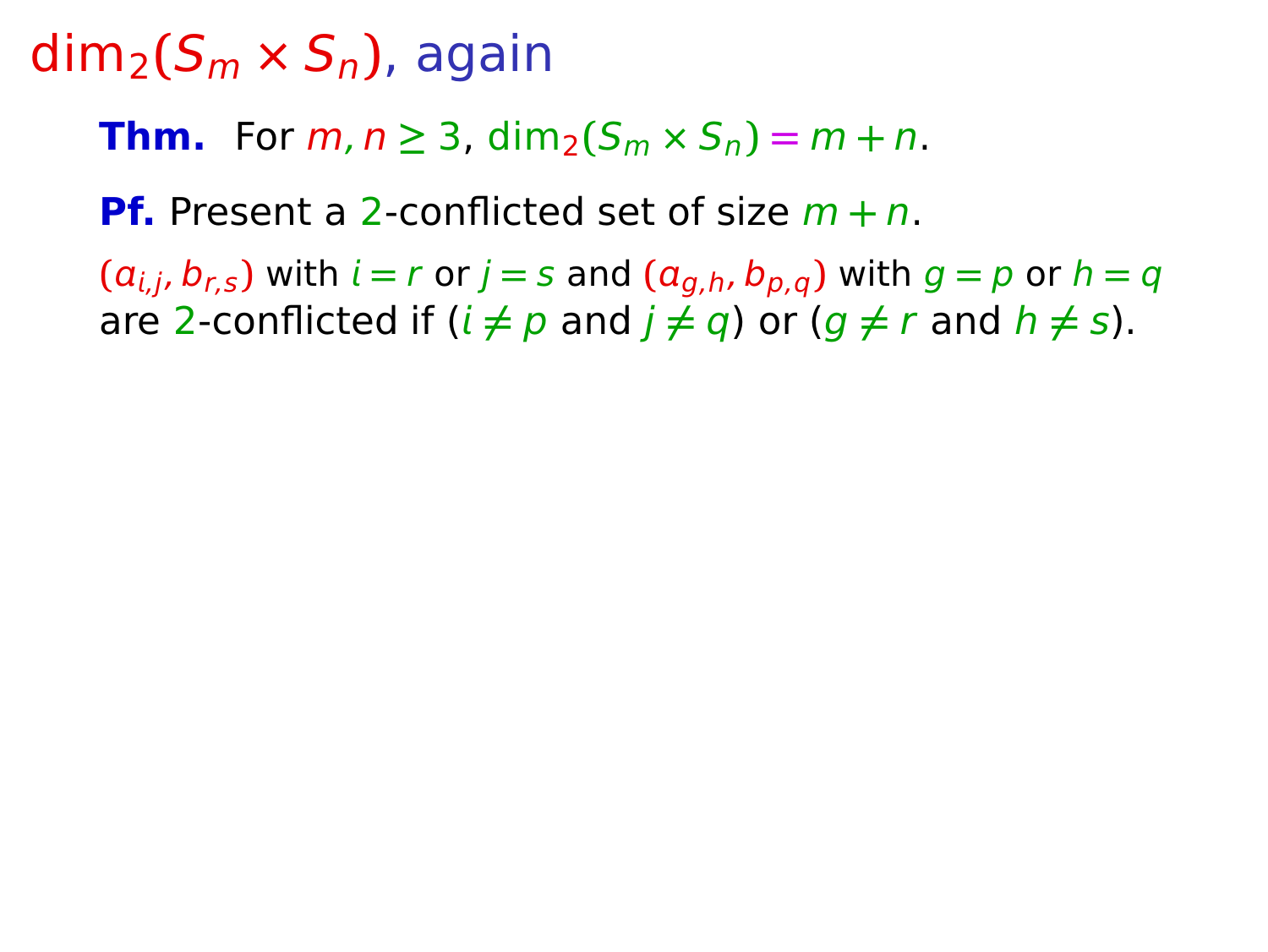**Thm.** For  $m, n \ge 3$ ,  $\dim_2(S_m \times S_n) = m + n$ .

**Pf.** Present a 2-conflicted set of size m **+** n.

 $(a_{i,j}, b_{r,s})$  with  $i = r$  or  $j = s$  and  $(a_{a,h}, b_{p,q})$  with  $q = p$  or  $h = q$ are 2-conflicted if  $(i \neq p$  and  $j \neq q$ ) or  $(q \neq r$  and  $h \neq s)$ .

Represent in grid:  $(i, j) \rightarrow (r, s)$  represents pair  $(a_{i,j}, b_{r,s})$ . Incomparable if lies within one row or one column.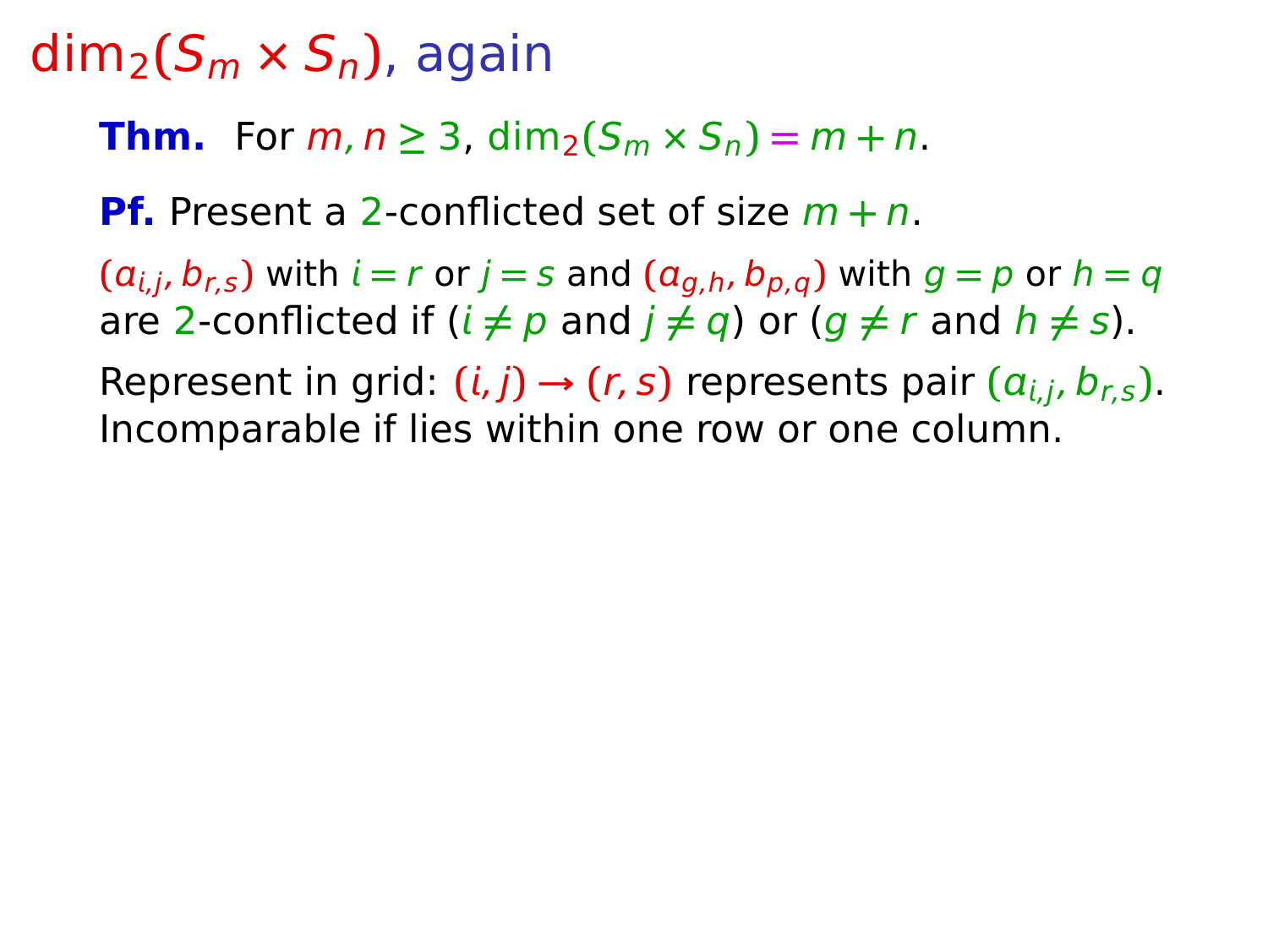**Thm.** For  $m, n \ge 3$ ,  $\dim_2(S_m \times S_n) = m + n$ .

**Pf.** Present a 2-conflicted set of size m **+** n.

 $(a_{i,j}, b_{r,s})$  with  $i = r$  or  $j = s$  and  $(a_{a,h}, b_{p,q})$  with  $q = p$  or  $h = q$ are 2-conflicted if  $(i \neq p$  and  $j \neq q$ ) or  $(q \neq r$  and  $h \neq s)$ .

Represent in grid:  $(i, j) \rightarrow (r, s)$  represents pair  $(a_{i,j}, b_{r,s})$ . Incomparable if lies within one row or one column.

2-Conflicted **⇔** for any two arrows, tail of one is in different row and column from head of the other.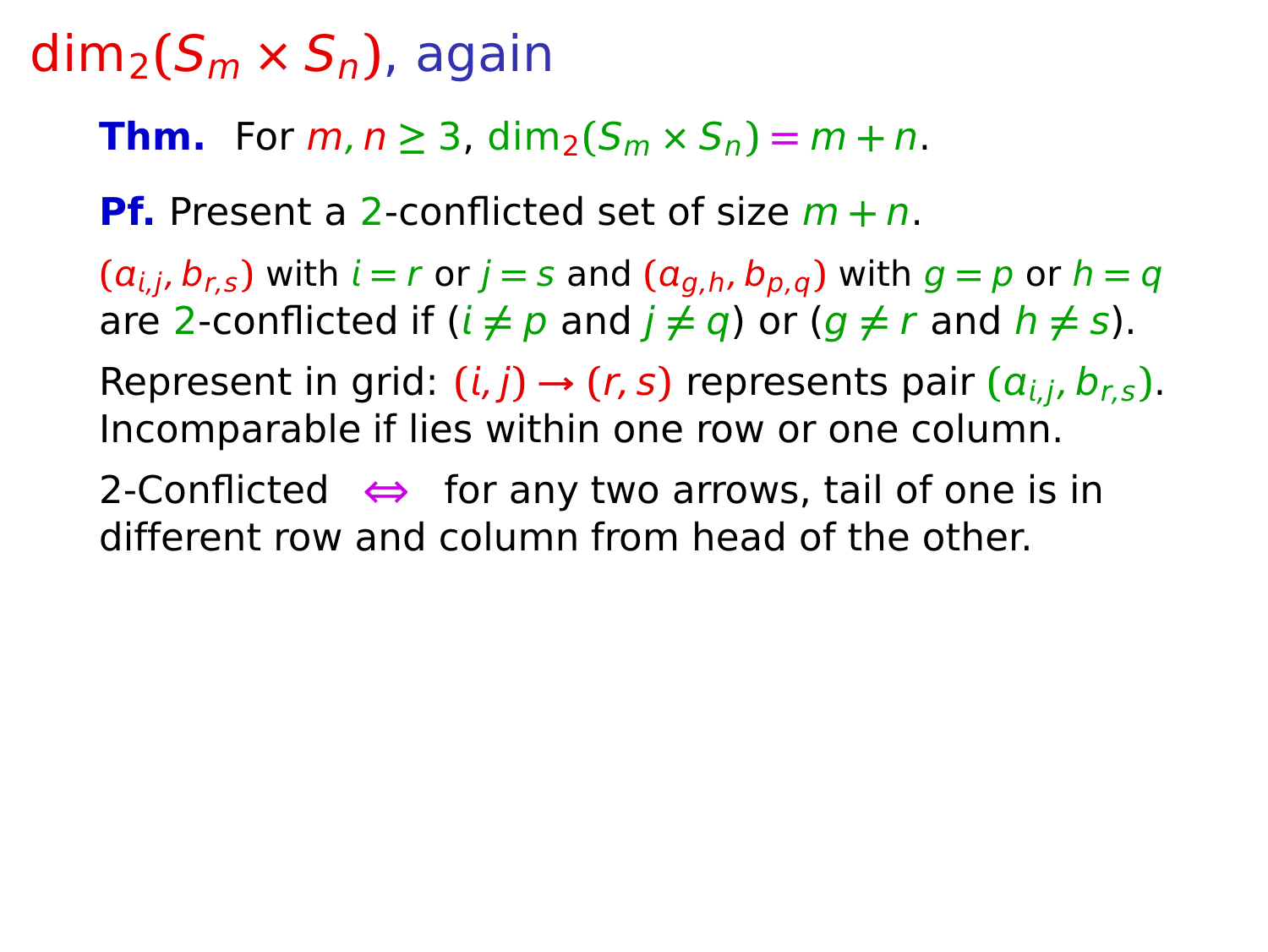**Thm.** For  $m, n \ge 3$ ,  $\dim_2(S_m \times S_n) = m + n$ .

**Pf.** Present a 2-conflicted set of size m **+** n.

 $(a_{i,j}, b_{r,s})$  with  $i = r$  or  $j = s$  and  $(a_{a,h}, b_{p,q})$  with  $q = p$  or  $h = q$ are 2-conflicted if  $(i \neq p$  and  $j \neq q$ ) or  $(q \neq r$  and  $h \neq s)$ .

Represent in grid:  $(i, j) \rightarrow (r, s)$  represents pair  $(a_{i,j}, b_{r,s})$ . Incomparable if lies within one row or one column.

2-Conflicted **⇔** for any two arrows, tail of one is in different row and column from head of the other.

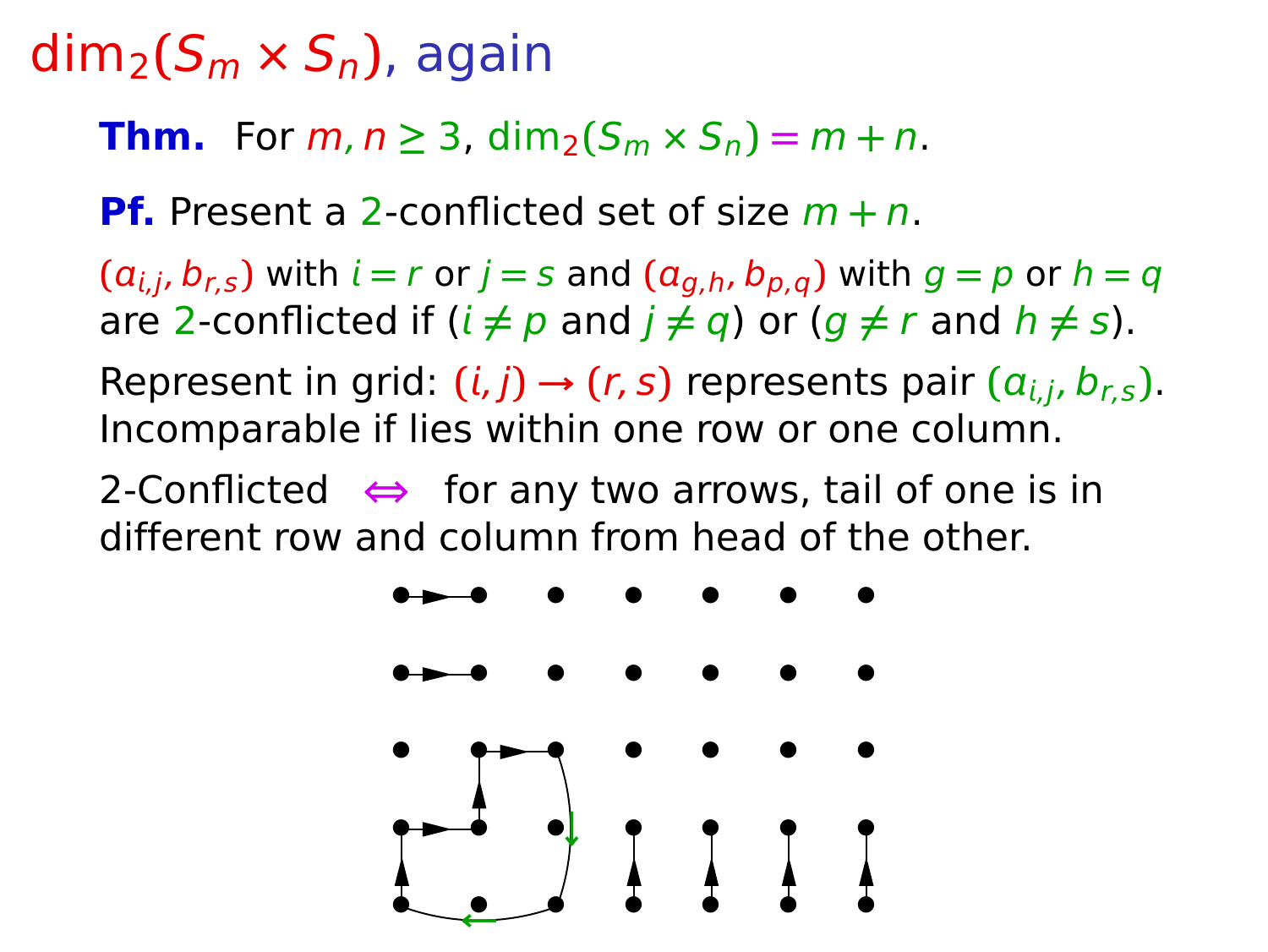Let  $P = \prod_{i=1}^{t} S_{n_i}$ , nontrivial, so  $\dim_k P = \dim_k R$ , where R consists of {(all-min)} **∪** {(all-max)}.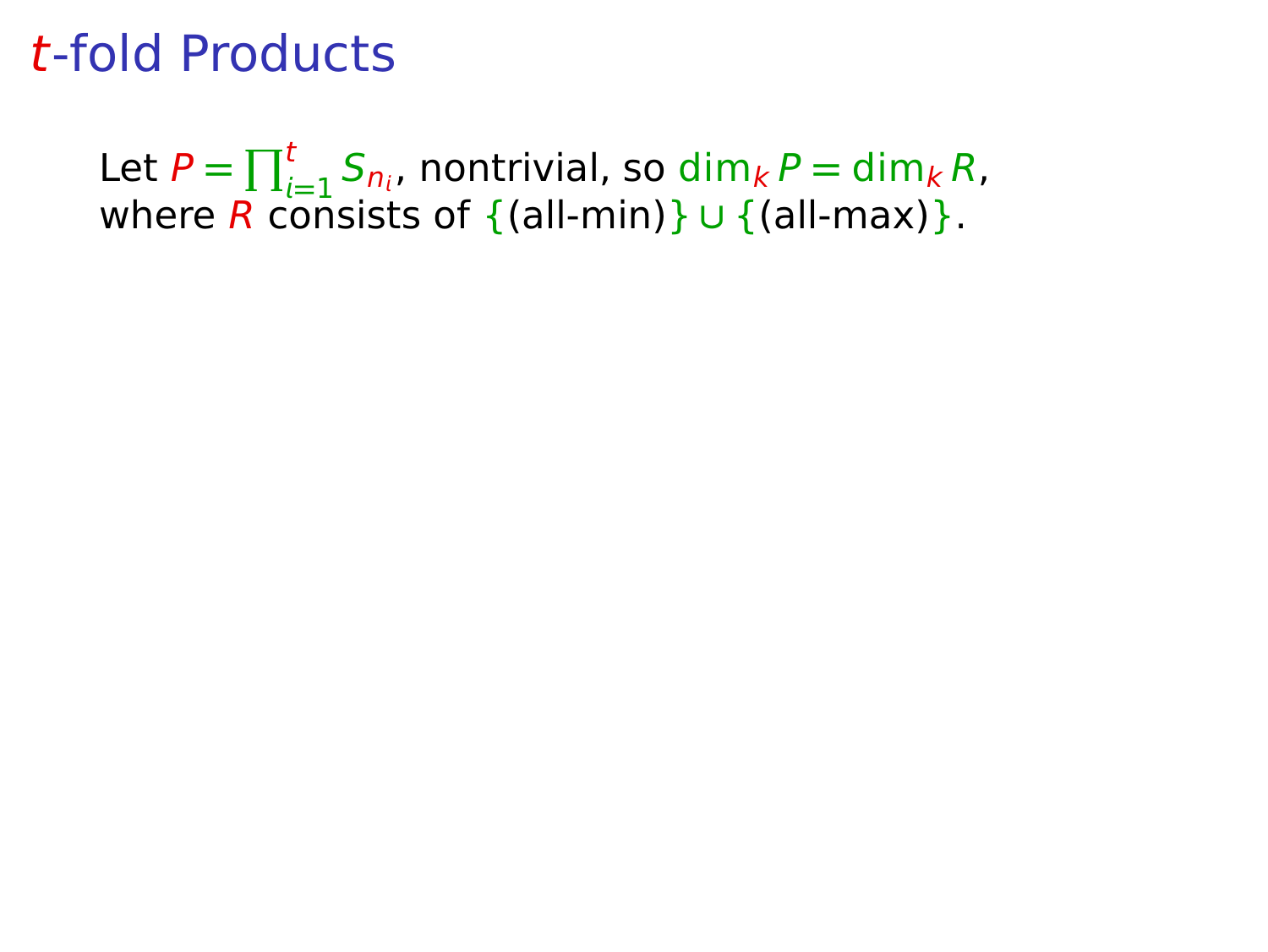Let  $P = \prod_{i=1}^{t} S_{n_i}$ , nontrivial, so  $\dim_k P = \dim_k R$ , where R consists of {(all-min)} **∪** {(all-max)}.

Incomparable pairs:  $(a_{i_1,...,i_t}, b_{r_1,...,r_t})$  with equality in some index. Represent each by arrow in  $t$ -dimensional grid. Arrows are 2-conflicted if tail of one differs from head of the other in every coordinate.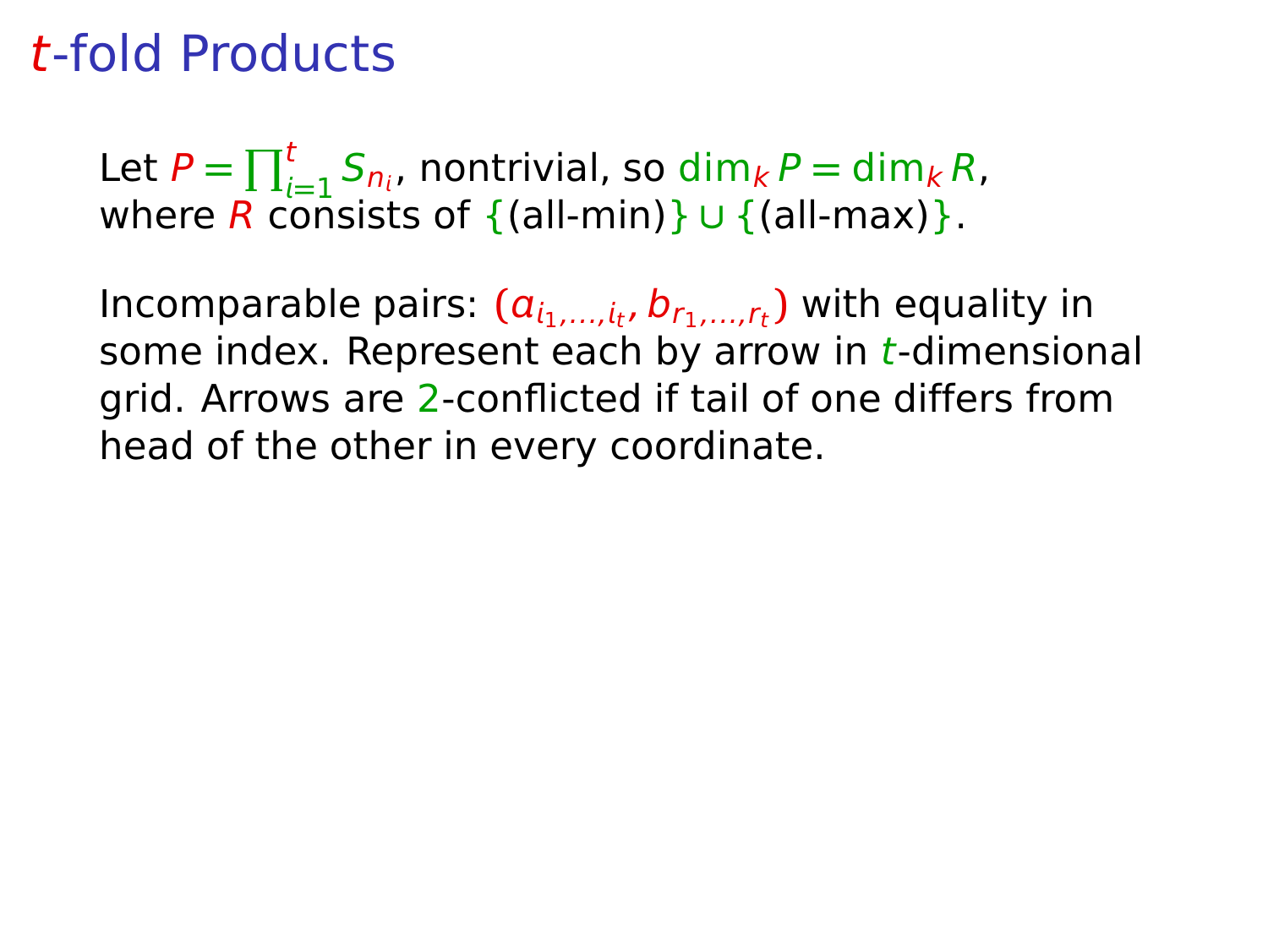Let  $P = \prod_{i=1}^{t} S_{n_i}$ , nontrivial, so  $\dim_k P = \dim_k R$ , where R consists of {(all-min)} **∪** {(all-max)}.

Incomparable pairs:  $(a_{i_1,...,i_t}, b_{r_1,...,r_t})$  with equality in some index. Represent each by arrow in  $t$ -dimensional arid. Arrows are 2-conflicted if tail of one differs from head of the other in every coordinate.

**Idea:** For  $\prod_{i=1}^{t} S_t$ , present a cycle  $C_t$  of length  $t^2$  in the **Example 1** or  $\prod_{i=1}^{n}$  of presence a cycle of a rengine the dimensional grid consisting of 2-conflicted arrows.  $Y$ ields dim<sub>2</sub>( $\prod_{i=1}^{t} S_t$ ) =  $t \cdot t$ .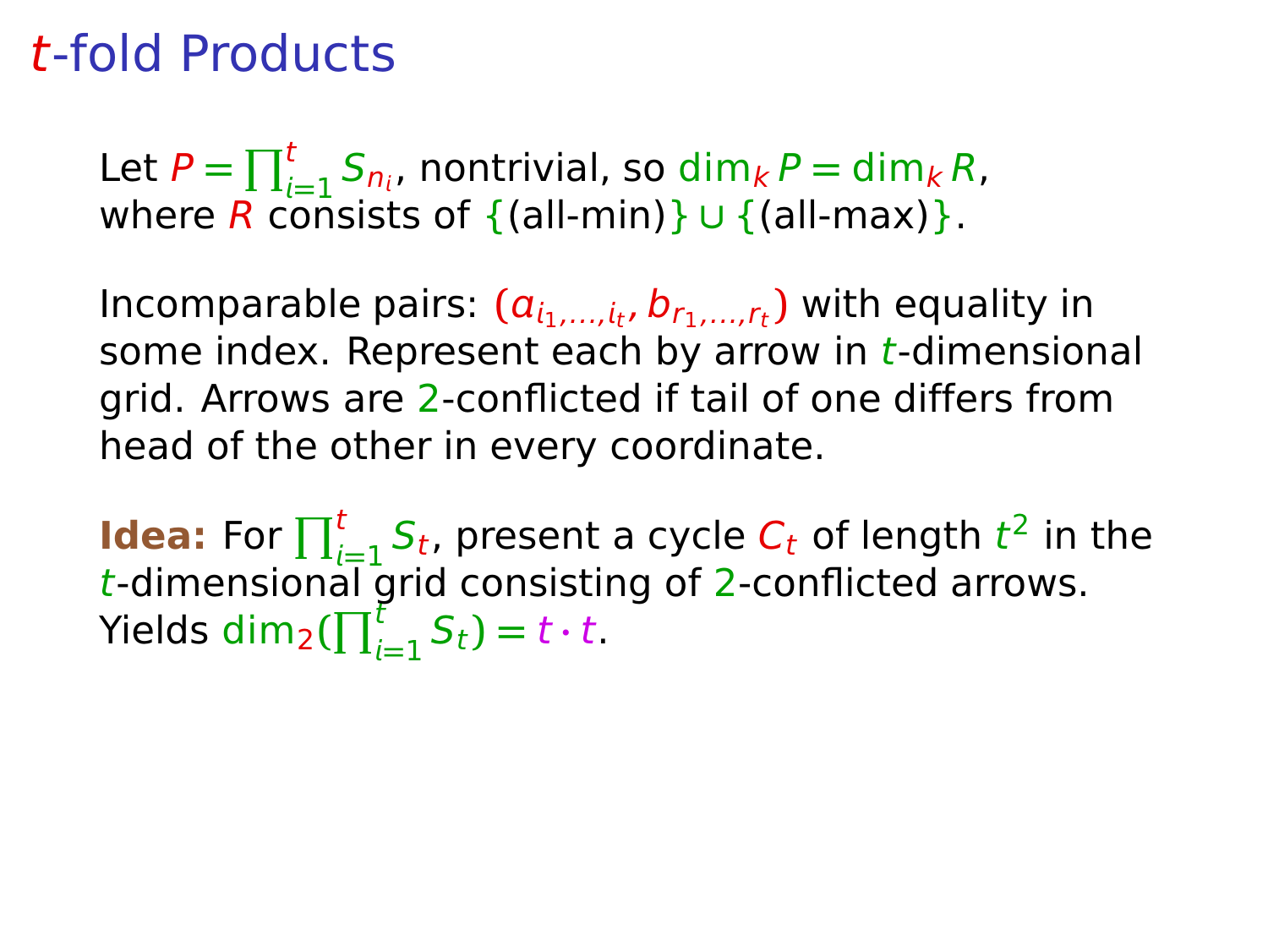Let  $P = \prod_{i=1}^{t} S_{n_i}$ , nontrivial, so  $\dim_k P = \dim_k R$ , where R consists of {(all-min)} **∪** {(all-max)}.

Incomparable pairs:  $(a_{i_1,...,i_t}, b_{r_1,...,r_t})$  with equality in some index. Represent each by arrow in  $t$ -dimensional arid. Arrows are 2-conflicted if tail of one differs from head of the other in every coordinate.

**Idea:** For  $\prod_{i=1}^{t} S_t$ , present a cycle  $C_t$  of length  $t^2$  in the **Example 1** or  $\prod_{i=1}^{n}$  of presence a cycle of a rengine the dimensional grid consisting of 2-conflicted arrows.  $Y$ ields dim<sub>2</sub>( $\prod_{i=1}^{t} S_t$ ) =  $t \cdot t$ .

For  $\prod_{i=1}^{t} S_{n_i}$  with each  $n_i \ge t$ , add  $n_i - t$  arrows for extra hyperplanes in the ith direction, copying arrows on  $C_t.$ Yields  $\dim_2(\prod_{i=1}^t S_t) = \sum_{i=1}^t n_i$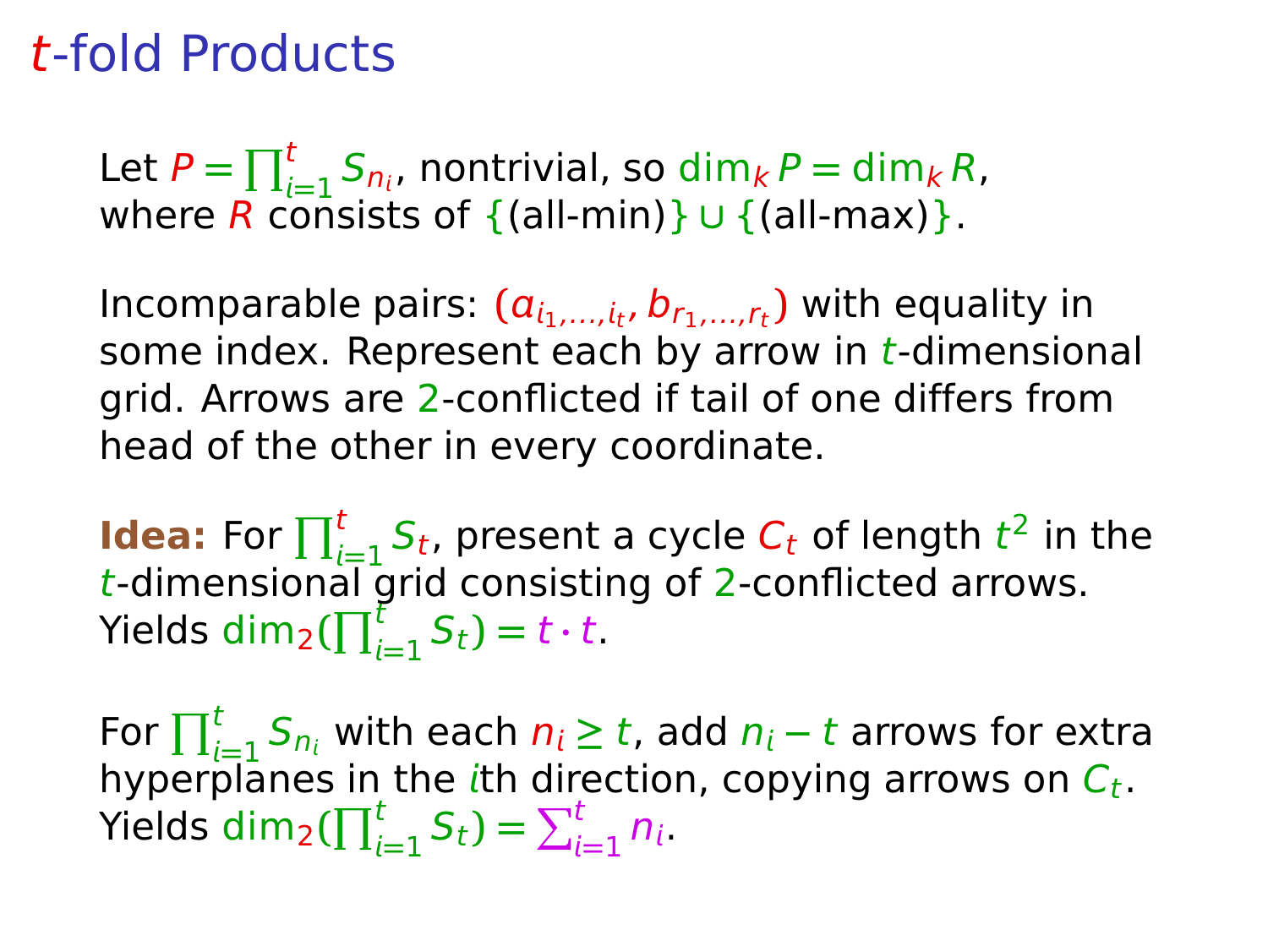**Def.** The *t*-lagging cycle is the cycle  $C_t$  consisting of vectors  $v_1, \ldots, v_{t^2}$  in  $[t]^t$  given by letting  $v_1 = (1, \ldots, 1)$ and, for  $j \ge 1$ , forming  $v_{j+1}$  from  $v_j$  by adding 1 (mod t) to each coordinate except the *i*th, where  $i \equiv j \mod t$ .

**Ex.** C<sub>4</sub>, reading down columns:

**(**1, 1, 1, 1**) (**4, 4, 4, 4**) (**3, 3, 3, 3**) (**2, 2, 2, 2**) (**1, 2, 2, 2**) (**4, 1, 1, 1**) (**3, 4, 4, 4**) (**2, 3, 3, 3**) (**2, 2, 3, 3**) (**1, 1, 2, 2**) (**4, 4, 1, 1**) (**3, 3, 4, 4**) (**3, 3, 3, 4**) (**2, 2, 2, 3**) (**1, 1, 1, 2**) (**4, 4, 4, 1**)**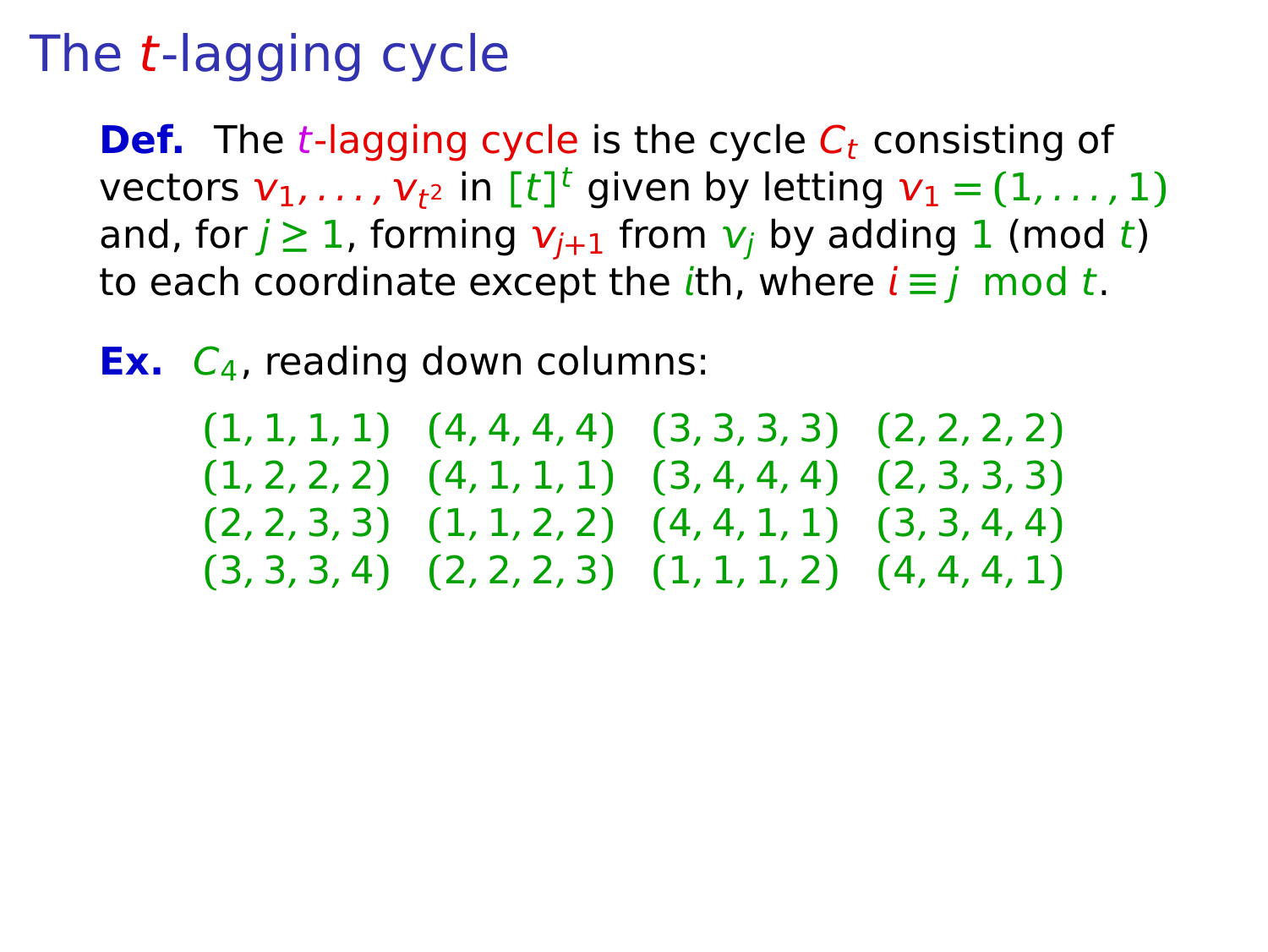**Def.** The *t*-lagging cycle is the cycle  $C_t$  consisting of vectors  $v_1, \ldots, v_{t^2}$  in  $[t]^t$  given by letting  $v_1 = (1, \ldots, 1)$ and, for  $j \ge 1$ , forming  $v_{j+1}$  from  $v_j$  by adding 1 (mod t) to each coordinate except the *i*th, where  $i \equiv j \mod t$ .

**Ex.**  $C_4$ , reading down columns:

**(**1, 1, 1, 1**) (**4, 4, 4, 4**) (**3, 3, 3, 3**) (**2, 2, 2, 2**) (**1, 2, 2, 2**) (**4, 1, 1, 1**) (**3, 4, 4, 4**) (**2, 3, 3, 3**) (**2, 2, 3, 3**) (**1, 1, 2, 2**) (**4, 4, 1, 1**) (**3, 3, 4, 4**) (**3, 3, 3, 4**) (**2, 2, 2, 3**) (**1, 1, 1, 2**) (**4, 4, 4, 1**)**

**•** In t <sup>2</sup> steps, each entry augments by t <sup>2</sup> **<sup>−</sup>** <sup>t</sup>.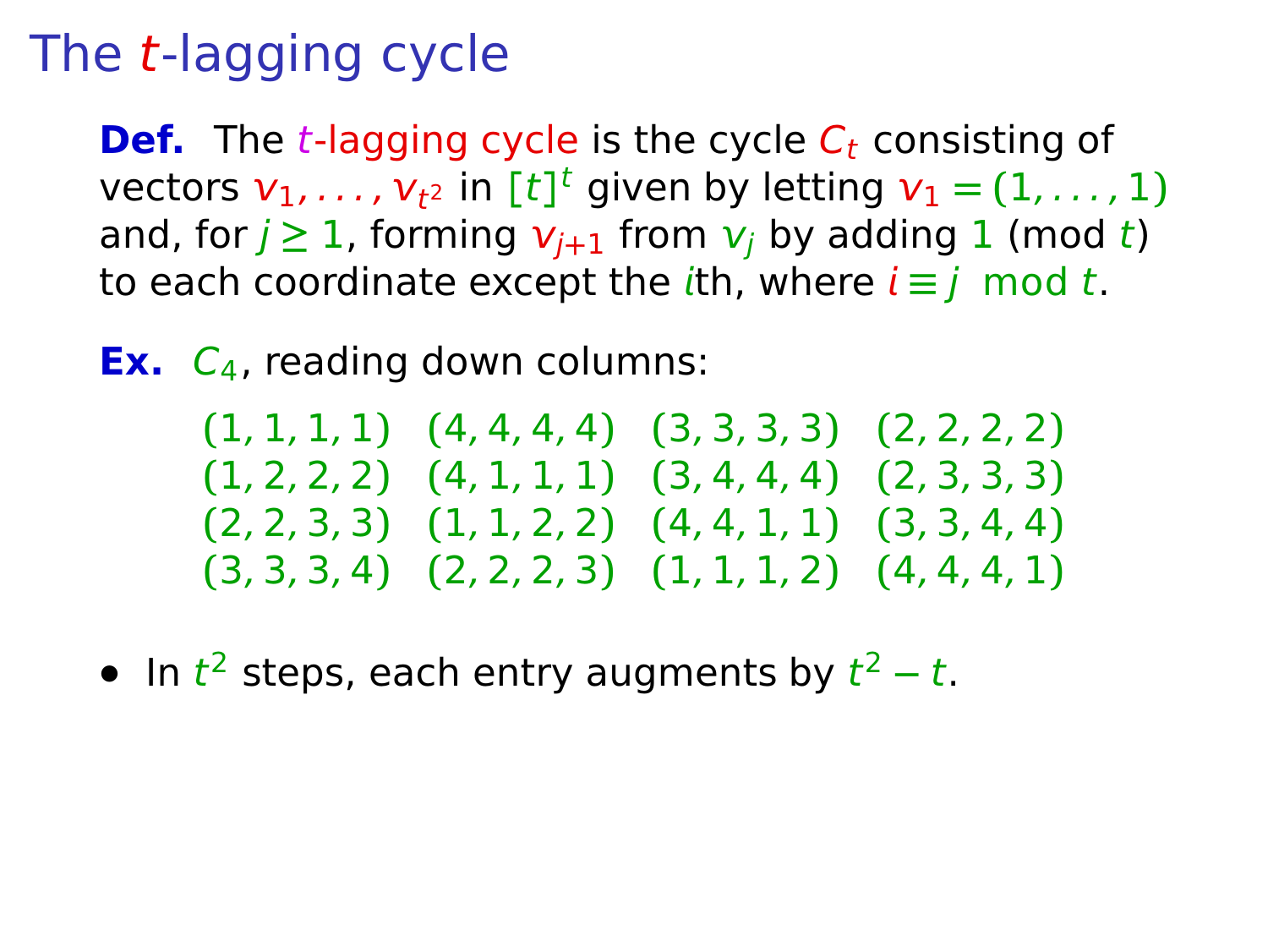**Def.** The *t*-lagging cycle is the cycle  $C_t$  consisting of vectors  $v_1, \ldots, v_{t^2}$  in  $[t]^t$  given by letting  $v_1 = (1, \ldots, 1)$ and, for  $j \ge 1$ , forming  $v_{j+1}$  from  $v_j$  by adding 1 (mod t) to each coordinate except the *i*th, where  $i \equiv j \mod t$ .

**Ex.**  $C_4$ , reading down columns:

**(**1, 1, 1, 1**) (**4, 4, 4, 4**) (**3, 3, 3, 3**) (**2, 2, 2, 2**) (**1, 2, 2, 2**) (**4, 1, 1, 1**) (**3, 4, 4, 4**) (**2, 3, 3, 3**) (**2, 2, 3, 3**) (**1, 1, 2, 2**) (**4, 4, 1, 1**) (**3, 3, 4, 4**) (**3, 3, 3, 4**) (**2, 2, 2, 3**) (**1, 1, 1, 2**) (**4, 4, 4, 1**)**

- **•** In t <sup>2</sup> steps, each entry augments by t <sup>2</sup> **<sup>−</sup>** <sup>t</sup>.
- **•** Each vector has the form **(**q **−** 1, . . . , q **−** 1, q, . . . , q**)**. First q doesn't change.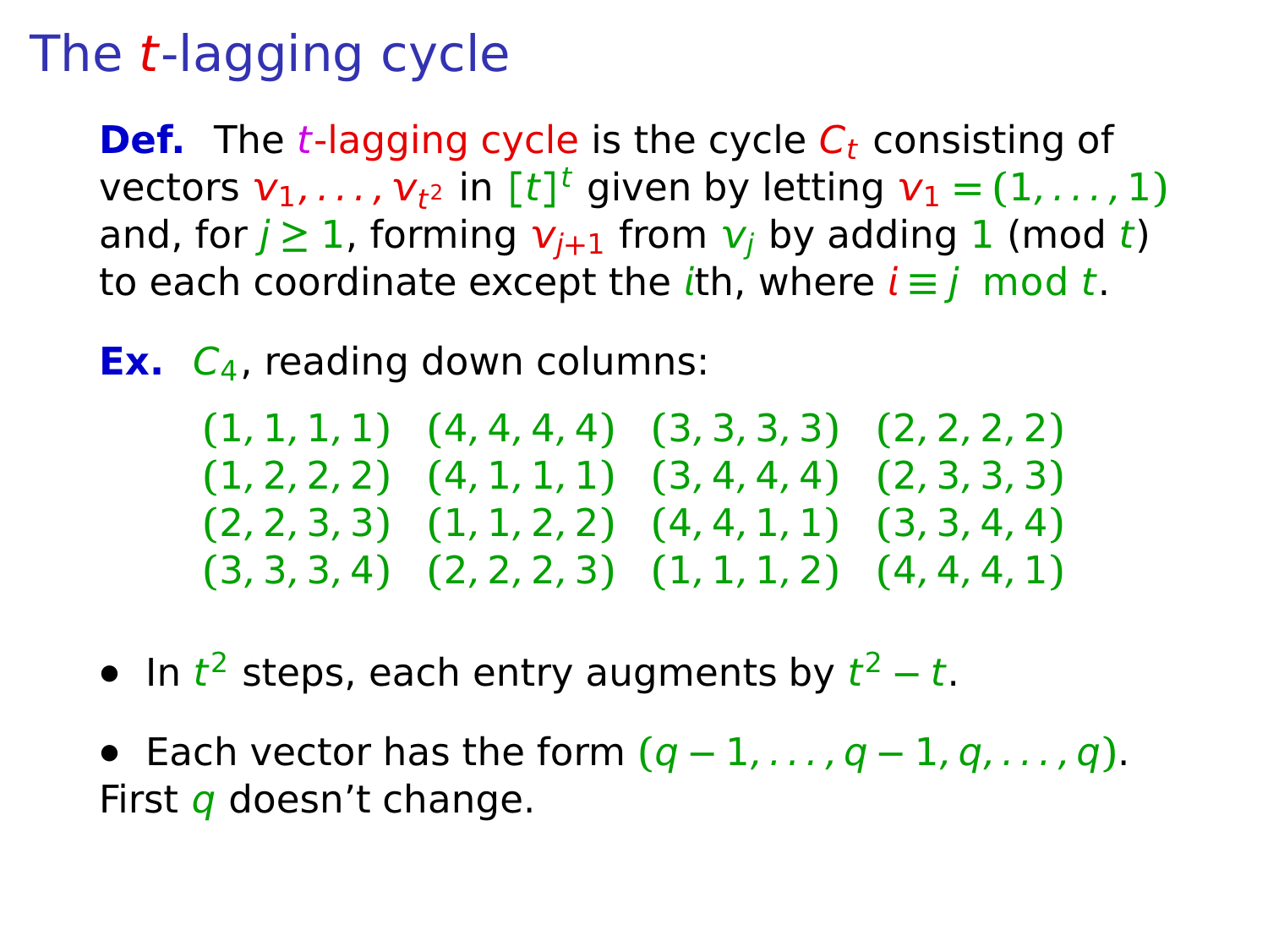**Def.** The *t*-lagging cycle is the cycle  $C_t$  consisting of vectors  $v_1, \ldots, v_{t^2}$  in  $[t]^t$  given by letting  $v_1 = (1, \ldots, 1)$ and, for  $j \ge 1$ , forming  $v_{j+1}$  from  $v_j$  by adding 1 (mod t) to each coordinate except the *i*th, where  $i \equiv j \mod t$ .

**Ex.**  $C_4$ , reading down columns:

**(**1, 1, 1, 1**) (**4, 4, 4, 4**) (**3, 3, 3, 3**) (**2, 2, 2, 2**) (**1, 2, 2, 2**) (**4, 1, 1, 1**) (**3, 4, 4, 4**) (**2, 3, 3, 3**) (**2, 2, 3, 3**) (**1, 1, 2, 2**) (**4, 4, 1, 1**) (**3, 3, 4, 4**) (**3, 3, 3, 4**) (**2, 2, 2, 3**) (**1, 1, 1, 2**) (**4, 4, 4, 1**)**

- **•** In t <sup>2</sup> steps, each entry augments by t <sup>2</sup> **<sup>−</sup>** <sup>t</sup>.
- **•** Each vector has the form **(**q **−** 1, . . . , q **−** 1, q, . . . , q**)**. First  $q$  doesn't change.
- Each arrow  $v_j \rightarrow v_{j+1}$  represents  $a_{v_j}$ ||b $_{v_{j+1}}$ .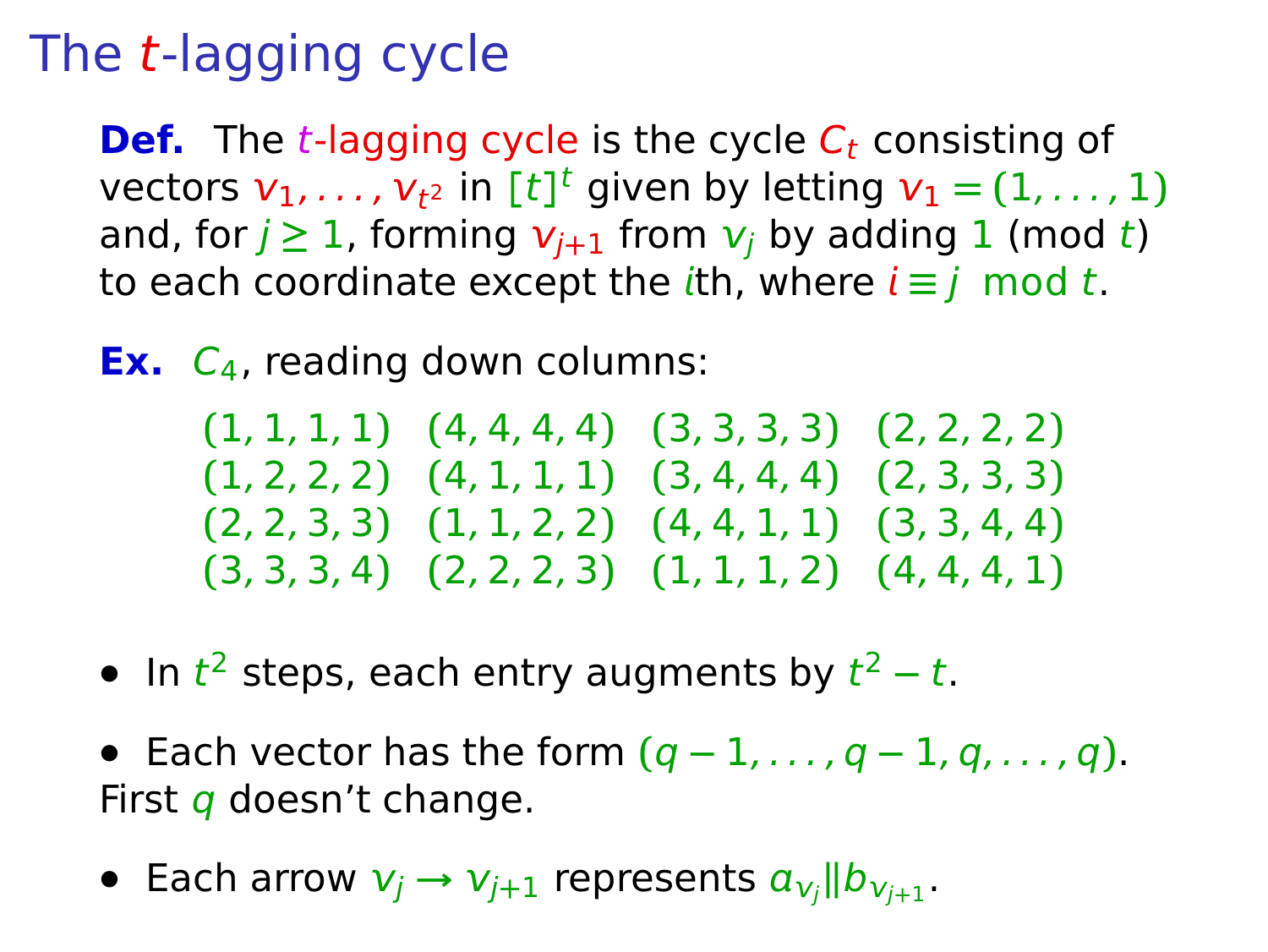# It Works!

**Lem.** The arrows in  $C_t$  represent  $t^2$  2-conflicted pairs. **Pf.** Show that if  $a_{\nu_i}$  and  $b_{\nu_i}$  are incomparable, with  $i+1 \neq j$ , then  $a_{\nu_{j-1}} < b_{\nu_{i+1}}$ .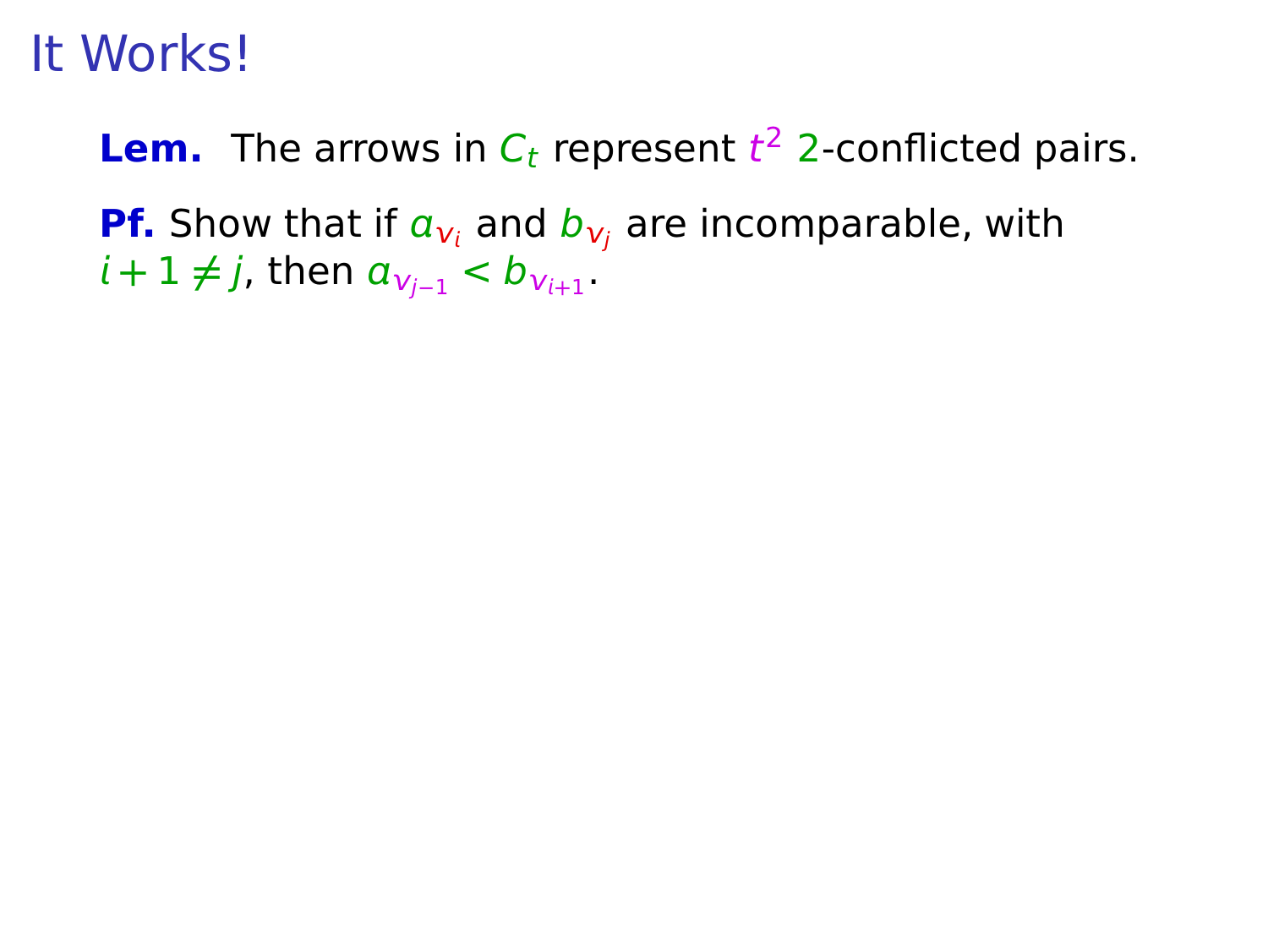#### It Works!

**Lem.** The arrows in  $C_t$  represent  $t^2$  2-conflicted pairs.

**Pf.** Show that if  $a_{v_i}$  and  $b_{v_i}$  are incomparable, with  $i+1 \neq j$ , then  $a_{\nu_{j-1}} < b_{\nu_{i+1}}$ .

If  $a_{\nu_i}$  |b<sub> $\nu_j$ </sub>, then  $\nu_i$  and  $\nu_j$  share q in some position. Each may start or end with  $q$ .

$$
q-2...q-1 \qquad q-1... q \qquad q \qquad q...q+1
$$
  
\n
$$
q-1... q \qquad q...q+1 \qquad q+1...q+2
$$
  
\n
$$
v_{j-1} \qquad \rightarrow \qquad v_j
$$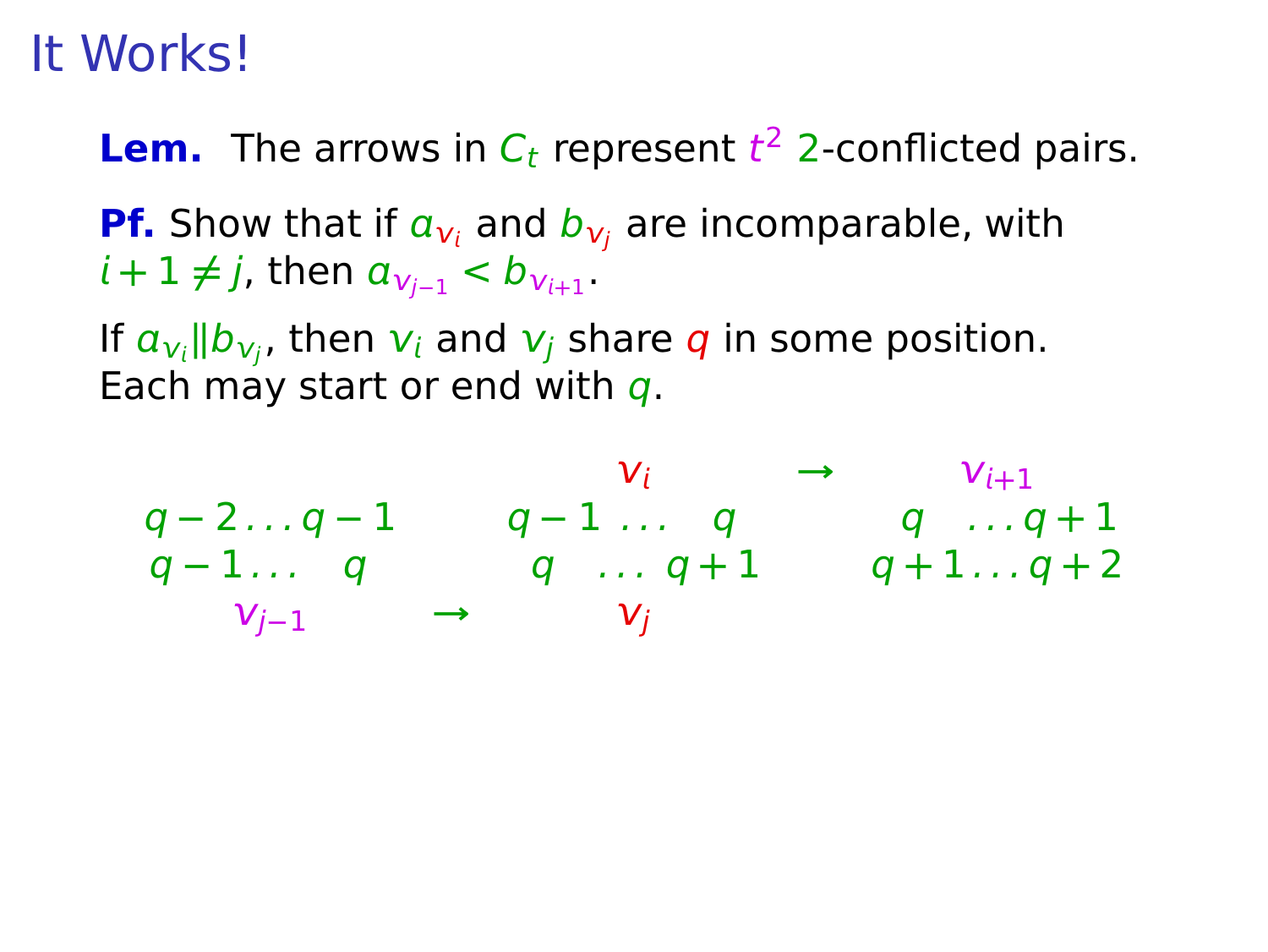#### It Works!

**Lem.** The arrows in  $C_t$  represent  $t^2$  2-conflicted pairs.

**Pf.** Show that if  $a_{v_i}$  and  $b_{v_i}$  are incomparable, with  $i+1 \neq j$ , then  $a_{\nu_{j-1}} < b_{\nu_{i+1}}$ .

If  $a_{\nu_i}$  |b<sub> $\nu_j$ </sub>, then  $\nu_i$  and  $\nu_j$  share q in some position. Each may start or end with  $q$ .

$$
q-2...q-1 \n q-1... q \n q-1... q \n q+1...q+1
$$
\n
$$
q-1... q \n q...q+1 \n q+1...q+2
$$
\n
$$
v_{j-1} \n \rightarrow v_j
$$

All cases immediate except when  $r$  is first index of  $q$  in  $v_i$ , s is last index of q in  $v_i$ , and  $r \leq s$ .